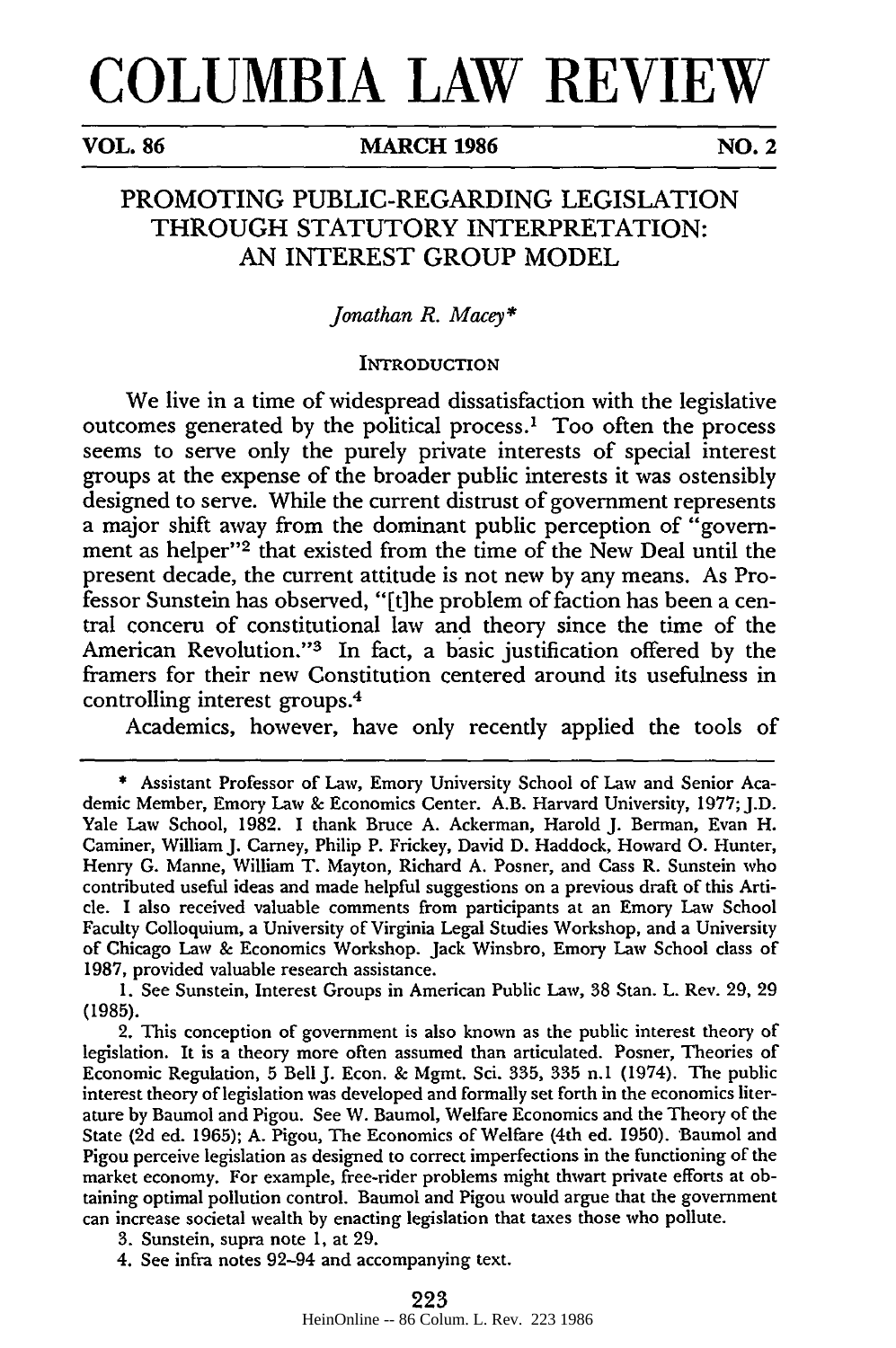microeconomics to predict the effect such groups will have on the lawmaking process.<sup>5</sup> According to the so-called interest group or economic theory of legislation, $6$  market forces provide strong incentives for politicians to enact laws that serve private rather than public interests, and hence statutes are supplied by lawmakers to the political groups or coalitions that outbid competing groups.<sup>7</sup> The widespread acceptance of interest group theory has led to suspicion about much of what Congress does, creating, in turn, a climate hospitable to judicial interference with legislative outcomes.

Much has been written of the circumstances under which courts should strike down legislative enactments. $8$  As a practical matter, however, the Constitution is rarely used to invalidate a statute, especially an economic one.9 This judicial restraint has led economists to conclude erroneously that the concept of an independent judiciary is only an illusion and that federal judges, as agents of the legislative branch, simply "enforce the 'deals' made by effective interest groups with earlier

6. The development of the economic theory of legislation can be traced to two seminal publications: J. Buchanan & G. Tullock, The Calculus of Consent (1966), and Stigler, The Theory of Economic Regulation, 2 BellJ. Econ. & Mgmt. Sci. 3 (1971). The theory is now almost universally accepted among economists. See Kalt & Zupan, Capture and Ideology in the Economic Theory of Politics, 74 Am. Econ. Rev. 279 (1984).

The theory is also referred to as "public choice" theory and as "rent-seeking." Public choice has its antecedents in the literature of game theory. Rent-seeking refers to the attempt to obtain economic rents (i.e., payments for the use of an economic asset in excess of the market price) through government intervention in the market. **A** classic example of rent-seeking is a corporation's attempt to obtain monopolies granted by government. Such monopolies allow firms to raise prices above competitive levels. The increased income is economic rent from government regulation.

7. As interest group theory has developed, it has gained increasing academic support. See R. Posner, The Federal Courts 271 (1985) (describing "the shift in scholarly thinking about legislation from a rather naive faith in the public-interest character of most legislation to a more realistic understanding of the importance of interest groups in the legislative process"). The shift away from a public interest view of the legislative process is not tied to any particular political perspective. The interest group theory of legislation is "[e]spoused by an odd mixture of welfare state liberals, muckrakers, Marxists, and free-market economists." Posner, supra note 2, at 335.

8. One commentator has noted that "the question of the legitimacy of judicial review has claimed more discussion and more analysis than any other issue in constitutional law." P. Bobbitt, Constitutional Fate 3 (1982); see, e.g., A. Bickel, The Least Dangerous Branch (1962).

9. See Landes & Posner, The Independent Judiciary in an Interest-Group Perspective, 18J.L. & Econ. 875, 895-901 (app.) **(1975).** Between **1789** and 1972, only **97** acts of Congress were held unconstitutional. Id. at 895.

<sup>5.</sup> The economics of legislation applies the laws of supply and demand to the provisions of economic legislation. "The 'interest group' theory asserts that legislation is **a** good demanded and supplied much as other goods, so that legislative protection flows to those groups that derive the greatest value from it, regardless of overall social welfare **... "** Posner, Economics, Politics, and the Reading of Statutes and the Constitution, 49 U. Chi. L. Rev. 263, 265 (1982).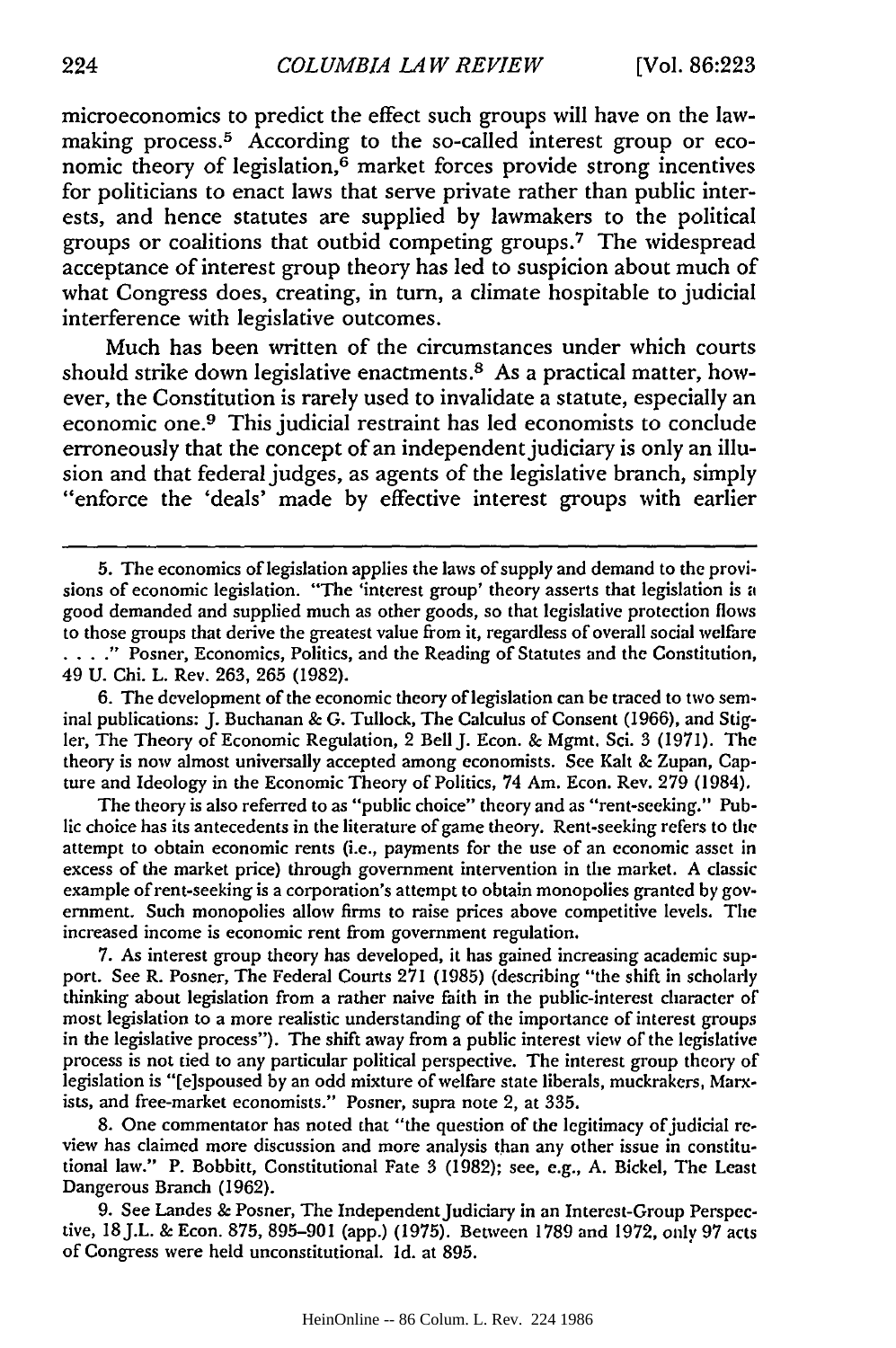## legislatures." **' 0**

The reluctance of article III courts to strike down interest group legislation as unconstitutional finds its source in two seeemingly irreconcilable components of American constitutional theory, both derived from the separation of powers embodied in articles I, II, and **III.1I** The first is the system of checks and balances, which is intended to raise the decision costs of government **by** requiring that the various branches share power.<sup>12</sup> The second is the basic constitutional premise, embodied in article I, that the legislature has the power to make law. These two constitutional principles, taken together, imply that judicial interpretation is consistent with the constitutional scheme only if two conditions are satisfied: the interpretive act must **(1)** result in making legislation more public-regarding **by** serving as a check on legislative excess, and it must (2) not intrude on the constitutional authority of the legislature to make law.

Condition Two ensures that the Constitution's allocation of the lawmaking function to the legislature will remain intact,<sup>13</sup> while Condition One reflects the constitutional premise that federal courts improve the operation of the democratic process **by** serving as a structural check on the tendency of Congress to engage in factionalism.14 Condition One is justified **by** the need to mitigate the harmful effects of interest group domination of the political process. Condition Two is justified **by** the basic principle of democratic theory that the power to make law ultimately should reside in representative institutions such as

12. See Aranson, Gellhorn & Robinson, supra note 11, at 2-3; Sunstein, supra note **1,** at 44.

13. When a federal court declares an act of Congress unconstitutional, it is encroaching on the legislature's authority to make law. A. Bickel, supra note 8, at 16-17. This observation caused Bickel to dismiss Federalist 78, which advocates giving judges the power ofjudicial review. See The Federalist No. **78,** at 468 (A. Hamilton) (C. Rossiter ed. 1961) ("[W]here the will of the legislature, declared in its statutes, stands in opposition to that of the people, declared in the Constitution, the judges ought to be governed by the latter rather than the former.").

Whatever one's position may be on the question of judicial review, judicial review is not now a major obstacle to special interest legislation. See Mashaw, Constitutional Deregulation: Notes Toward a Public, Public Law, 54 Tul. L. Rev. 849, 849 (1980).

14. For the purposes of the argument that follows, it is important to distinguish between Condition One, which is an implied condition inherent in the structure of the Constitution, and Condition Two, which is explicit in article I. This distinction strengthens the argument that the judicial function of serving as a check on the legislature (Condition One) is an institutional by-product of the act of judging.

**<sup>10.</sup>** Id. at 894; see also id. at 877 ("[The independent judiciary is **...** essential to the interest-group theory of government.").

<sup>11.</sup> See Aranson, Gellhorn & Robinson, A Theory of Legislative Delegation, 68 Cornell L. Rev. 1, 2 (1982) (first three articles of the American Constitution "plainly embod[y] a system of separation of powers"). The Federalist Nos. 47 and 48 (J. Madison) articulated the justification for the version of separation of powers ultimately adopted in the Constitution. The arguments for separation of powers "find their most complete expression in Montesquieu." Aranson, Gellhorn & Robinson, supra, at 2.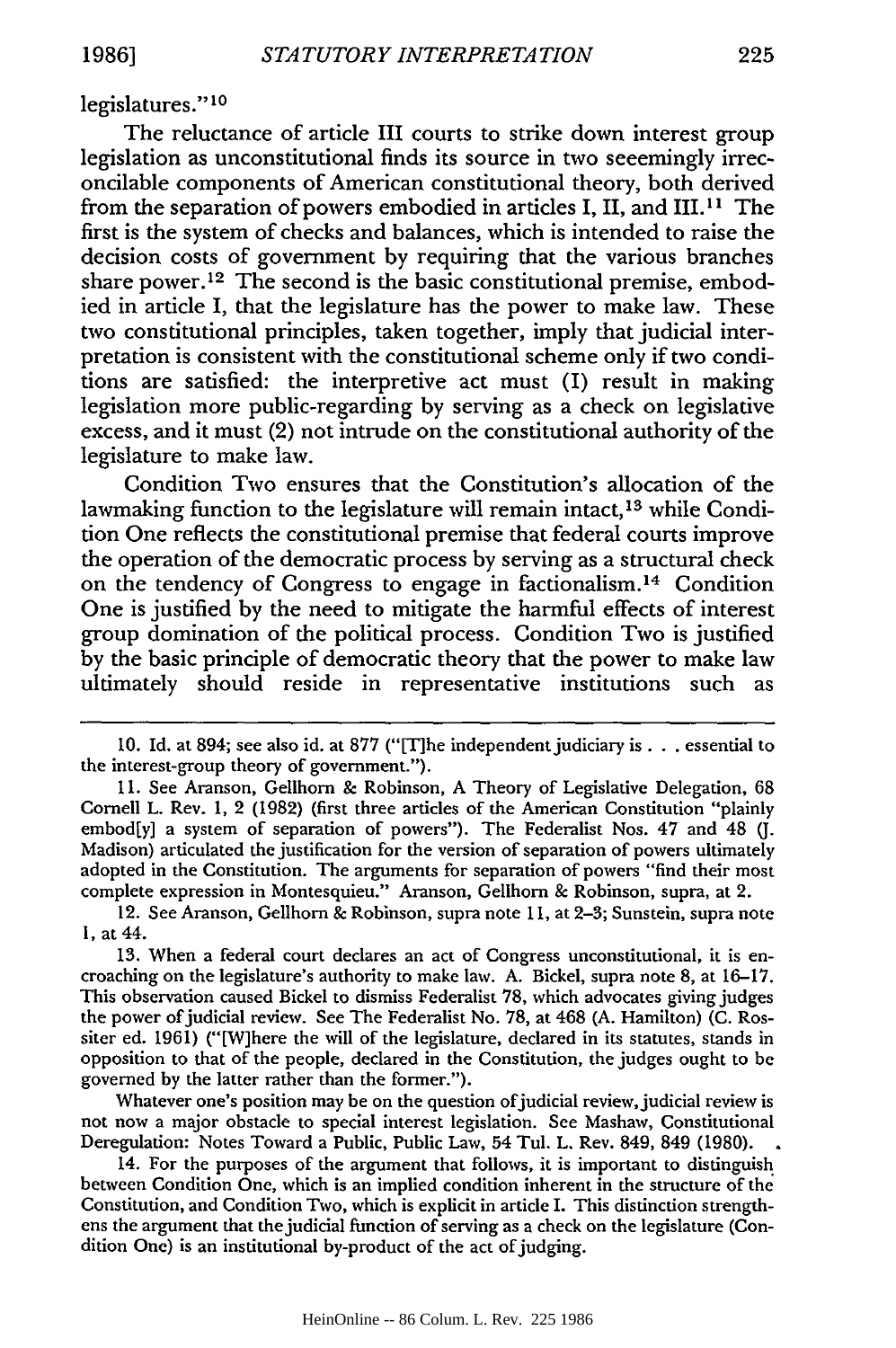### Congress. **<sup>1</sup> <sup>5</sup>**

These conditions appear to be irreconcilable. On one hand, any action by a court to check the legislature appears to intrude on the constitutional authority of the legislature to make law. On the other hand, a refusal to check the legislature seems to be an unconstitutional abdication of the judiciary's obligation to curb legislative excess.

As developed in this Article, these two constitutional features may be reconciled by recognizing that the constitutional requirement that the judiciary serve as a check on Congress' excesses often is fulfilled by the very act of statutory interpretation itself. The judiciary, using traditional methods of statutory interpretation, *inevitably* checks legislative excess by serving as a mechanism that encourages passage of publicregarding legislation and impedes passage of interest group bargains. 16 In other words, there need not be overt confrontation between the judicial branch and the legislative branch in order for checking and balancing to take place. As shown below, checking legislative abuse is an institutional by-product of the judiciary's traditional role as interpreter of statutes in the resolution of specific legal disputes.

When called upon to interpret a statute, a court has three alternatives. First, it can look beyond the terms of the statute and seek to enforce the terms of the deal between the interest group and the legislature. This "legislation-as-contract" method of statutory interpretation is the approach advocated recently by Judge Frank Easterbrook.17 I will argue that this approach to statutory interpretation is illegitimate because it violates the first condition described above. Specifically, it denies the federal judiciary its proper role in the constitutional scheme as a check on factionalism and legislative excess.

Conversely, a court can identify what it perceives to be a special interest group bargain and strike the deal down on constitutional grounds. Variations of this activist approach to non-public-regarding statutes are advocated by Jerry Mashaw,18 Bernard Siegan, 19 and Richard A. Epstein,<sup>20</sup> among others.<sup>21</sup> While this approach satisfies the

<sup>15.</sup> See A. Bickel, supra note 8, at 19.

<sup>16.</sup> See infra notes 129-44 and accompanying text.

<sup>17.</sup> See Easterbrook, The Supreme Court, 1983 Term-Foreword: The Court and the Economic System, 98 Harv. L. Rev. 4 (1984).

<sup>18.</sup> Mashaw, supra note 13.

<sup>19.</sup> B. Siegan, Economic Liberties and the Constitution (1980).

<sup>20.</sup> Epstein, Taxation, Regulation, and Confiscation, 20 Osgoode Hall L.J. 433, 438 (1982); Epstein, Toward a Revitalization of the Contract Clause, 51 U. Chi. L. Rev. 703 (1984); Epstein, Needed: Activist Judges for Economic Rights, Wall St. J., Nov. 14, 1985, at **32,** col. 4.

<sup>21.</sup> See, e.g., Gunther, The Supreme Court, 1971 Term-Foreword: In Search of Evolving Doctrine on a Changing Court: A Model for a Newer Equal Protection, 86 Harv. L. Rev. **1,** 20-21, 23 (1972); Michelman, Politics and Values or What's Really Wrong with Rationality Review?, 13 Creighton L. Rev. 487, 500-02 (1979); Sunstein, Naked Preferences and the Constitution, 84 Colum. L. Rev. 1689 (1984).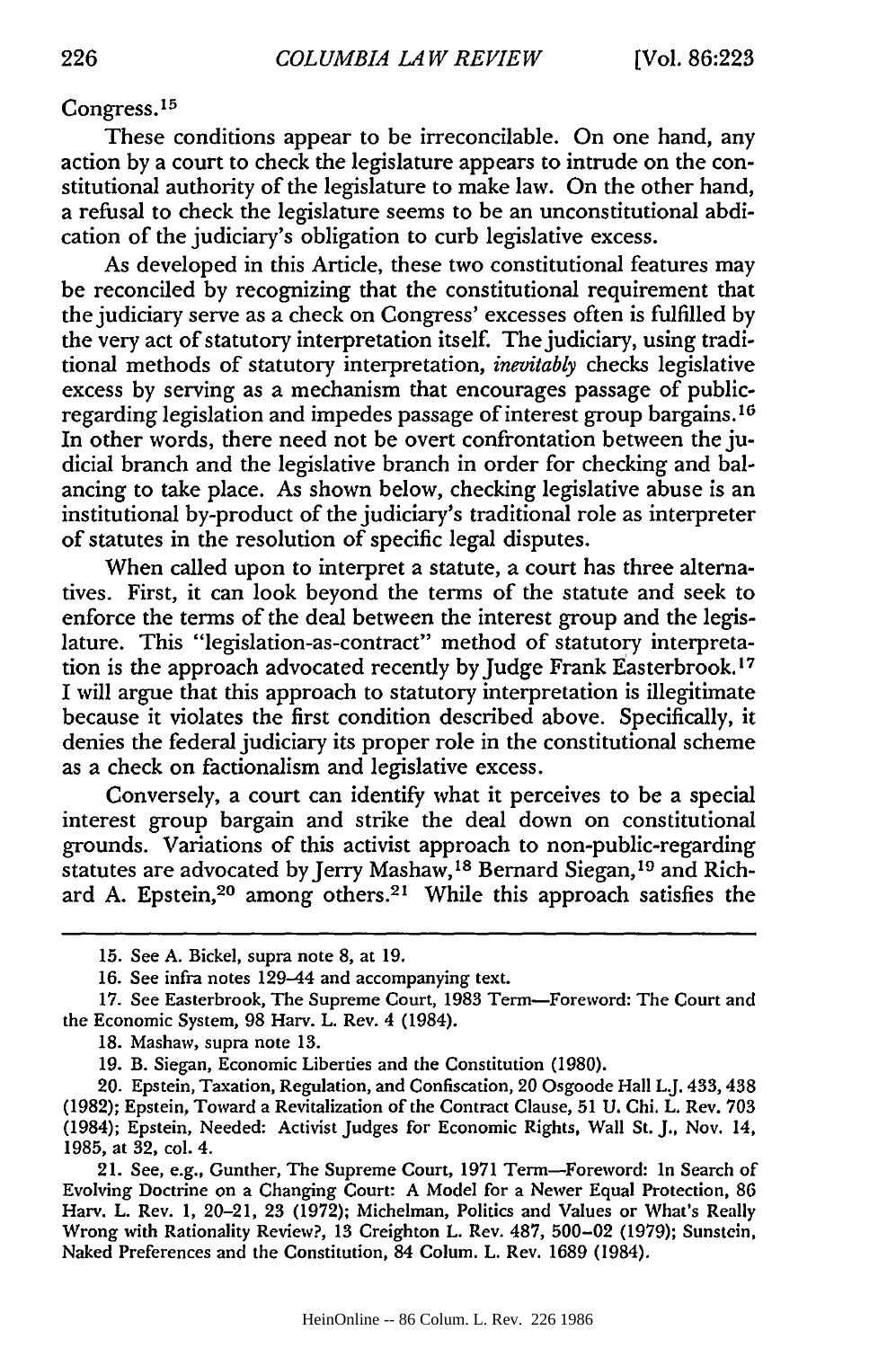terms of Condition One by constraining the legislature, as Alexander Bickel observed, it violates Condition Two by usurping the lawmaking prerogatives of Congress. <sup>22</sup>

Finally, there is what is best called "the traditional approach," which, as the name implies, refers to the classic, time-honored methods of statutory interpretation that judges actually employ to decide cases. This approach differs from Easterbrook's approach in that it counsels judges to interpret statutes based on what the statutes actually say, rather than on what the judges believe the bargain was between the interest group and the legislature. The traditional approach, I will argue, encourages more public-regarding legislation by frequently transforming statutes designed to benefit narrow interest groups into statutes that in fact further the public's interests. Unlike the other two approaches, this one enables the judiciary to serve as a check on Congress without interfering with Congress' constitutionally granted authority to make law.

Important constraints upon the legislature, this Article argues, derive from aspects of the judicial process other than judicial nullification of legislative enactments on constitutional grounds. Given the constraint on Congress that derives from the interpretive act of judging, the reluctance of the judiciary to declare statutes unconstitutional does not suggest that the judicial process is not a significant obstacle to the pursuit of special interest legislation. Although legislative acts are only infrequently declared unconstitutional, more subtle constraints are imposed upon the legislature by the judicial process itself. The thesis of this Article, then, is that the very act of statutory construction often transforms statutes designed to benefit narrow interest groups into statutes that in fact further the public interest.

After describing the economic theory of legislation in Part I, this Article considers alternative theories of statutory interpretation as they relate to rival constitutional theories. Using economic analysis, the Article posits that the Constitution was designed to serve public rather than private interests and explains how the traditional method of statutory interpretation is an integral part of this design. The final section suggests ways in which judges can improve the operation of the legislative process through the traditional approach to statutory interpretation.

## I. THE ECONOMIC THEORY OF LEGISLATION

Interest group theory treats statutes as commodities that are purchased by particular interest groups or coalitions of interest groups that outbid and outmaneuver competing interest groups. 23 The cur-

<sup>22.</sup> See A. Bickel, supra note 8, at 16 (The "ineluctable reality" is that "judicial review is a counter-majoritarian force in our system.").

<sup>23.</sup> See supra note 6.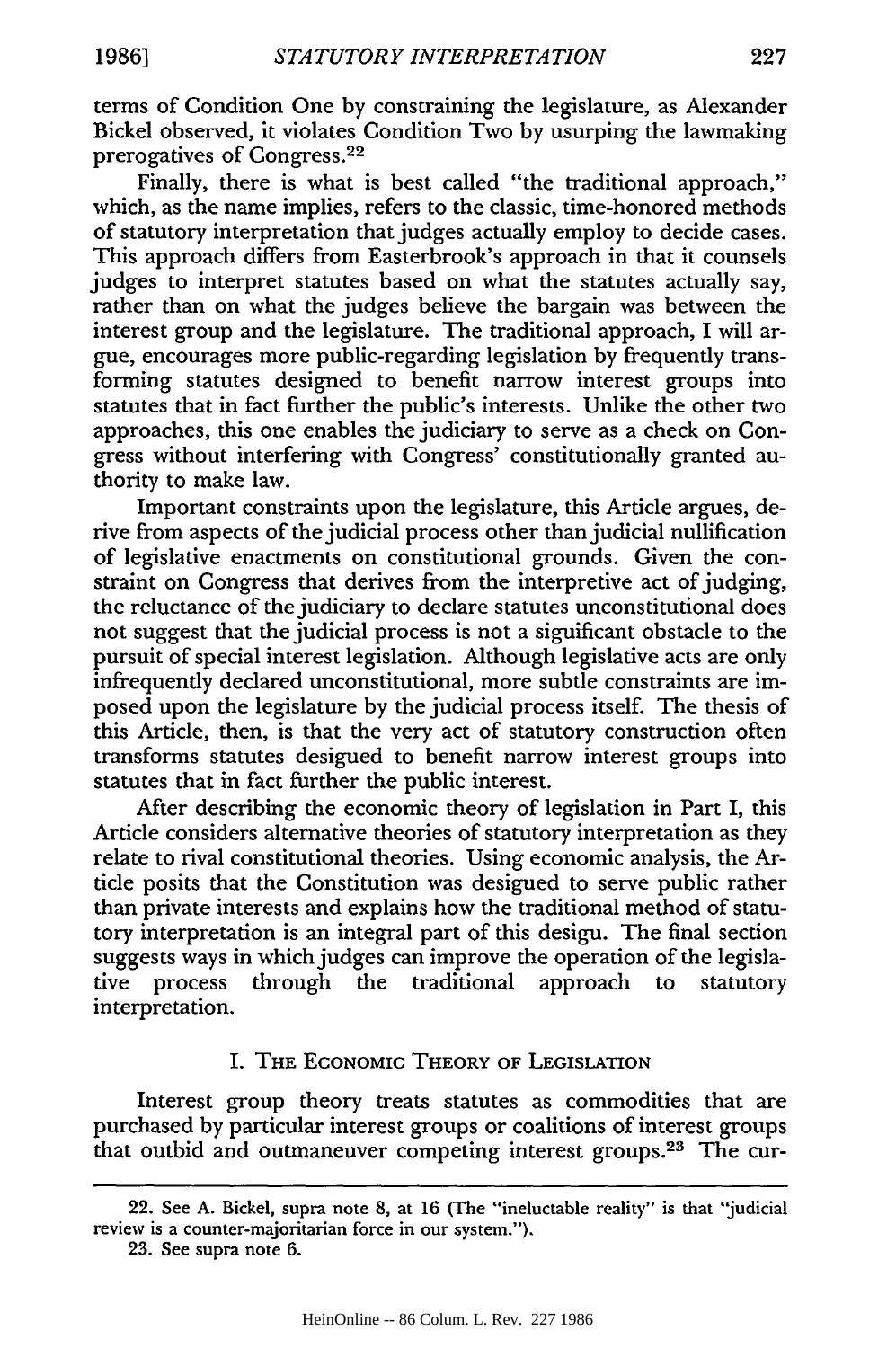rency through which laws are bought and sold consists of political support, promises of future favors, outright bribes, and whatever else politicians value.<sup>24</sup>

The arguments in this Article do not hinge on an assumption that all legislation is best explained as self-serving behavior narrowly construed. Indeed, they assume not only that laws are passed for a wide variety of reasons, but also that, as a general matter, it is impossible for judges to reconstruct the complex array of motives that prompted the passage of a particular statute. Some legislation serves the public interest by maximizing society's welfare from an economic perspective.<sup>25</sup> Some legislation serves legitimate, public-regarding, noneconomic goals.<sup>26</sup> Other legislation seems to defy any rational explanation and can only be based on "public sentiment rather than on either an objective weighing of demonstrable pros and cons or on cartel-like pressures for redistributing wealth."'27 Hence, some legislation serves the public interest, while some can only be described as "amorally redistributive." $28$  One purpose of the third branch is to serve as a natural filter through which public-regarding legislation<sup>29</sup> passes undisturbed, while

24. See Landes & Posner, supra note 9, at 877. A subtle yet fundamental confusion exists in the public choice literature regarding the precise identity of the suppliers of interest group legislation. If one imagines simple supply-and-demand curves for interest group legislation, everyone agrees that it is the interest groups themselves that are making the demands for favorable legislation. The as yet unanswered question pertains to the supply side of the equation. According to Landes and Posner, interest group legislation is supplied by the legislators. See id. McCormick and Tollison argue, however, that it is the public that supplies the favorable legislation; the legislators act only as brokers in the transaction, taking a commission for their efforts. See R. McCormick & R. Tollison, Politicians, Legislation and the Economy: An Inquiry into the Interest-Group Theory of Government (1981).

25. See Posner, supra note 5, at 270.

26. See id.

27. Id. at 271.

28. Id. at 268. Posner uses the term "amorally redistributive" not to refer to every legislatively imposed transfer of wealth from one group to another, but only to wealth transfers enacted by legislators that are inefficient in the Kaldor-Hicks sense; that is, if it makes one group better off but makes some other group worse off by an even greater amount. It would be efficient for the second group to pay the first group in order to prevent the transfer from being made. Because of the impossibility of making interpersonal comparisons of utility, it is difficult to specify with certainty which wealth transfers are amorally redistributive and which are morally redistributive.

29. The term "public-regarding" is taken from Mashaw, supra note 13, at 868. One of the central arguments made in this Article is that courts are not competent to judge whether a particular statute is public-regarding or not because statutes designed to benefit narrow interest groups are often couched in public interest language. See infra notes 47-48 and accompanying text. If a precise, easily applied definition of the term "public-regarding" could be devised, then a constitution would best serve the public if it simply required that judges declare all statutes not meeting this test to be unconstitutional. It is precisely because it is so difficult to decipher legislative motive and to determine public-regardingness that constitutional theory is an interesting and difficult discipline.

Although the phrase "public-regarding" is admittedly rather vague, it is not corn-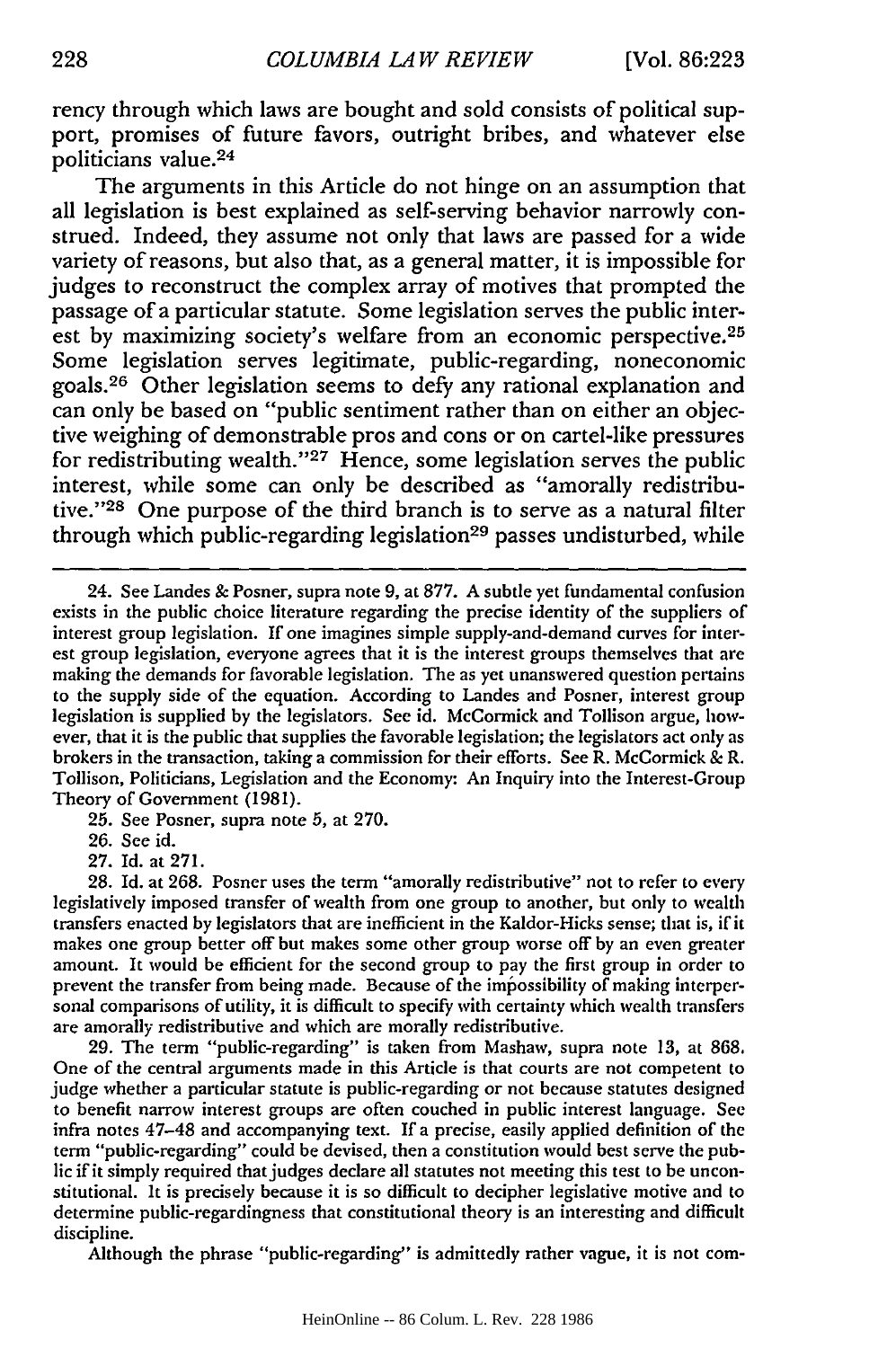rent-seeking legislation is cast aside. But this filtering process must be accomplished in such a way that the courts do not intrude on the lawmaking authority of the legislature. To see how this filtering process works to decrease the relative incidence of amorally redistributive legislation requires an understanding of the process by which special interest groups tend to dominate the legislative process.

## *A. The Assumptions of the Economic Theory of Legislation*

The high information and transaction costs associated with representative government enable interest groups to obtain wealth transfers from society as a whole to themselves. Information costs are incurred by an individual or group in the process of discovering the impact of an issue on the wealth of that individual or group, as well as the costs of identifying similarly situated individuals or groups who are likely to share the costs of obtaining political action.<sup>30</sup> Transaction costs, which include, inter alia, the cost of overcoming free-rider incentives,<sup>31</sup> are the costs of organizing these similarly situated individuals into effective political coalitions. 32 Pre-existing coalitions and groups of allied individuals will be more effective than dispersed individuals in obtaining transfers of wealth from society as a whole to themselves.

Because some groups enjoy lower information and transaction costs than others, they will succeed in obtaining wealth transfers to themselves at the expense of other groups.<sup>33</sup> These differential costs are the sine qua non of rent-seeking. It is costly to acquire and disseminate information about these wealth transfers, and any gains from ef-

Public-regardingness is best thought of in procedural terms. If the statute in question is the result of a reified, deliberative congressional process in which conceptions of the public good were considered, then the statute is public-regarding. If, however, the statute simply represents legislative acquiesence to raw political power, it is not publicregarding. The advantage of this process-oriented approach to public-regardingness is that it avoids the pitfall of selecting among statutes solely on the basis of outcome. At the same time, if a statute promotes the general welfare or if it serves the interest of a group that is not well organized and has no access to the political process (such as poor people), it is likely that the statute will be found to be public-regarding under a processbased definitional approach. On the other hand, it is improbable that a statute that distributes wealth on an ad hoc basis to a group that is well organized and can fend for itself in the marketplace without legislative protection is public-regarding. Regulations that protect commercial banks from competition or erect barriers to entry to the profession of optometry fall into this category. In any event, the analysis presented in this Article applies regardless of what conception of public-regardingness is adopted.

30. R. McCormick & R. Tollison, supra note 24, at 17.

31. See M. Olson, The Rise and Decline of Nations 18 (1982).

32. R. McCormick & R. Tollison, supra note 24, at 16.

33. Id. at 25 ("[D]ifferential organization costs among individuals and groups are the basis for wealth redistribution **.... ").**

pletely devoid of meaning. Legislation may be said to be public-regarding if it serves some purpose other than obtaining for particular legislators the pecuniary advantage of the political support of some narrow interest group, even if this purpose is the transfer of wealth from one group to another.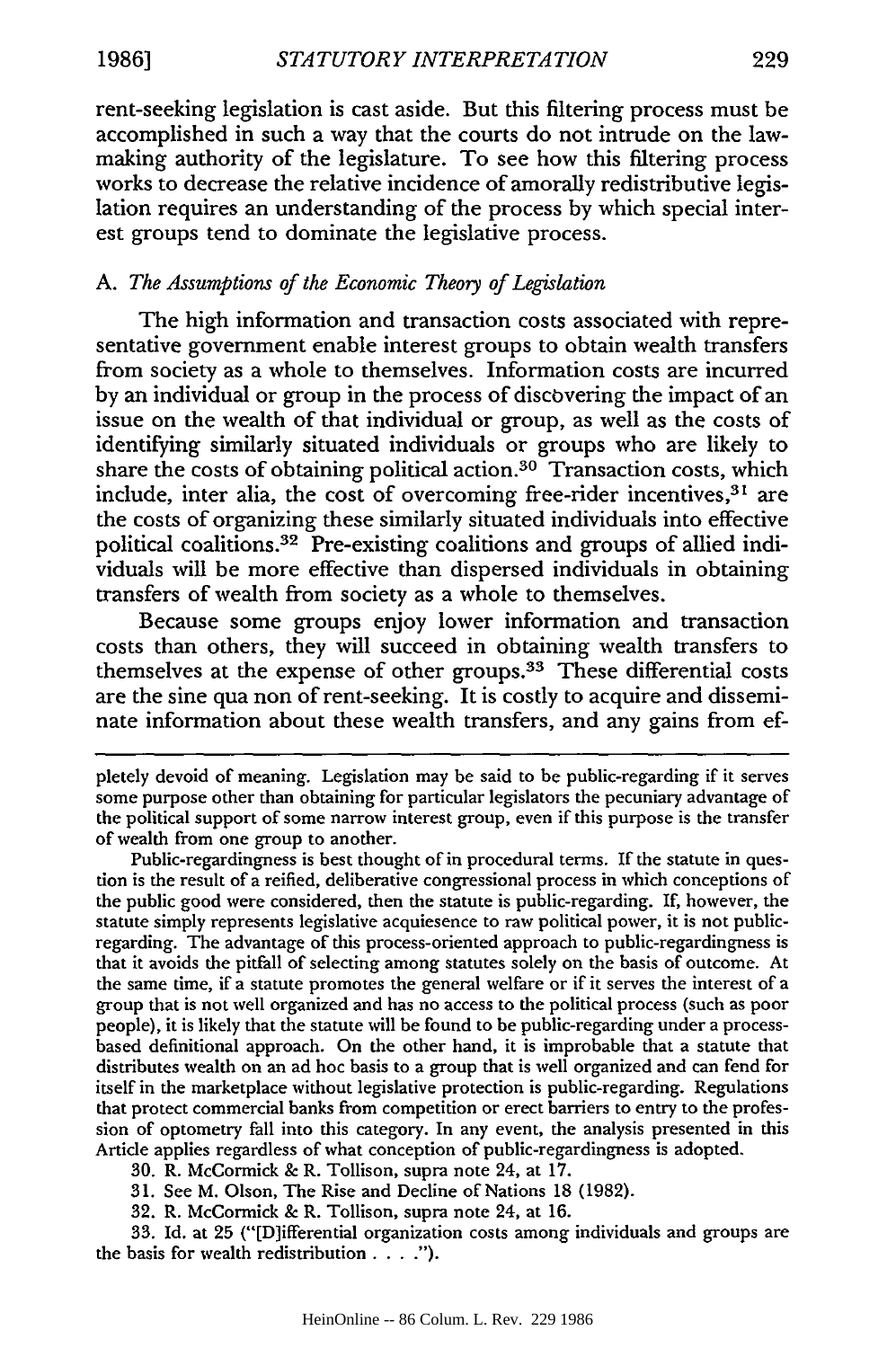forts in this regard must be shared with everyone. Consequently, rational members of the public will not try to acquire information about these transfers even though it would be in the interests of the public as a whole that they do so. $34$ 

This analysis suggests that politicians can advance their own private interests **by** identifying and helping enact legislation that transfers wealth from groups with high information and transaction costs to groups with low information and transaction costs. Interest groups will be willing to "pay" politicians up to the amount of the wealth transfer for such brokerage services.<sup>35</sup>

#### *B. The Mechanics of Interest Group Theory*

The major implications of interest group theory are that legislation transfers wealth from society as a whole to those discrete, well-organized groups that enjoy superior access to the political process, and that government will enact laws that reduce societal wealth and economic efficiency in order to benefit these economic groups. The economic theory of legislation does not predict that all laws will enrich the few at the expense of the many, but it does predict that this will be the dominant outcome and that there will be a trend in this direction.<sup>36</sup>

Interest groups influence the political process by such overt methods as promises of political support, campaign contributions, and outright bribes, and by slightly more subtle methods such as investing in congressional retirement funds.<sup>37</sup> Another common method of influence is paying congressmen honoraria for speaking engagements.<sup>38</sup> Interest groups also impose their will upon the general public by controlling the flow of information to legislators on particular issues.<sup>39</sup> This control of information, particularly regarding complex issues, en-

35. See M. Hayes, supra note 34, at 18-25.

36. The principal exponent of this trend is Mancur Olson, who has attempted to demonstrate this implication empirically. See M. Olson, supra note 31, at 75-117.

37. See G. Easterbrook, What's Wrong With Congress?, The Atlantic, Dec. 1984, at 57, 70-72.

38. See id. Payments for speaking engagements are desirable because they do not have to be filtered through a campaign fund. The payments can be quite substantial: in 1983, 11% of United States senators earned more from speaking fees than from their salaries; 21% earned more than \$50,000 from speaking fees. Id.

39. See N. Ornstein & S. Elder, Interest Groups, Lobbying and Policymaking 75-76 (1978); see also G. Wilson, Interest Groups in the United States 113-14 (1981) (quoting senator remarking on the essential function of lobbying groups in supplying information, particularly on technical subjects).

<sup>34.</sup> See M. Hayes, Lobbyists and Legislators: A Theory of Political Markets 69-70 (1981) ("Members of the mass public will generally find it irrational to obtain the information necessary to identify their interests on any given issue and moreover will be ill equipped to interpret any information they do obtain . **. .** ."); RePass, Issue Salience and Party Choice, 65 Am. Pol. Sci. Rev. 389 (1971) (Voters generally show interest in only one or two issues of immediate concern to them but remain apathetic and uninformed on most others.).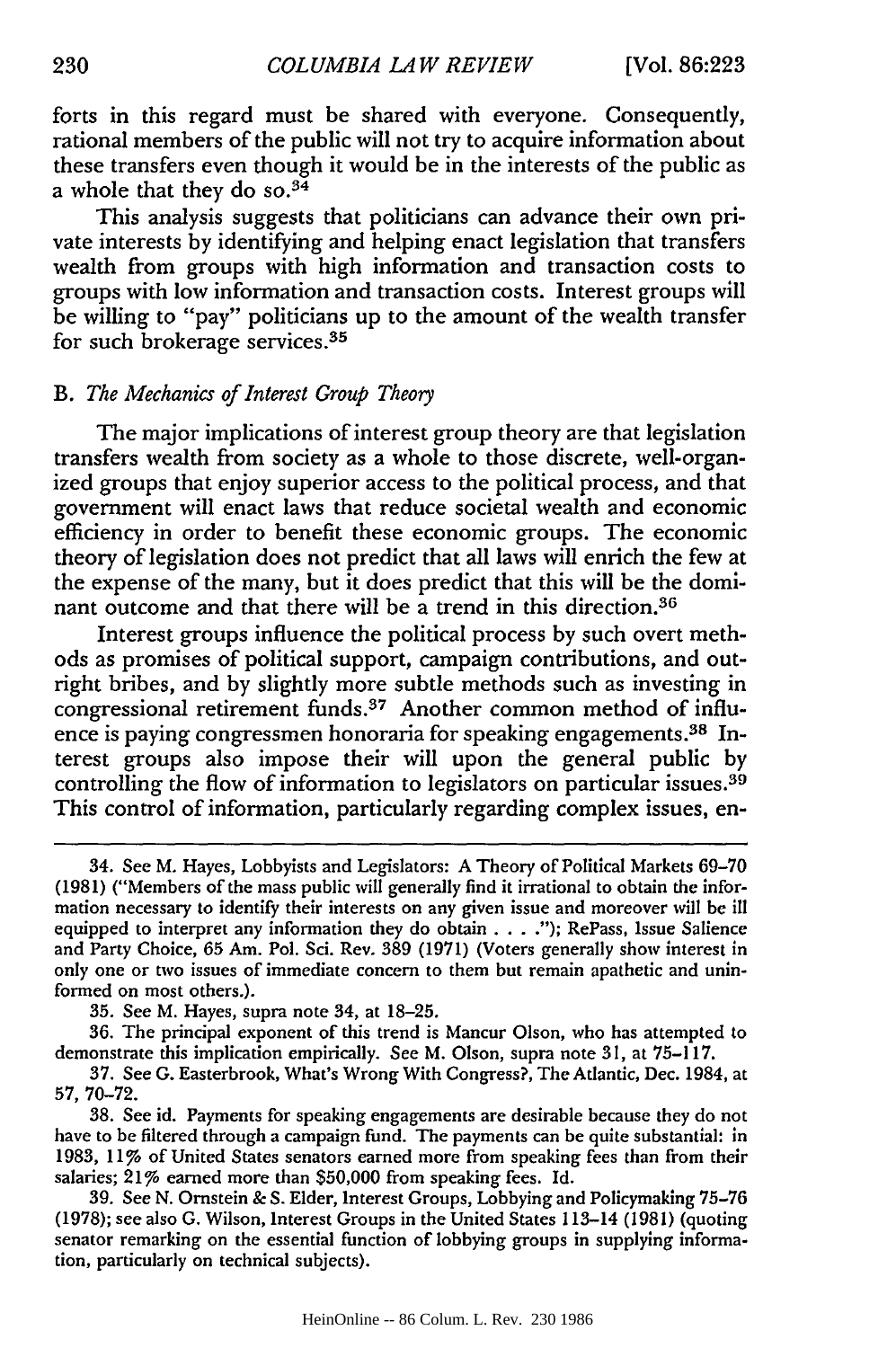ables interest groups "to distort congressmen's thinking on an issuenormally all an interest group needs to achieve its ends."40 Those affected by the regulation (the general public) cannot overcome the freerider problem that prevents the presentation of information favorable to the public interest.<sup>41</sup> Thus, the cost of obtaining and disseminating information about legislative issues often results in passage of special interest legislation by legislators who really believe they are acting in the public interest.<sup>42</sup>

The economic theory of legislation predicts that laws are likely to benefit the few at the expense of the many, because no one has an incentive to enact laws that benefit the people in general.43 This is the classic "free-rider" problem that inevitably plagues public interest legislation in a representative democracy.<sup>44</sup> Because the benefits of such legislation are spread among everyone in the population, individual members of the public lack sufficient incentives to promote public interest laws since all the costs of such promotion must be absorbed by the promoters themselves. Hence, the laws that are enacted will tend to benefit whichever small, cohesive special interest groups lobby most

40. G. Easterbrook, supra note **37,** at 70.

42. As such, the popular use of words like "deal" and "contract," which appear in the academic literature to describe interest group type legislation, is somewhat misleading. The economic theory of legislation describes statutes the passage of which represents a conscious decision by legislators to support legislation favoring some interest group as a quid pro quo for political or financial support as well as statutes for which legislative support is obtained because legislators erroneously believe the statute will advance the public interest. While terms such as "deal" and "contract" are misleading for these latter statutes because they imply the existence of an agreement when in fact none exists, the terms are not wholly inaccurate. To achieve passage of either type of statute, interest groups must spend resources in the legislative arena in exchange for favorable legislation. If interest groups do not spend resources on political or financial support, then they must spend resources on things such as "information campaigns," "fact sheets," and "position papers" to achieve their goals.

The analysis of the interplay between statutory interpretation and interest group behavior set forth in this Article applies with particular force to situations where legislators act with benign motives yet produce amorally redistributive statutes. In such cases, the traditional process of statutory interpretation provides legislators with useful information as to the true consequences of their actions. See infra notes 145-54 and accompanying text; see also infra notes **129-33** and accompanying text (describing traditional approach to statutory interpretation).

43. M. Olson, supra note **31,** at 41-47.

44. See P. Aranson, American Government: Strategy and Choice 79-82 (1981). By definition, the benefits from public spirited legislation fall on the public generally. As such, it is extremely unlikely that any individual will find it advantageous to devote privately the necessary resources to obtain such legislation. Those members of the public who spend nothing will have a free ride at the expense of those who invest in publicregarding legislation. Since any gain goes to the group as a whole, those who contribute nothing benefit just as much as those who have contributed a great deal. Thus it pays for each individual to do nothing and to hope that others will make an effort upon which he can "free ride."

<sup>41.</sup> See M. Olson, supra note **31,** at 17-19.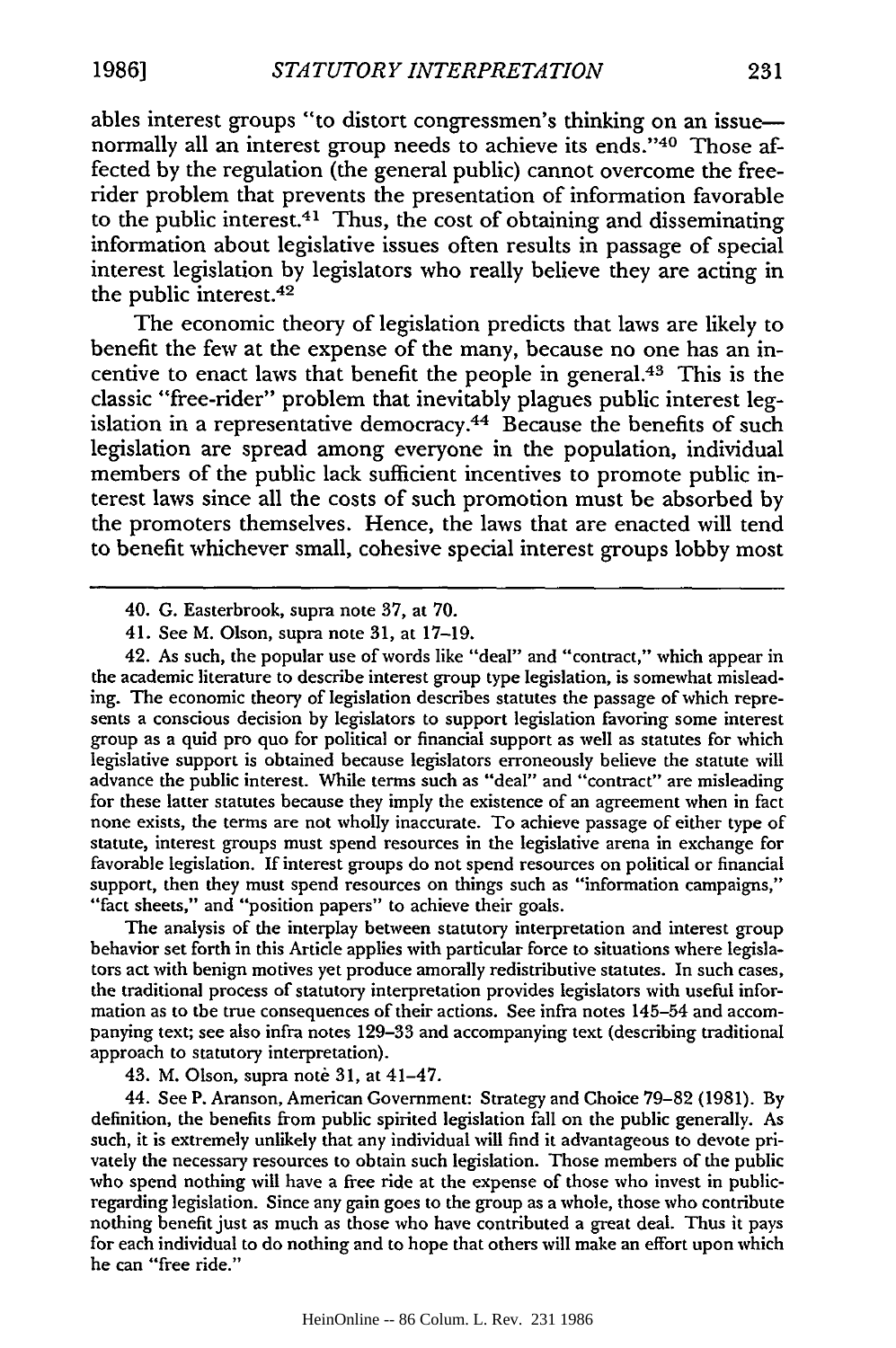effectively. 45 To use a familiar illustration, everyone who buys milk is harmed by milk price supports, but the small cohesive lobby of milk producers nonetheless is able to obtain these subsidies. <sup>46</sup>

The most disturbing feature of interest group theory is that the cost to the legislature of supplying favorable laws to special interest groups appears to be quite low. All of the tangible expenses incurred in the process are borne by the taxpayer. The only costs to the legislators consist of the loss of support from individuals and groups who are aware that they are harmed by the legislation, plus the opportunity costs of the legislators' time.

Where it is difficult to discern the nature of the wealth transfer embodied in a particular statute, loss of public support will be a small part of a legislator's cost calculation. Interest groups and politicians have incentives to engage in activities that make it more difficult for the public to discover the special interest group nature of legislation. This often is accomplished by the subterfuge of masking special interest legislation with a public interest facade.<sup>47</sup> To the extent that this can be carried out successfully, the political costs to legislators of enacting special interest legislation will decline.

Thus, statutes generally can be divided into three distinct categories. The first are those designed to advance some public purpose, such as protection of the environment or providing for national defense. Besides these public interest statutes, there are two types of special interest statutes-"open-explicit" statutes and "hidden-implicit"

45. This is because small groups can more easily resolve the free-rider problems described above. See M. Olson, supra note 31, at 41 ("Members of 'small' groups have disproportionate organizational power for collective action **.... "** (emphasis omitted)); Posner, supra note 2, at 345 ("[T]he fewer the prospective beneficiaries of a regulation, the easier it will be for them to coordinate their efforts to obtain the regulation.").

46. See 7 U.S.C. § 1446(c), (d) (1982) (authorizing milk price supports). Even regulations that have long been thought to accomplish such worthy goals as improving the environment recently have been shown to benefit special interests. See B. Ackerman and W. Hassler, Clean Coal/Dirty Air 44-48, 98-100 (1981); Kalt, The Costs and Benefits of Federal Regulation of Coal Strip Mining, 23 Nat. Resources J. 893, 908-09 (1983); Maloney & McCormick, A Positive Theory of Environmental Quality Regulation, 25J.L. & Econ. 99 (1982); Pashigian, The Effect of Environmental Regulation on Optimal Plant Size and Factor Shares, 27J.L. & Econ. (1984).

47. "[IThe question [of) whether the legislative action has a public purpose is always one that the legislature purports to have decided affirmatively." Mashaw, supra note 13, at 868.

Legislators have incentives to search for issues in which the winners (special interest groups) are easily identified, while the losers (the general polity) cannot be easily identified. See R. McCormick & R. Tollison, supra note 24, at 17. By masking the true purpose of a statute and claiming that it is actually in the public interest, legislators and interest groups lower the cost of passing statutes that transfer wealth to themselves. CE. M. Olson, supra note 31, at 35 (Passage of costly legislation protecting the professions has been facilitated by the "susceptibility of the public to the assertion that a professional organization *...* ought to be able to determine who is 'qualified' to practice the profession.").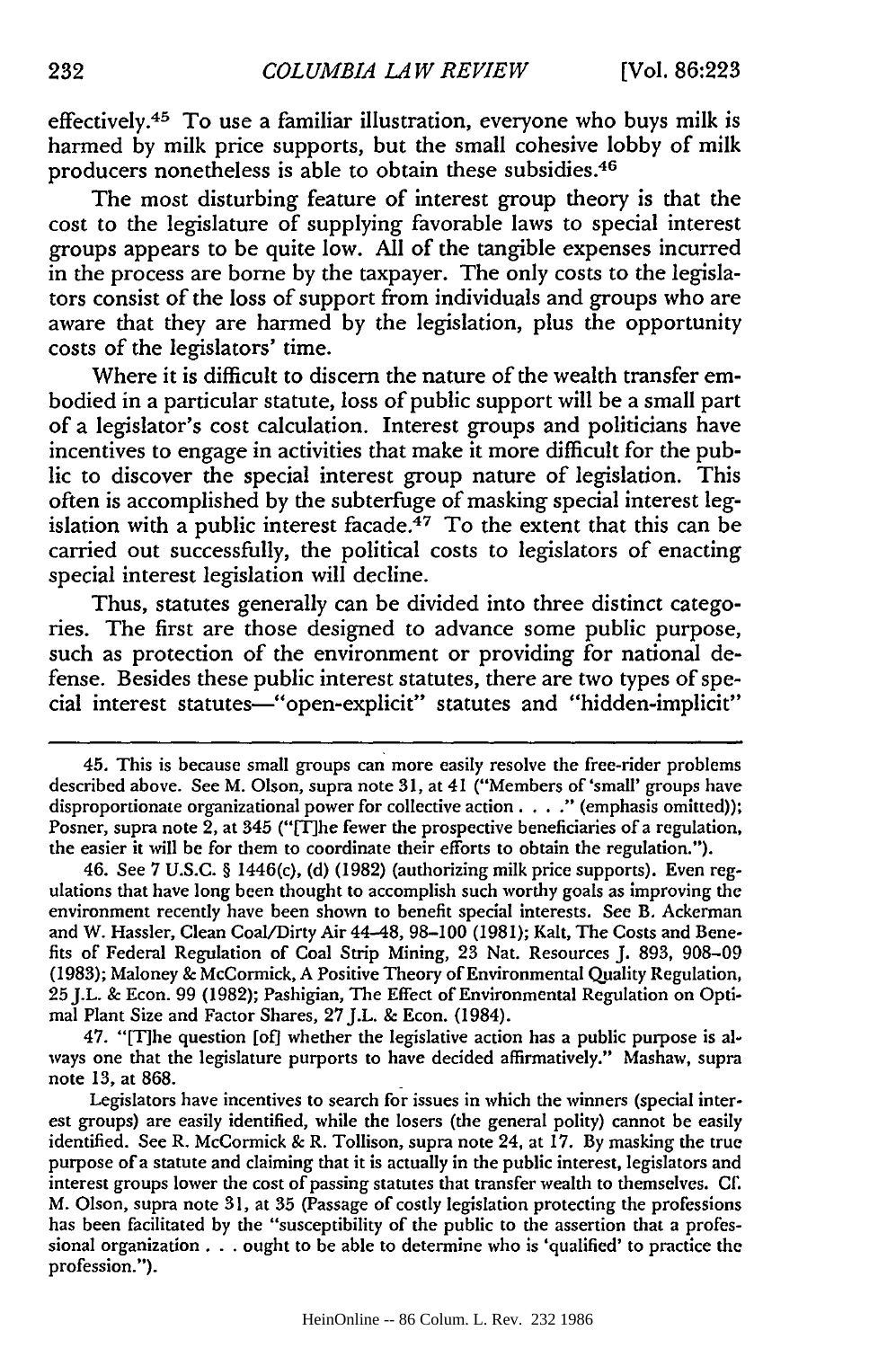statutes. Open-explicit statutes are naked, undisguised wealth transfers to a particular, favored group. By contrast, hidden-implicit statutes are couched in public interest terms to avoid the political fallout associated with blatant special interest statutes.

Hidden-implicit statutes exist because the political costs of enacting them is lower than the political costs of enacting open-explicit statutes. We observe open-explicit statutes because they are less ambiguous and therefore more likely to be enforced in precisely the way the relevant interest groups prefer. As described below, in deciding whether to lobby for one type of statute or another, interest groups must make a trade-off between the higher political costs associated with open-explicit statutes and the greater uncertainty associated with hidden-implicit statutes.<sup>48</sup>

Where statutes are accompanied by extensive committee hearings and debates that extol the advantages of the statute from the public perspective, reliance on such public statements is likely to lead judges to take the legislature at its word, and to interpret the statute in the way the legislature said that it wanted. Thus, the traditional reliance on legislative history raises the political cost of special interest legislation by increasing the probability of nullification. This in turn forces the legislature to be explicit about the deals it is making, if it wants to be sure those deals will ultimately be enforced.

## II. THE JUDICIARY As ENFORCER OF LEGISLATIVE DEALS: LEGISLATION **AS** CONTRACT

The previous section set forth the basic premises of the economic theory of legislation. This theory of legislation makes strong predictions about the efficacy of interest groups in determining outcomes generated by ordinary political processes. But the legislative process cannot be analyzed in a vacuum. The Constitution plays a large role in determining the total mix of interest group and public interest statutes. After all, the Constitution establishes the procedure for enacting statutes, and thus formulates the rules of the game for politicians and interest groups. This section considers one view, developed by Landes and Posner, that the Constitution was designed to promote interest group domination of the legisative process and that the judiciary, by enforcing the deals struck by such groups, was part of this design. The section then describes an approach to statutory interpretation developed by Judge Easterbrook that complements this theory by providing a guide for judicial conduct that provides assurance to interest groups that the "deals" they strike will be enforced.

The historical champion of the interest group theory of the Constitution was Charles Beard, whose well-known view was that the Constitution was an antimajoritarian act in which a small number of well-

<sup>48.</sup> See infra notes 136-44.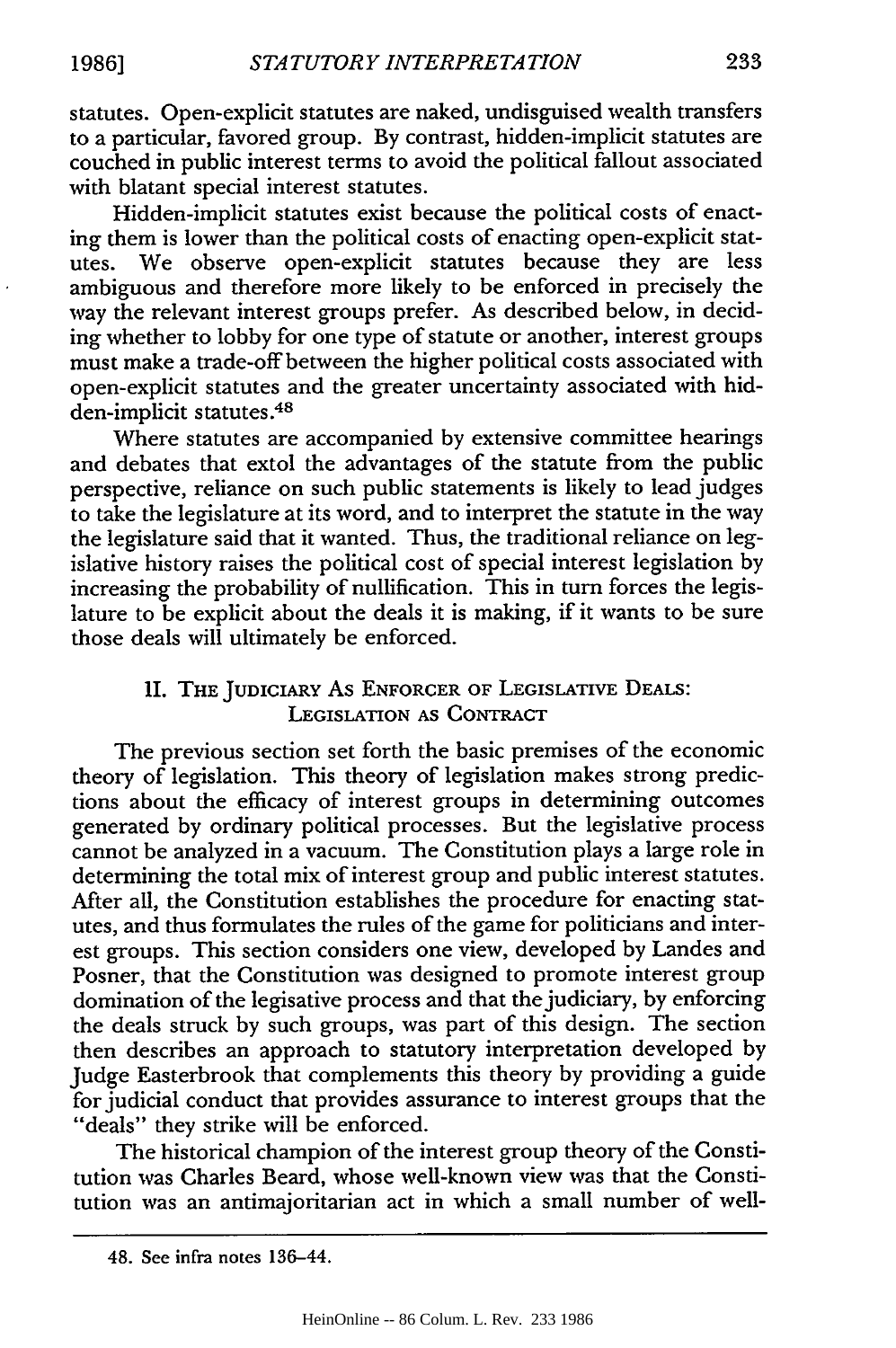organized economic interest groups "successfully strangled our popular revolution."<sup>49</sup> Writing in the Beardian vein, William Landes and Richard Posner claim that the establishment of an independent federal judiciary is evidence of the triumph of special interest groups at the constitutional level.<sup>50</sup> They assert that "the independent judiciary is not only consistent with, but essential to, the interest-group theory of government."<sup>51</sup>

Viewing legislation as the result of bargains struck between special interest groups and lawmakers,<sup>52</sup> Landes and Posner observe that if the parties to a contract believe that the bargain they are striking is unenforceable, the value of that contract will be significantly diminished. Thus, special interest groups and politicians have a strong incentive to ensure the enforceability of the deals they make.<sup>53</sup> According to Landes and Posner, the independent judiciary facilitates interest group activity by providing the "stability or continuity necessary to enable interest-group politics to operate in the legislative arena."'54 The ability of legislators to offer special interest groups permanent, rather than short-term, deals increases demand for the legislators' services and increases the income of legislators who enact such rules. Thus, according to Landes and Posner, interest group theory best explains why the framers enacted article III. Because the costs imposed by an independent judiciary in the form of uncertainty are less than the benefits to the legislature of longevity, value-maximizing legislators and interest groups will thus prefer an independent judiciary. The insight of

51. Id. at 877. The assertion that an independentjudiciary is essential to the operation of interest groups or to the interest group theory of government is demonstrably false. As Gordon Tullock has shown, interest groups thrive under dictatorships, which of course do not have independent judiciaries. See Tullock, Rent Seeking in Dictatorships (unpublished manuscript) (on file at the offices of the Columbia Law Review). Perhaps Landes and Posner mean that rent-seeking is less costly in governmental systems in which the judiciary is independent than in governmental systems in which it is not. They do not provide any support for this hypothesis, however, nor is there support for this theory in the literature. See id.

52. See Landes & Posner, supra note 9, at 877 (presenting a model in which "legislation is 'sold' by the legislature and 'bought' by the beneficiaries of the legislation [and] [p]rivate sales, and other private contracts, carry legal sanctions for non-performance"); see also id. at 879 (describing the buying and selling by Congress of legislation for dairy industry).

53. Id.

54. Id. at 878. This stability or continuity enables a member of the current legislature to capture his full share of the present value of an entitlement scheme designed to run in perpetuity, even if he plans to leave the legislature at the end of the current session. See Aranson, judicial Control of the Political Branches: Public Purpose and Public Law, 4 Cato J. 719, **731-32** (1985) (describing the Landes **&** Posner theory).

<sup>49.</sup> This description of Beard's outlook on the Constitution is contained in Ackerman, The Storrs Lectures: Discovering the Constitution, 93 Yale L.J. 1013, 1015 (1984).

<sup>50.</sup> See Landes & Posner, supra note 9, at 894 (The Court's role is to enforce the special interests protected **by** the Constitution.).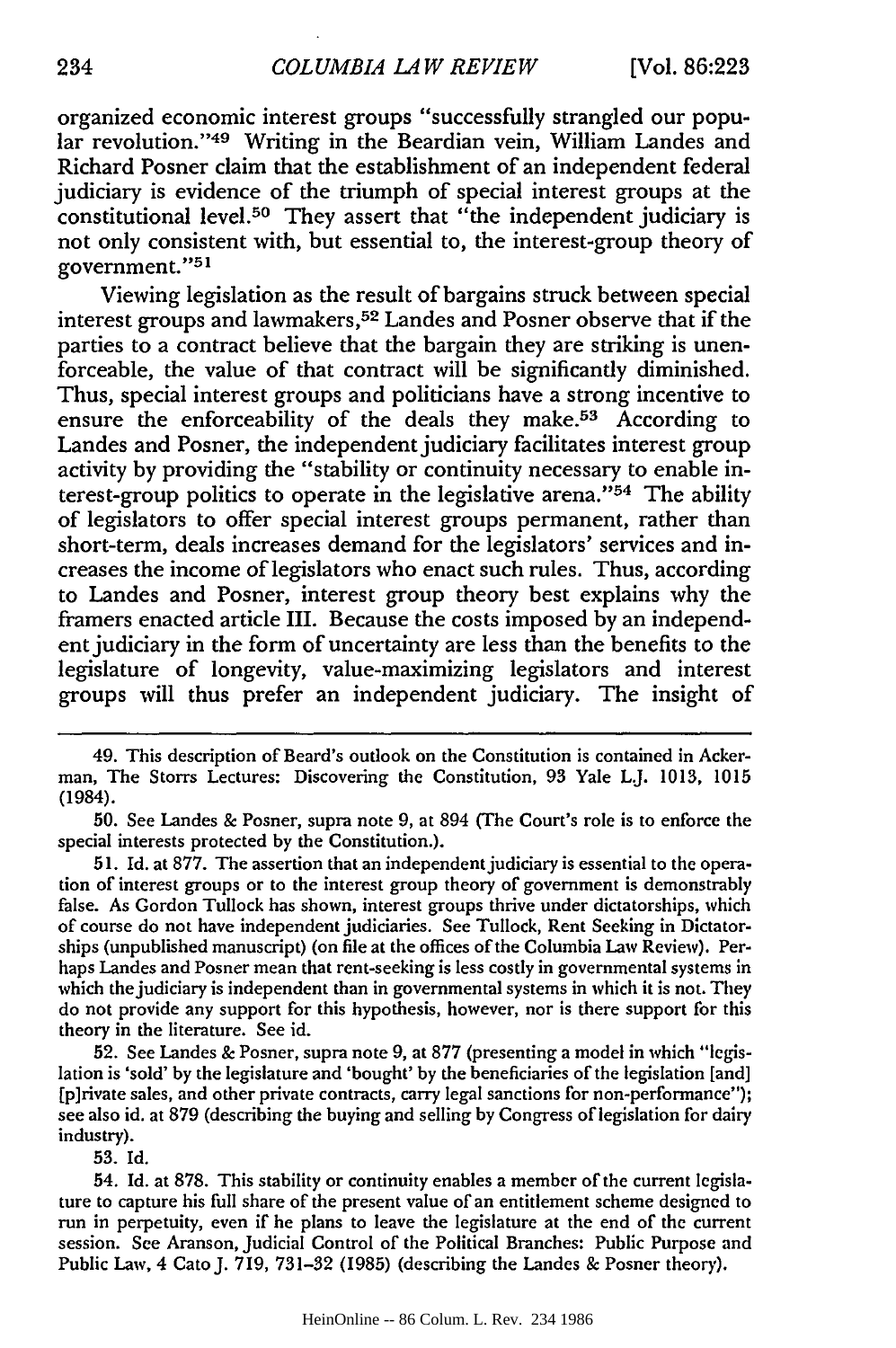Landes and Posner was that the existence of an independent judiciary is not necessarily inconsistent with an interest group theory of politics.<sup>55</sup>

Landes and Posner observe that the judiciary enhances the efficacy of interest group statutes by providing the stability, continuity, and assurance of enforcement necessary to maximize the value of legislative enactments that transfer wealth to interest groups. They fail, however, to provide any model of judicial behavior beyond judicial reluctance to declare legislation unconstitutional. The legislation-as-contract approach espoused by Judge Frank Easterbrook provides the model of judicial behavior that the Landes-Posner model lacks. Judge Easterbrook suggests that a good judge is one who interprets the law in the way the legislature *really meant* for it to be interpreted, not in the way that the legislature *says* that it is to be interpreted. 56 This is referred to

The incidence of judicial nullification of legislation on nonconstitutional grounds dwarfs the incidence of judicial nullification on constitutional grounds. See infra text accompanying notes 129-72 (cataloguing nonconstitutional ways that an independent judiciary thwarts the deals made between interest groups and the legislature); see also G. Calabresi, A Common Law for the Age of Statutes (1982):

Constitutional adjudication and use of the passive virtues, though not unusual reactions to anachronistic laws, are not the most common judicial responses. The traditional judicial weapon in dealing with statutes has always been interpretation of what the written law means. Just as the increasing prevalence of statutes gave a new impetus **...** to constitutional adjudication, so interpretation has been totally recast in the twentieth century to increase its capacity to deal with statutorification of the American legal system.

Id. at 31.

There are several additional shortcomings to the measure of judicial independence that Landes and Posner use. When a federal court declares a state statute unconstitutional, it will be clear that the same statute would also be unconstitutional if enacted by Congress. Thus, observed nullifications of state statutes signal Congress that its authority to make deals is limited. As Landes and Posner themselves point out: "If nullification *of* a *particular* law can be anticipated, legislators and groups are likely to be deterred from enacting that law in the first place, thereby saving the costs of enactment." Landes & Posner, supra note 9, at 895 n.41 (emphasis added).

Landes and Posner also observe that when lower court rulings "gut the law in question, a Supreme Court bent on nullification may accomplish this purpose simply by not granting certiorari." Id. As they point out, this phenomenon also tends to bias their study so as to provide a deficient measure of the costs ofjudicial independence on legislative deals. In sum, the test of constitutionality that Landes and Posner use to measure judicial independence does not come close to measuring the true extent of the constraints imposed by the third branch on legislative deal-making.

56. See Easterbrook, supra note 17, at 14-18, 42-60. Actually, Easterbrook advocates a dual approach to statutes. He argues that judges should interpret public interest statutes in the traditional manner advocated in this Article. But when judges are called upon to interpret special interest statutes, he believes that judges "should take the

<sup>55.</sup> As Landes and Posner themselves recognize, their explanation of article III fails to account fully for all of the constraints imposed by an independent judiciary on deals enacted by Congress. Their test is empirical, not theoretical, and their sole measure of judicial independence is the number of times that the Supreme Court has nullified acts of Congress as unconstitutional. Landes & Posner, supra note 9, at 895. In their own words: "Nullification is an extreme example of judicial unreliability, and for this reason is likely to be deficient as an overall measure of the costs of judicial independence." Id.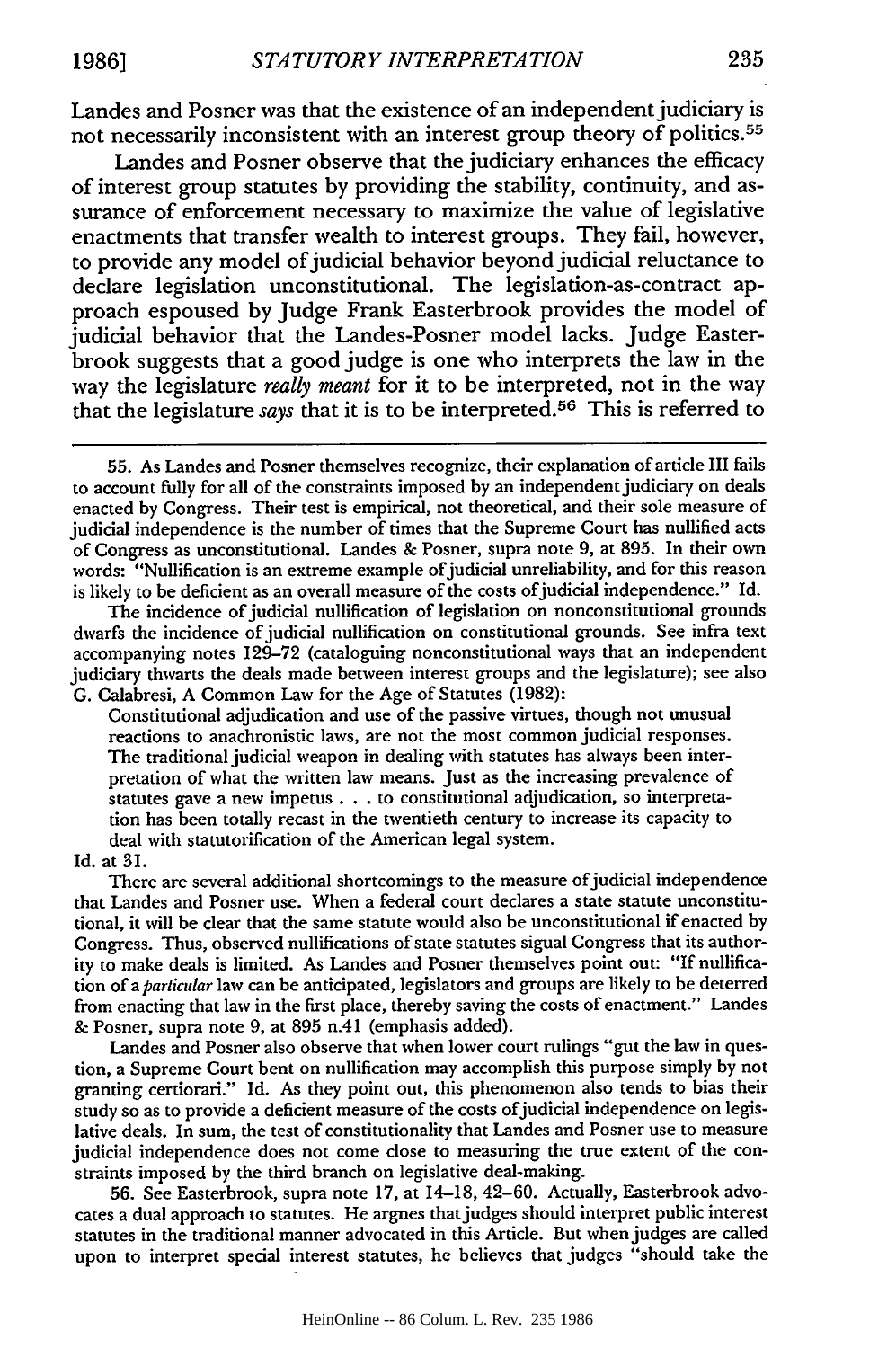as the "legislation-as-contract" approach to statutory interpretation because it calls upon the judge who is interpreting a statute to engage in the same sort of interpretive exercise as the judge who is interpreting a private contract between two parties.<sup>57</sup> Judge Easterbrook concludes that the quality of a judge construing a statute is determined by his ability to seek out and enforce the nature of the original agreement between the legislature and the special interest group.<sup>58</sup>

Recognizing that many legislative special interest bargains are enacted as legislation with a public interest mask (what I call "hiddenimplicit legislation"), Judge Easterbrook suggests three methods of discovering the rent-seeking purpose of such legislation. According to him, once judges discover this purpose they will be able to interpret the statutes "correctly." The first method is to inquire whether the statute is general or specific. The more general the statute, the more likely it is to be in the public interest; the more detailed the law, the more evidence of interest group compromise.<sup>59</sup> Courts should look for such clues as limitations on entry, subsidies from one group to another, and the inability of the parties to contract around the provisions of a new statute.60 Finally, Judge Easterbrook urges his fellow judges to look at the process by which the particular bill became law. Of particular interest are the identities of the lobbyists and even "[w]hat deals were struck in cloakrooms."<sup>61</sup>

Following his chosen approach to statutory interpretation, Judge Easterbrook evaluates Supreme Court cases of the 1983 term, praising or condemning them on the basis of whether they conform to his own interpretation of the terms of the original bargains between the legislators and the interest group that produced the statutes. <sup>62</sup>*Norfolk Redevelopment and Housing Authority v. Chesapeake & Potomac Telephone Co.* 63

beady-eyed contractual approach." Id. at 15. Easterbrook is dismayingly vague as to the normative basis for his approach to statutory construction. Implicit in his argument that judges should treat special interest statutes like contracts is the erroneous premise that article III judges are agents of the legislature. See id. at 60 ("Judges must be honest agents of the political branches."). Judges are not agents of the legislature: they are agents of the people. See The Federalist No. 78, at 464-72 (A. Hamilton) (C. Rossiter ed. 1961) ("[W]here the will of the legislature, declared in its statutes, stands in opposition to that of the people, declared in the Constitution, the judges ought to be governed by the latter rather than the former **.. ");** id. at 468. In fact the reason federal judges are given life tenure rather than periodic appointments renewable by the executive or the legislature is to avoid "improper complaisance" to whichever branch was given such power. Id. at 471.

57. Easterbrook, supra note 17, at 15.

58. See id. at 60; see also supra note 42 (discussing use of the word "contract" in reference to legislation).

59. See Easterbrook, supra note 17, at 60.

60. Id. at 17.

- 61. Id.
- 62. Id. at 54-58.
- 63. 464 U.S. 30 (1983).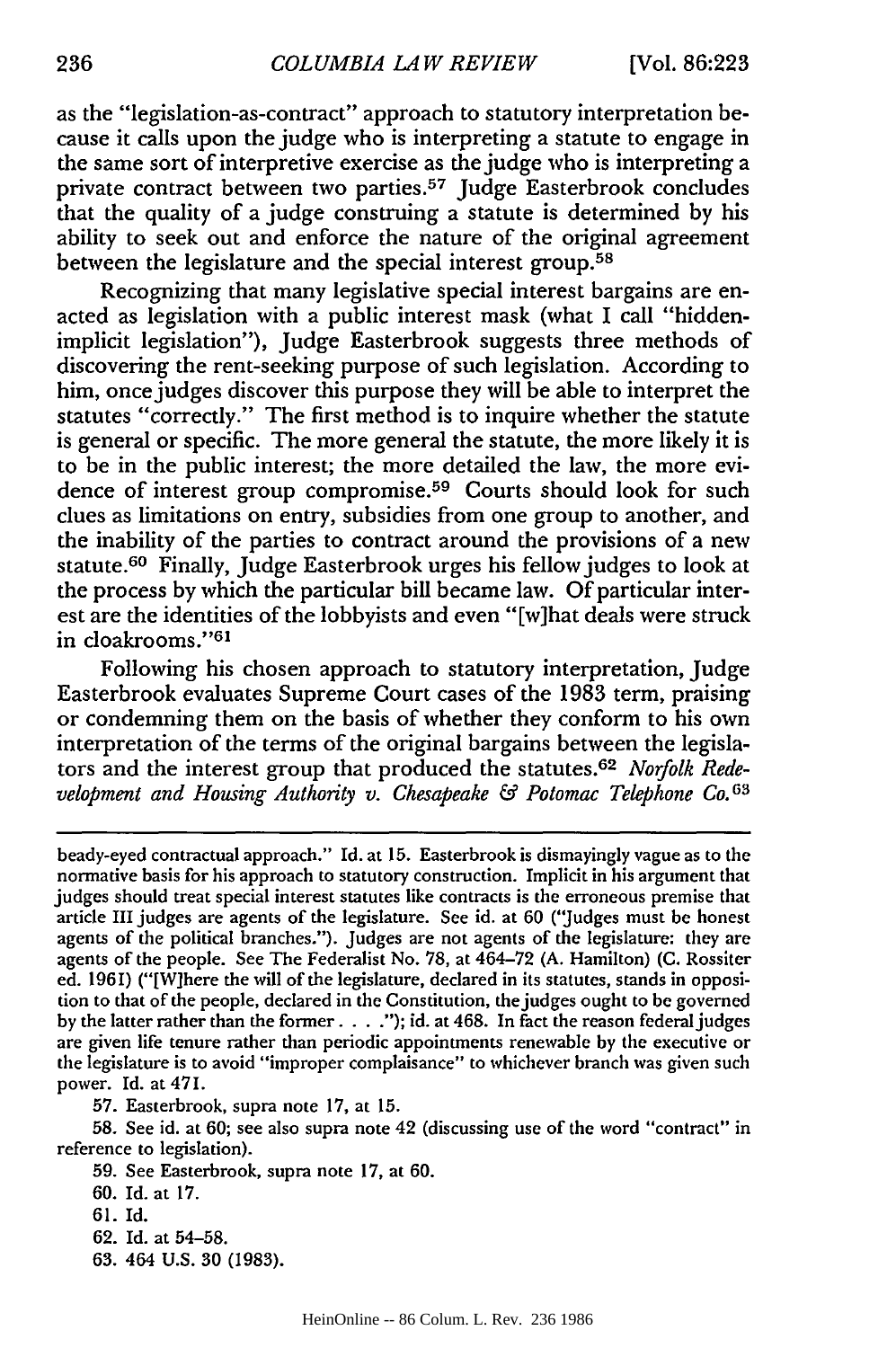wins praise because "the Court did not set off in search of the 'purpose' of the legislators. The Court instead looked to see what coalition of interests had obtained the statute."<sup>64</sup>

On the other hand, Judge Easterbrook criticizes the Court for its decision in *Securities Industry Association v. Board of Governors (Bankers Trust),<sup>65</sup>*because it failed to recognize the nature of the special interest group bargain incorporated in the Glass-Steagall Act.<sup>66</sup> While a persuasive argument can be made that the Glass-Steagall Act is in fact a special interest statute,<sup>67</sup> one cannot reach this conclusion by examining either the statute itself<sup>68</sup> or its legislative history.<sup>69</sup> The statute is framed conspicuously in public interest terms, its stated purpose being to promote bank safety and to eliminate conflicts of interest in the delivery of banking services.<sup>70</sup>

Judge Easterbrook, however, counsels judges to ignore the stated objectives of the Glass-Steagall Act and to decide instead whether the plaintiff, a special interest group called the Securities Industry Association, could properly claim "the spoils of victory in the legislative process." 71 Because the Court evaluated the Glass-Steagall Act as a public interest statute rather than as an interest group statute, Judge Easterbrook calls it "the most troubling economic decision of the Term."72

64. Easterbrook, supra note 17, at 54.

66. The Glass-Steagall Act is the popular name for the Banking Act of 1933, ch. 89, 48 Stat. 162 (codified in scattered sections of 12 U.S.C.); see Easterbrook, supra note 17, at 57-58.

67. See Macey, Special Interest Groups Legislation and the Judicial Function: The Dilemma of Glass-Steagall, 33 Emory L.J. 1, 15-21 (1984).

68. Sections 16, 20, 21, and 32 of the Glass-Steagall Act, Pub. L. No. 73-66, 48 Stat. 162 (codified in scattered sections of 12 U.S.C.), deal with the separation of commercial banking and investment banking. These sections are "usually the intended reference when the name Glass-Steagall Act is used." Note, A Banker's Adventures in Brokerland: Looking Through Glass-Steagall at Discount Brokerage Services, 81 Mich. L. Rev. 1498, 1501 n.12 (1983).

69. See Operation of the National and Federal Reserve Banking Systems: Hearings on **S.** 71 Before the Subcomm. on Banking of the Senate Comm. on Banking and Currency, 71st Cong., 3d Sess. (1931); **75** Cong. Rec. 9887 (1932) (remarks of Sen. Glass, principal drafter of the Glass-Steagall Act); id. at 9913 (remarks of Sen. Bulkley). Senator Bulkley's remarks "have been treated as authoritative by courts, in part because he was addressing Congress on the subject of the separation of commercial and investment banking at the specific request of the chairman of the Senate Banking Committee, Senator Glass." Note, A Conduct-Oriented Approach to the Glass-Steagall Act, 91 Yale LJ. 102, 105 n.19 (1981).

70. The most complete analysis of the legislative intent behind the Glass-Steagall Act, and a classic example of what this Article calls the "traditional" method of statutory interpretation is contained in Investment Co. Inst. v. Camp, 401 U.S. 617 (1971).

71. Easterbrook, supra note 17, at **57.**

72. Id. The Court's decision in fact seems benign. The narrow holding did not itself bar the entry of commercial banks into the business of investment banking, and the resultant competition in the delivery of investment banking services undoubtedly benefitted the public. The Court held that commercial paper was a "security" for the

<sup>65. 104</sup> S. Ct. 2979 (1984).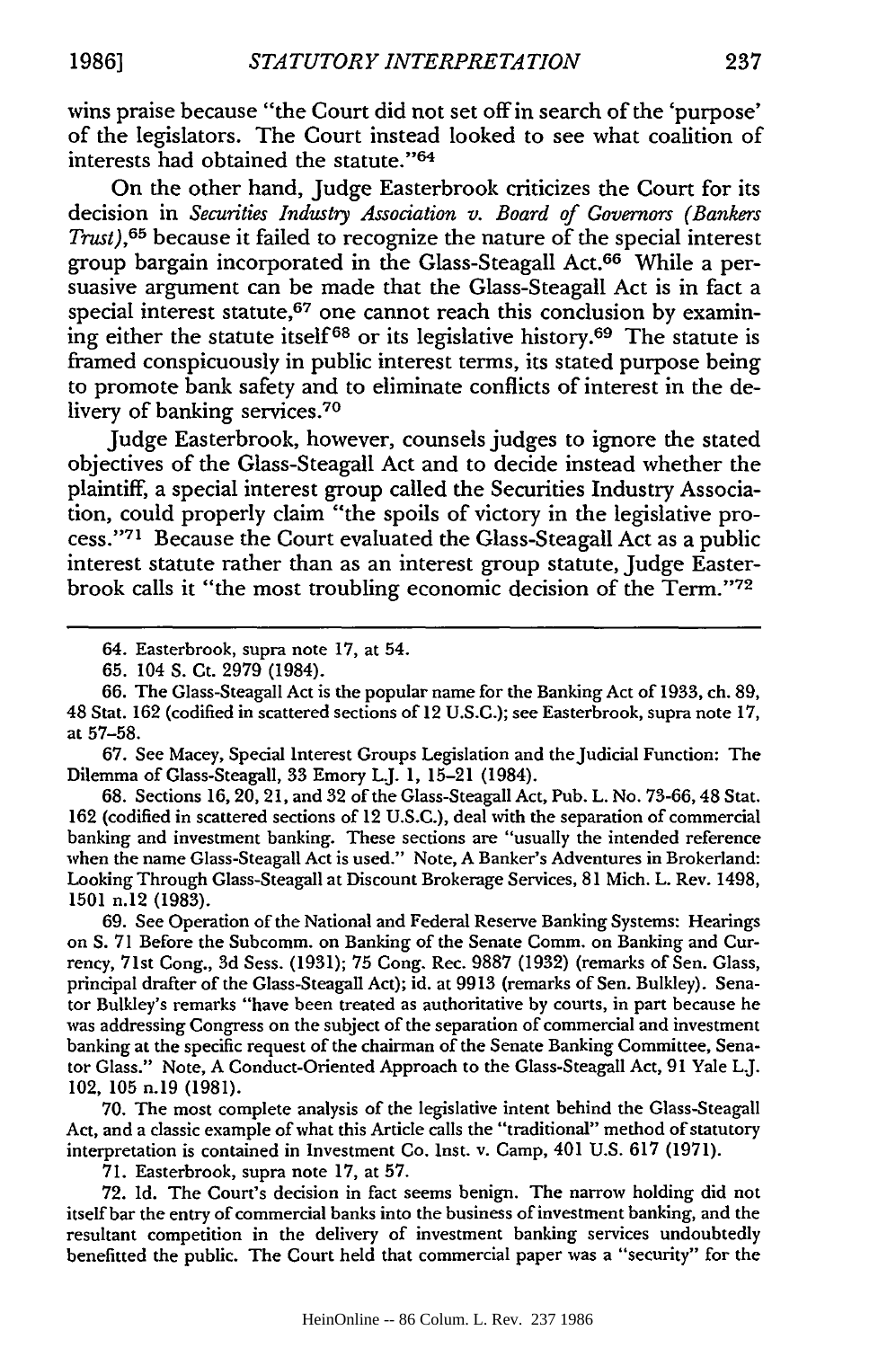The flaw in Judge Easterbrook's approach is that it diminishes the legitimate role of the judiciary as a check on legislative excess. Where a special interest group has negotiated a low-cost, hidden-implicit deal with the legislature, there is no reason why it should receive the benefits of the more expensive open-explicit deal. Indeed, to award such benefits encourages a shift toward the vague sort of legislation that increases the information costs the public faces in evaluating legislation. As compared with the traditional approach, the legislation-as-contract approach leads not only to more special interest legislation, but also to legislation that is less honest as to its special interest antecedents. The allocation between the two types of interest group statutes-open-explicit and hidden-implicit-will depend on the relative costs to the interest groups of getting these statutes enacted. As the cost of hiddenimplicit deals goes up, the relative value of open-explicit deals goes **up.73** Thus, under the traditional approach to statutory interpretation, there will be not only less special interest legislation than under Judge Easterbrook's approach, but also the percentage of special interest deals that are hidden-implicit will decline because of the higher probability that they will not be enforced by the judiciary.74

purposes of the Glass-Steagall Act. See *Bankers Trust,* 104 **S.** Ct. at 2981. This holding appears to be consistent with the theory that the federal judiciary acts as enforcer of interest group bargains, because the holding endorsed the position of the plaintiff-the Securities Industry Association-which was a special interest group trying to keep commercial banks from competing with investment banks for commercial paper business. The Court, however, left open the question of whether the defendant, Bankers Trust Company, was "underwriting" commercial paper as that term is defined by Glass-Steagall. See id. at 2992 n.12. Subsequently, the Board of Governors of the Federal Reserve System held that commercial banks could engage in a wide variety of sales activities without being deemed to be underwriting. This ruling made it possible for commercial banks to enter the commercial paper market and compete with investment banks. See Nash, Fed. Backs Sale of Paper, N.Y. Times,June 5, 1985, at **DI,** col. 6. Recently, however, Bankers Trust Company's sale of commercial paper was held to be a "distribution" of securities for the purposes of the Glass-Steagall Act, and the bank was prohibited from selling commercial paper. See Securities Indus. Assoc. v. Federal Reserve Board, 1986 Fed. Sec. L. Rep. (CCH) 92,456 (D.D.C. Feb 4, 1986). Even if the district court's decision is ultimately upheld, which is subject to doubt, Bankers Trust was able to enter the commercial paper market and compete for nine years. Thus, the traditional approach used by the Supreme Court permitted, at least for a time, the entry of commercial banks into the commercial paper market. Judge Easterbrook's approach, which counsels seeking out and enforcing the special-interest group bargain, would arrive at an opposite conclusion, resulting in less competition for the delivery of investment banking services.

73. This is because open-explicit and hidden-implicit legislation are substitutes for one another. Interest groups will seek the type of legislation that provides the greatest benefit for the least cost. If hidden-implicit and open-explicit deals are equally likely to be enforced in the courts, then there will be no open-explicit deals because the political cost of such deals is higher.

74. As courts become more unreliable as enforcers of hidden deals, fewer such deals will be made. Some interest groups will find it advantageous to make open deals. Others will abandon the legislative process as a source of income, and resort to market processes. The switch from the legislature to the market is clearly preferable, since all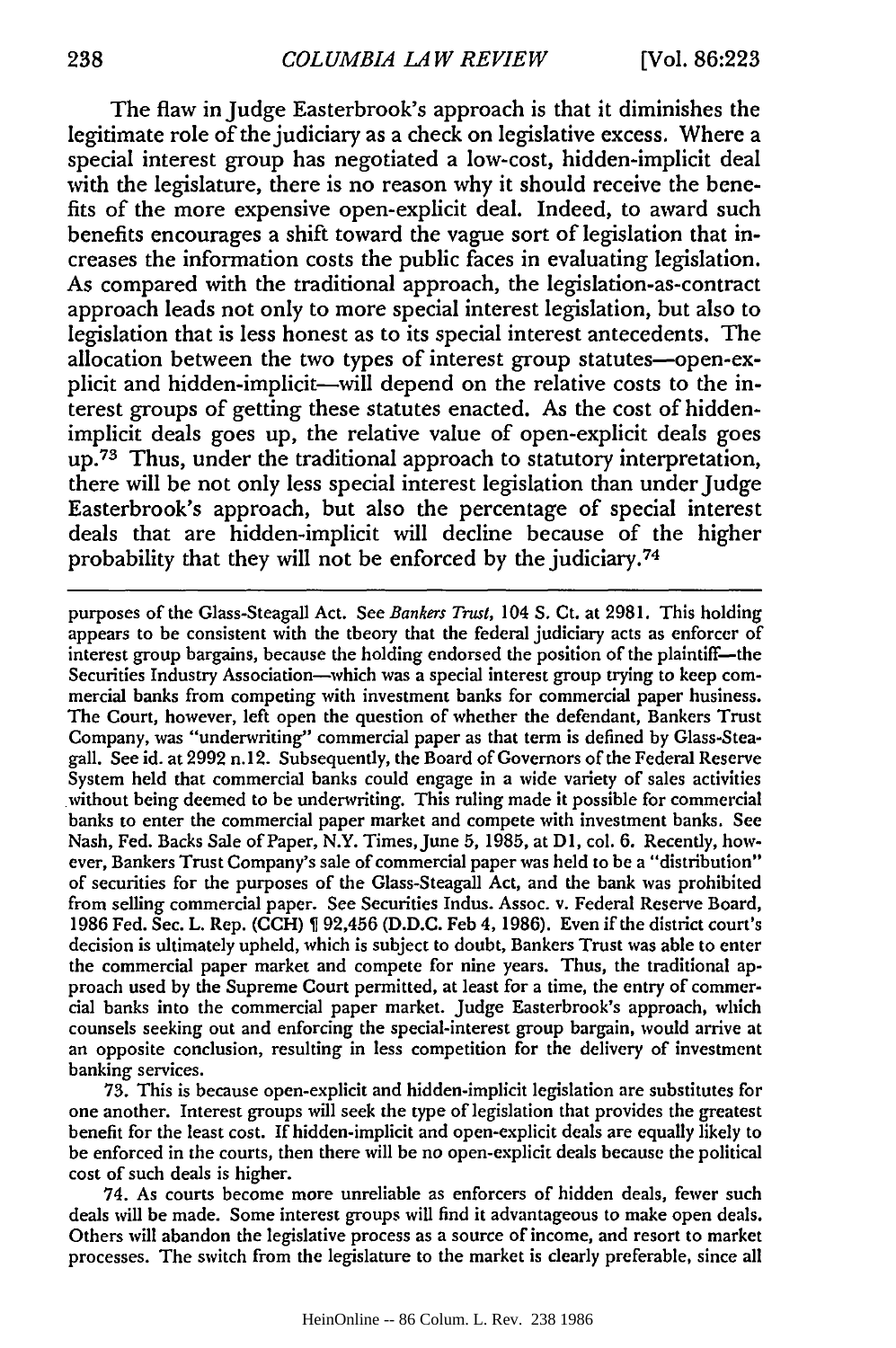Even if the legislation-as-contract approach could be legitimized, it is beyond the competence of the judiciary to conduct the kind of inquiry advocated by Judge Easterbrook.<sup>75</sup> Judges interpret statutes; they are not investigative reporters. The idea that Congress passes statutes "with a wink," and that courts should dig behind the scenes to find out the "real story," is both unwarranted and dangerous. The danger lies in the fact that judges may mistakenly interpret public interest statutes as special interest statutes. When this occurs, some interest group receives a windfall at the expense of the public. Where judges make mistakes in the other direction, interpreting a special interest statute as being in the public interest, the public rather than an interest group receives the windfall.

On the other hand, when an interest group bargain is explicit, courts should uphold the bargain. It is well settled that it is illegitimate for judges to impose their own values in place of those of the legislature, because such a substitution thwarts Congress' constitutional authority to make law. The legislature, and not the judiciary, is the forum through which societal preferences are aggregated. Statutory decisions are legitimate only when judges enforce the law as enacted by the legislature. This general maxim that judges must respect the legislature's will is subject only to the judicial power to review statutes for constitutional infirmity. <sup>76</sup>

The interest group nature of a statute will not generally be available on the statute's face or in the legislative history.<sup>77</sup> The tobacco price support system, which is a patent wealth transfer to the tobacco industry, is the exception and not the rule. The interest group roots of most other laws are not so clear.

This ambiguity is not accidental. The cost of a statute that is a pure wealth transfer to some well-organized special interest group is much higher than the cost of a wealth transfer that is masked in public interest terms. For this reason, many of the statutes that Judge Easterbrook identifies as unambiguous private interest statutes are couched just as unambiguously in public interest terms.<sup>78</sup> Where a statute is

75. See Posner, supra note 5, at 272.

76. See Marbury v. Madison, 5 U.S. **(1** Cranch) 137 (1803) (establishing the power of judicial review).

77. See infra text accompanying notes 133-44.

78. See, e.g., supra notes 65-70, infra notes 136-44 and accompanying text (discussing Judge Easterbrook's treatment of Silkwood v. Kerr-McGee Corp., 464 U.S. 238

market transactions are efficient while many legislative deals are not. Market transactions (transactions characterized by voluntary, uncoerced exchange) are efficient because both parties to such a transaction are by definition at least as well off as they were prior to the transaction or else the transaction would not have occurred. Government regulation, which by definition is coercive, often will not be efficient in this sense. Cf. Posner, An Economic Theory of the Criminal Law, 85 Colum. L. Rev. 1193, 1195 (1985) ("[T]he market is a more efficient method of allocating resources than forced exchange.").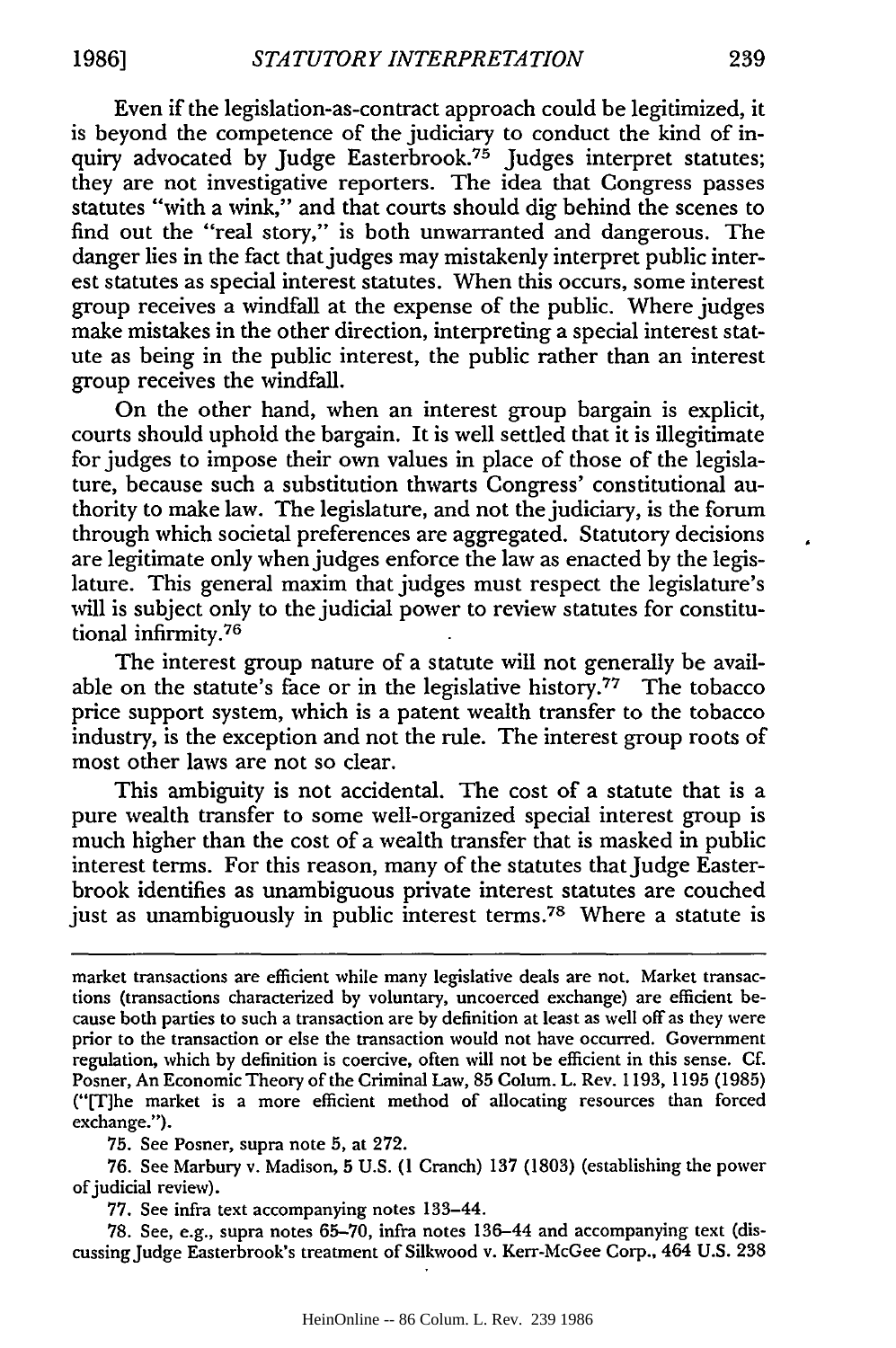framed in public interest terms it should be treated by courts as a public interest statute.

By taking Congress at its word when interpreting the terms of a statute, courts inevitably serve as obstacles to the goals of the rentseekers. Although Judge Easterbrook sees this as a failure of the judiciary, it is, I will argue, precisely the result the constitutional structure was designed to produce. The very presence of an independent judiciary serves as an inevitable and legitimate obstacle to the interest group's objectives. The value to the public of this obstacle will be significantly diminished ifjudges begin to act as investigative reporters or economists rather than as judges.

The understanding that much lawmaking is the outcome of struggles among interest groups does not lead to the conclusion that the lawmaking process should be unbridled. True, the economic approach to legislation clearly suggests that statutes can be viewed as contracts between special interest groups and Congress, but it does not follow from this that it is the job of article III judges to substitute microeconomic principles for statutory language and legislative history in order to seek out and enforce interest group bargains.

## III. **AN** ALTERNATIVE VISION: PRIVATE-REGARDING STATUTES **AND** PUBLIC-REGARDING CONSTITUTIONS

Judge Easterbrook's approach complements the conclusion of Landes and Posner that the framers intended article III judges to act as agents of the legislature by enforcing the interest group bargains forged there. Nonetheless, there is clear evidence that the Constitution was designed to discourage special interest legislation through institutions such as the independent judiciary. This section will argue that the purpose of the constitutional separation of powers is to raise the very costs that Judge Easterbrook advocates lowering. A fundamental precept of constitutional law is that the separation of powers built into the first three articles is "designed to limit the power of self-interested groups or factions by ensuring that government power would be exercised in accordance with certain predetermined constraints."'79 While

<sup>(1984),</sup> and Securities Indus. Ass'n v. Board of Governors, 468 U.S. 137 (1984), both of which treated statutes that are couched unambiguously in public interest terms and that are deemed by Easterbrook to be special interest statutes). While I happen to agree with Judge Easterbrook's assertion that these statutes are in fact special interest statutes, the fact remains that there is no proof of this assertion.

<sup>79.</sup> Sunstein, supra note 21, at 1691; cf. The Federalist No. 48, at 308 (J. Madison) **(C.** Rossiter ed. 1961) (discussing the particular tendency of legislatures to usurp the powers of the other branches). The most complete expression of the value of the separation of powers in this regard is contained in B. de Montesquieu, The Spirit of the Laws 151-52 (T. Nugent trans. 1949). There is evidence that Montesquieu's ideas influenced the framers. See, e.g., The Federalist No. 9, at 76 (A. Hamilton) (C. Rossiter **ed.** 1961) (quoting Montesquieu); id. No. 78, at 466 (A. Hamilton) (citing Montesquieu); id. No. 47, at 301 (J. Madison) (same).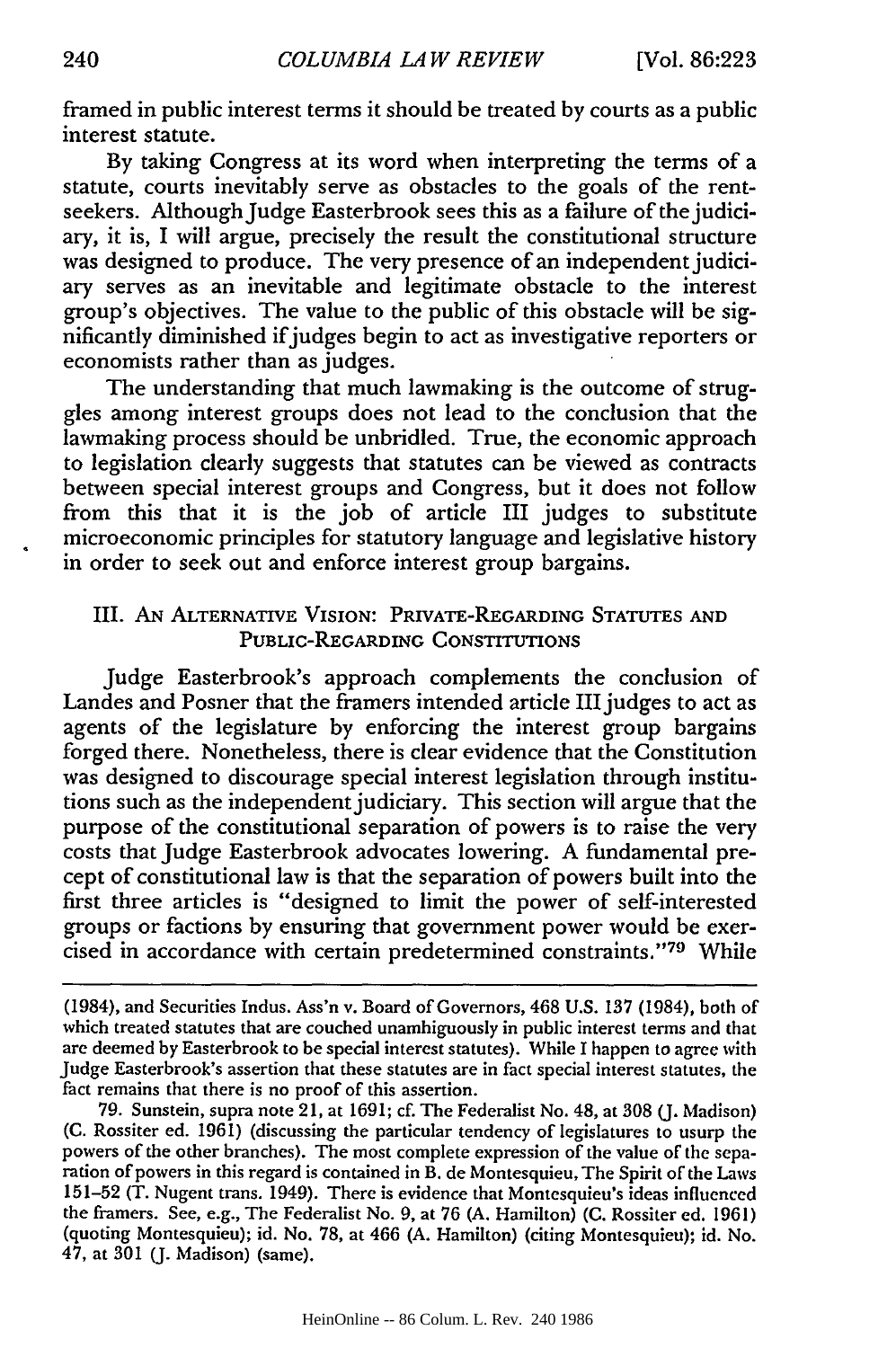**1986]**

the framers' view of the nature and sources of legislation may have been less economically sophisticated than our own, it can hardly be said that they were unaware of the problems posed by coalitions of interest groups. In fact, as Gordon Wood has pointed out,<sup>80</sup> and as *The Federal*ist Papers themselves make clear,<sup>81</sup> the views of the framers were influenced to a significant extent by the problem of factions that plagued the state legislatures of the day.

#### *A. The Activist Approach*

Starting with the premise that legislation is or should be publicregarding, the activists would empower the courts to declare unconstitutional legislation that subordinates the interests of the public to the interests of a special interest group.<sup>82</sup> I will not attempt to summarize the voluminous literature rejecting this approach,<sup>83</sup> because since 1937 courts have refused to nullify economic regulation on constitutional grounds.<sup>84</sup>

The activists' view of the Constitution as vesting in the federal courts broad authority to strike down special interest statutes has not explained why judges are any better than legislators at regulating. The activist theory embodies the premise that legislators frequently use their lawmaking power to serve private.rather than public interests. Yet without any theory to predict how judges would deal with the unbridled power to declare special interest statutes unconstitutional, the activist theory is incomplete.

Alexander Bickel argued that, however telling the criticisms heaped upon the legislative process may be, alternative processes and

<sup>80.</sup> See G. Wood, The Creation of the American Republic 273-82 (1969); see also Mashaw, supra note 13, at 858 ("It is commonplace that the 'founding fathers' did not wholly trust legislatures." (citations omitted)).

<sup>81.</sup> See The Federalist No. 48, at 310-13 **(1.** Madison) (C. Rossiter ed. 1961). Interestingly, Hamilton in Federalist 17 and Madison in Federalist 45 express the fear that the states will be more likely to encroach on the national government than the national government on the states. See id. No. 17, at 118-22 (A. Hamilton); id. No. 45, at 288-94 *(J.* Madison). History has proven them wrong.

<sup>82.</sup> The spokesman-in-chief for the opposition view that preaches judicial restraint was Alexander Bickel. See A. Bickel, supra note 8, at 16-17; Ackerman, supra note 49, at 1014. Bickel's criticism of judicial activism was based on the fact that legislators represent a majoritarian force in society, because they are elected, whereas federal judges, who are merely appointed, do not. Anyjudicial attempt to invalidate an act of Congress is thus subject to what Bickel termed the "counter-majoritarian difficulty."

<sup>83.</sup> See, e.g., McCloskey, Economic Due Process and the Supreme Court: An Exhumation and Reburial, 1962 Sup. Ct. Rev. 34.

<sup>84.</sup> **G.** Gunther, Cases and Materials on Constitutional Law 472 **(11th** ed. 1985) ("The modern Court has turned away due process challenges to economic regulation with a broad 'hands off approach. No such law has been invalidated on substantive due process grounds since 1937." (citation omitted)); Mashaw, supra note 13, at 849 ("The Supreme Court has said **...** often and loudly ever since 1937 [that] '[s]ubstantive due process' is dead where 'economic' issues are concerned.").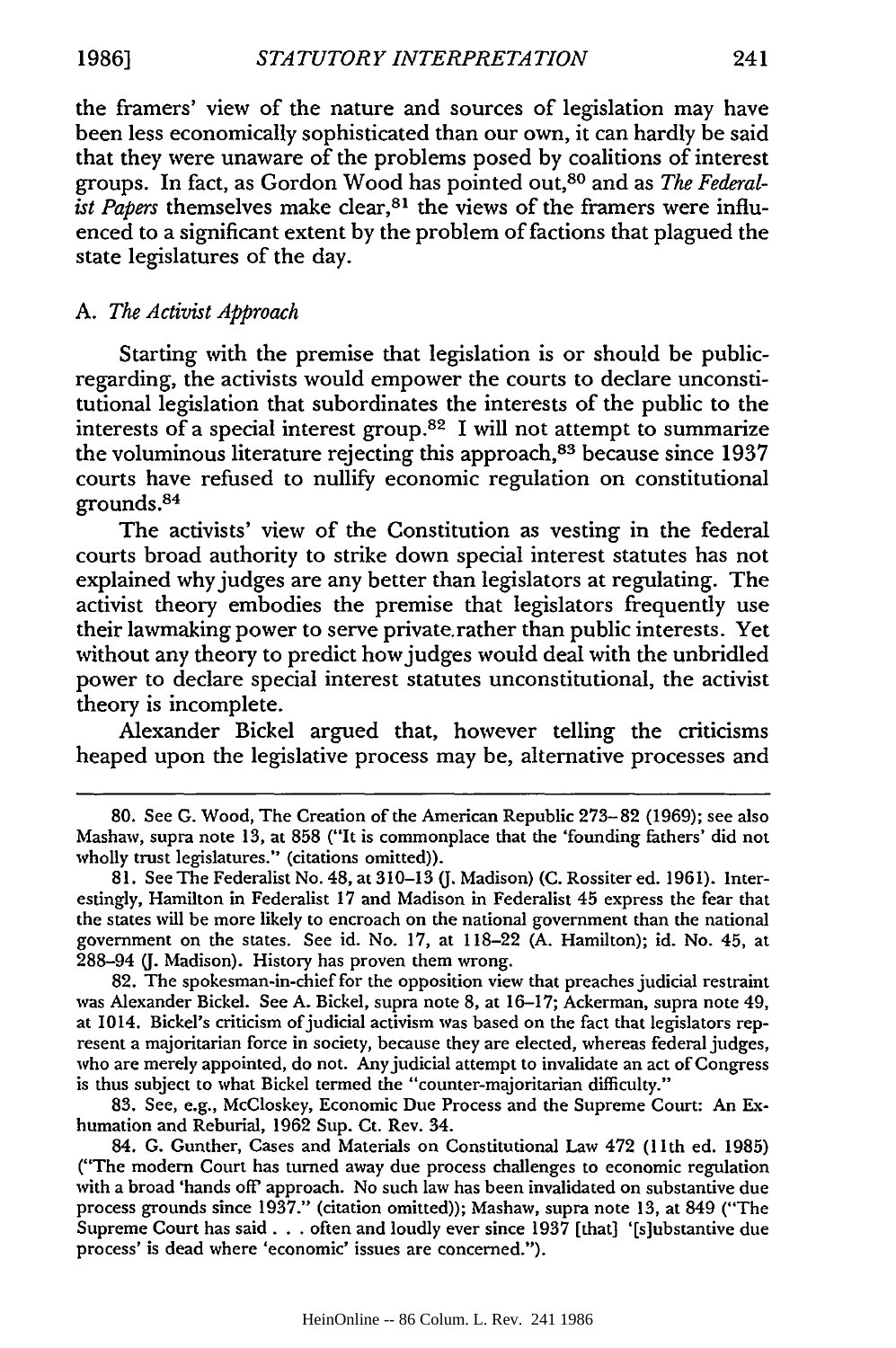rival institutions such as the judiciary are likely to be even worse at ordering public preferences. After all, the Constitution places the power to make law in the legislature, and allowing the courts to trump legislative acts on constitutional grounds would usurp this authority:

[N]othing can finally depreciate the central function that is assigned in democratic theory and practice to the electoral process; nor can it be denied that the policy-making power of the *representative institutions,* born of the electoral process, is the distinguishing characteristic of the system. Judicial review works counter to this characteristic.<sup>85</sup>

Thus, just as Judge Easterbrook's approach to statutory interpretation is likely to be ignored because it gives too much power to Congress, the activist approach, by ignoring the separation of powers, is likely to be iguored because it usurps congressional authority and creates harmful friction between the branches. Because the federal judiciary depends on Congress for its jurisdictional authority (indeed the lower federal courts depend on Congress for their very existence), 86 it is simply unrealistic to think that Congress would permit the courts systematically to eradicate the rents it receives from interest groups.

The implication is that—quite apart from the real or imagined merits ofjudicial activism-it is highly improbable that the Constitution will be the major instrument courts use to mitigate the problem of special interest legislation.<sup>87</sup> This does not mean that the power of judicial review ought never to be used; but rather that it is a complement to, rather than a substitute for, the traditional judicial techniques discussed below.88

#### *B. The Constitution as a Public-Regarding Document*

Inasmuch as the public is often adversely affected by special interest legislation, it has a strong incentive to devise institutional mechanisms-like constitutions-that make passage of such legislation more

<sup>85.</sup> A. Bickel, supra note 8, at 19 (emphasis added).

<sup>86.</sup> See U.S. Const. art. III, § 1 ("The judicial Power of the United States, shall be vested in one Supreme Court, and in such inferior Courts as the Congress may from time to time ordain and establish."); see also P. Bator, P. Mishkin, D. Shapiro & H. Wechsler, Hart and Wechsler's The Federal Courts and the Federal System 11 (2d ed. 1973) ("[I]t seems to be a necessary inference from the express decision that the creation of inferior federal courts was to rest in the discretion of Congress that the scope of their jurisdiction, once created, was also to **be** discretionary.").

<sup>87.</sup> The framers, by vesting the power to make law in the legislature, did not envision the courts exclusively using the Constitution as a weapon with which to hack away at interest group deals. It is well known that the Constitution does not even specifically confer upon judges the power ofjudicial review. See G. Gunther, supra note 84, at 13; see also The Federalist No. 78, at 470 (A. Hamilton) **(C.** Rossiter ed. 1961) ("lilt is not with a view to infractions of the Constitution only that the independence of the judges may be an essential safeguard against the effects of occasional ill humors in the society.").

<sup>88.</sup> See supra notes 129-44 and accompanying text.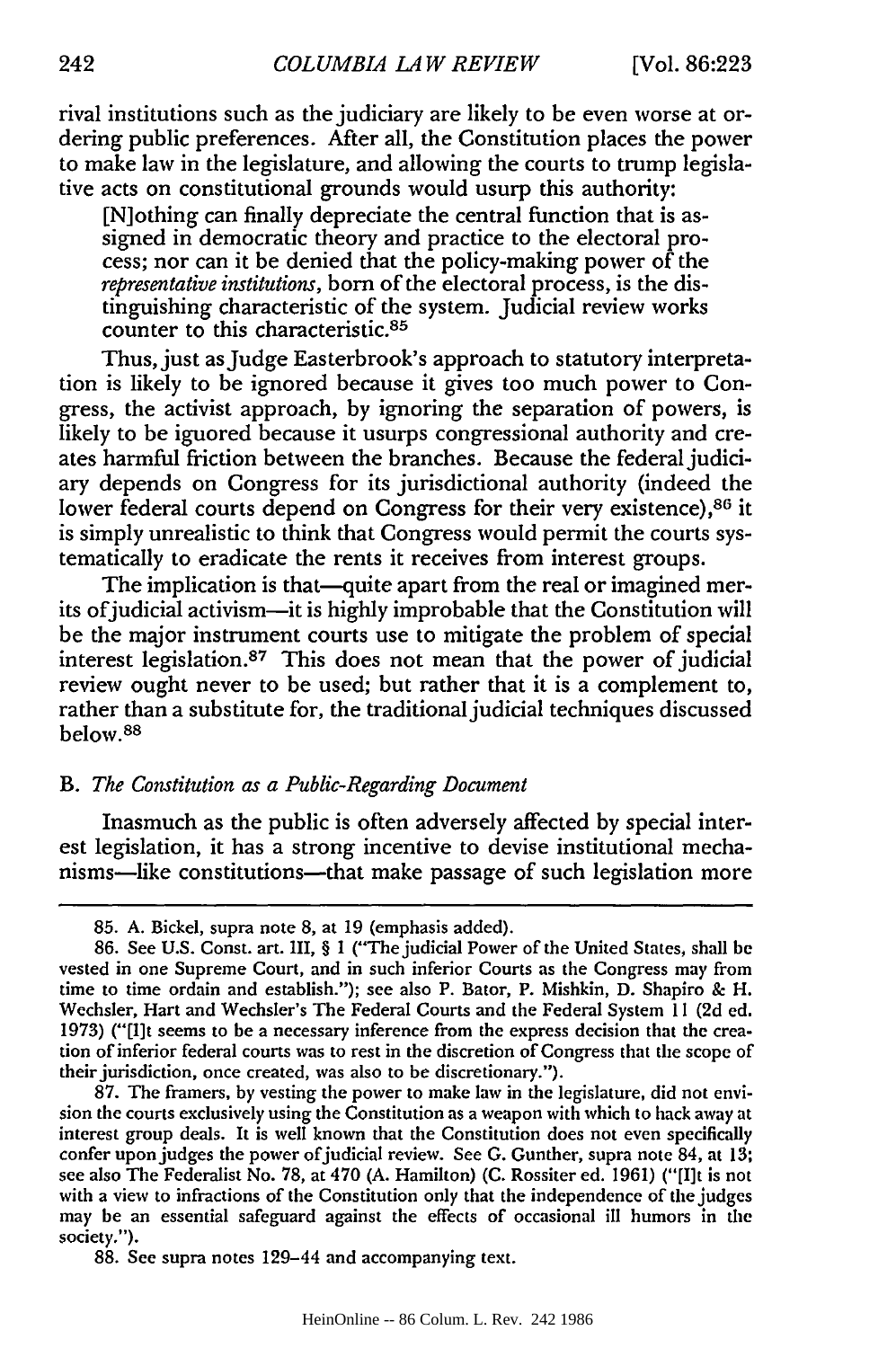difficult.<sup>89</sup> Because of the information and transaction costs described above,<sup>90</sup> mechanisms to constrain interest group behavior must be installed, if at all, at the constitutional level.<sup>91</sup> In the legislative arena, interest group pressures are likely to prevail in a struggle to implement constraints on the efficacy of rent-seeking.

Before one can gauge whether a constitution is designed to promote the general welfare of the public by impeding the efficacy of interest groups or to advance the interests of particular groups or classes within society, it is necessary to establish guidelines by which the "public-regardingness" of a constitution can be evaluated. There are two ways to make such an evaluation. The first is to examine the stated intentions of the framers as those intentions are preserved in the public record. A second, more objective means of evaluating a constitution is to examine the actual effects of the document on interest group behavior. If the constitution establishes mechanisms that facilitate rent-seeking and interest group activity, it is reasonable to infer that the framers intended to encourage this result. If, on the other hand, the constitution establishes mechanisms that retard such activity by making it more costly, one can also infer that these costs were intended.

Madison's formal, publicly articulated pronouncements indicate that controlling the ability of interest groups to achieve antimajoritarian outcomes in the legislature was a primary goal of the new Constitution.92 Perhaps the most familiar is his statement in Federalist 10 that "[a]mong the numerous advantages promised by a well-constructed Union, none deserves to be more accurately developed than its tendency to break and control the violence of faction."93 Indeed, a dominant theme of *The Federalist Papers* is the desirability of adopting

92. See Sunstein, supra note **1,** at 39-40.

93. The Federalist No. 10, at 77 **(J.** Madison) (C. Rossiter ed. 1961). See also Federalist **55,** which indicates the desire to design a constitution that will not be "an unsafe depository of the public interests **...** [and] will sympathize least with the feelings of the mass of people and be most likely to aim at a permanent elevation of the few on the depression of the many." Id. No. **55,** at 341 (J. Madison); cf. id. No. 78, at 468 (A. Hamilton) (indicating the possibility that the will of the legislature sometimes "stands in opposition to that of the people").

The argument that the Constitution serves to prepare the way for a time of politics as usual by setting up constraints on special interest groups is a theory developed most fully by Bruce Ackerman. See Ackerman, supra note 49, at 1020-31. Ackerman emphasizes, however, the constitutional authority of courts in this regard. See id. at 1029-30 ("Given the danger that normal government will be captured by partisans of narrow special interests, Publius proposes to consolidate the Revolutionary achievements of the American people through the institution of judicial review."). This Article shares Ackerman's premise that the Constitution was designed to promote "public-regardingness" in politics, but argues that this is done through traditional methods of statutory interpretation, rather than through constitutional judicial review. See infra notes 129-44 and accompanying text.

<sup>89.</sup> See R. McCormick & R. Tollison, supra note 24, at 126-27.

<sup>90.</sup> See supra notes 30-35 and accompanying text.

<sup>91.</sup> See Ackerman, supra note 49, at 1013-31.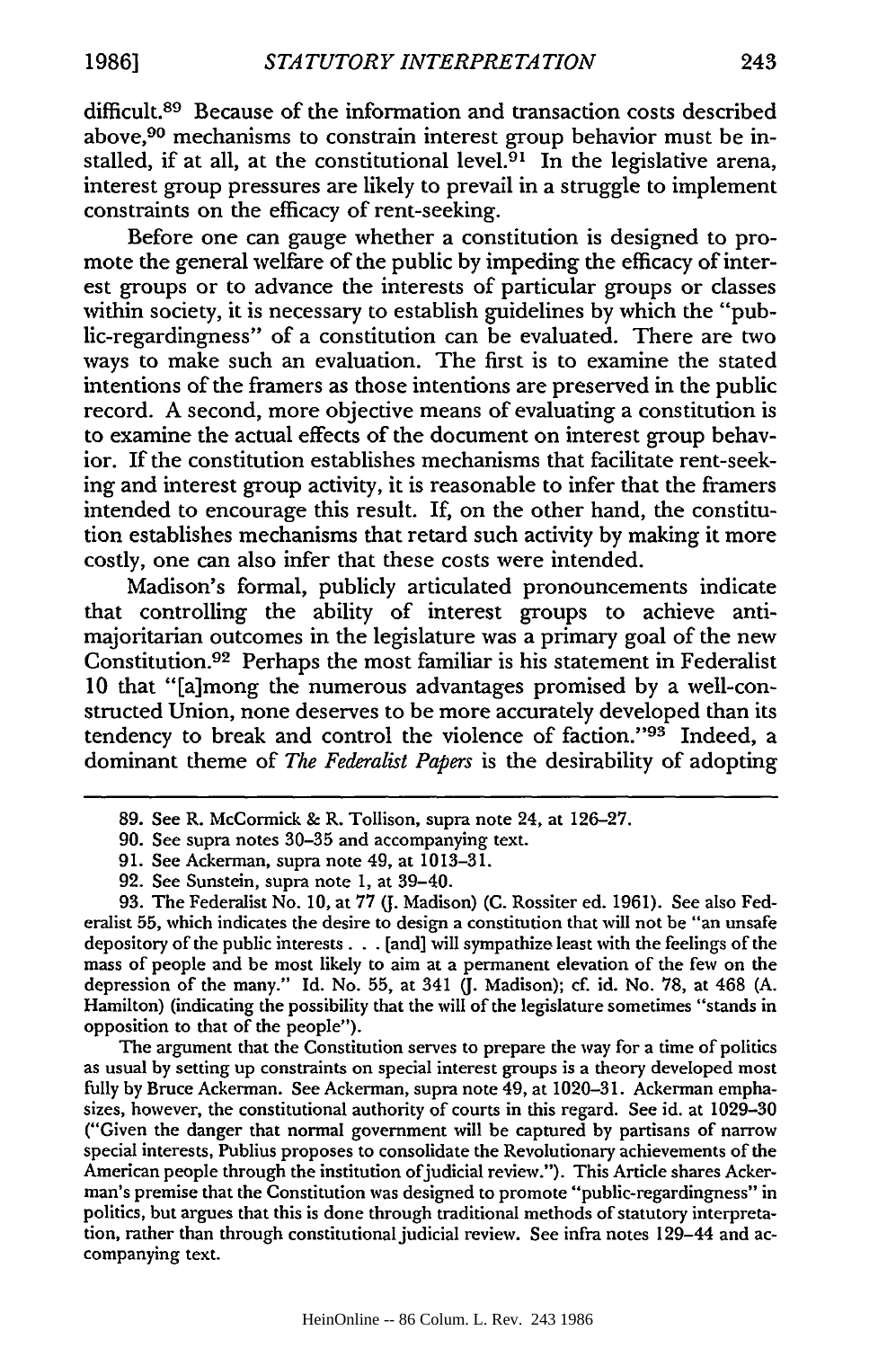the Constitution as a means of controlling interest groups.94

As we see from examining hidden-implicit legislation, however, it is often impossible to draw conclusions about the intentions of those who make law simply by evaluating their public pronouncements. This is particularly true when the lawmakers, who spoke a long time ago, did so not as individuals but as a collective body. Thus while the framers made it absolutely clear in their public pronouncements that reducing the political power of factions was a central feature of their constitutional design, an even more convincing indication that the Constitution was intended to promote the public interest is found by examining the *results* of the framers' work.

One who observes the impressive success of interest groups in obtaining favorable legislation might be tempted to conclude either that the Constitution has failed in its attempt to impede interest groups or that it was not designed to impede their activities in the first place.95 The first part of this section explains why such a conclusion is erroneous. The second part suggests economic reasons why constitutions are more likely to promote the public interest than are ordinary laws. Finally, the section evaluates the United States Constitution to determine whether it is designed to impede the success of interest groups or to facilitate interest group bargains.

1. Agency Costs and Representative Government. — The formation of a representative democracy, where voters elect legislators to run the enterprise of government, establishes what economists refer to as an "agency relationship." An agency relationship calls for one person or group of people (the principal) to hire another person or group of people (the agent) to perform services and make decisions on the principal's behalf.96 The contract is successful from the standpoint of the contracting parties if it accurately anticipates likely postcontractual problems and establishes mechanisms to deal with these problems in cost-effective ways.

In a representative democracy, the contract that initiates this agency relationship is its constitution. The principals are the citizens, and the agents are the officials they elect. Assuming that elected officials, like all agents, are rational economic actors, they are inevitably more concerned with maximizing their own utility than with maximizing the utility of their principals. This divergence of interests (called "agency costs") $97$  is an unwanted but inevitable feature inherent in any

<sup>94.</sup> See Sunstein, supra note 1, at 29.

<sup>95.</sup> Cf. id. at 221 ("It is clear that constituent pressures play a significant role in many legislative decisions and that the federalist idea of national responsibility to a national constituency does not exist in practice.").

<sup>96.</sup> Jensen & Meckling, Theory of the Firm: Managerial Behaviour, Agency Costs and Ownership Structure, 3 J. Fin. Econ. 305, **308** (1976).

<sup>97.</sup> Id. In the context of public corporations, Jensen and Meckling define "agency costs" as the sum of (1) monitoring expenditures by the principal (in the political pro-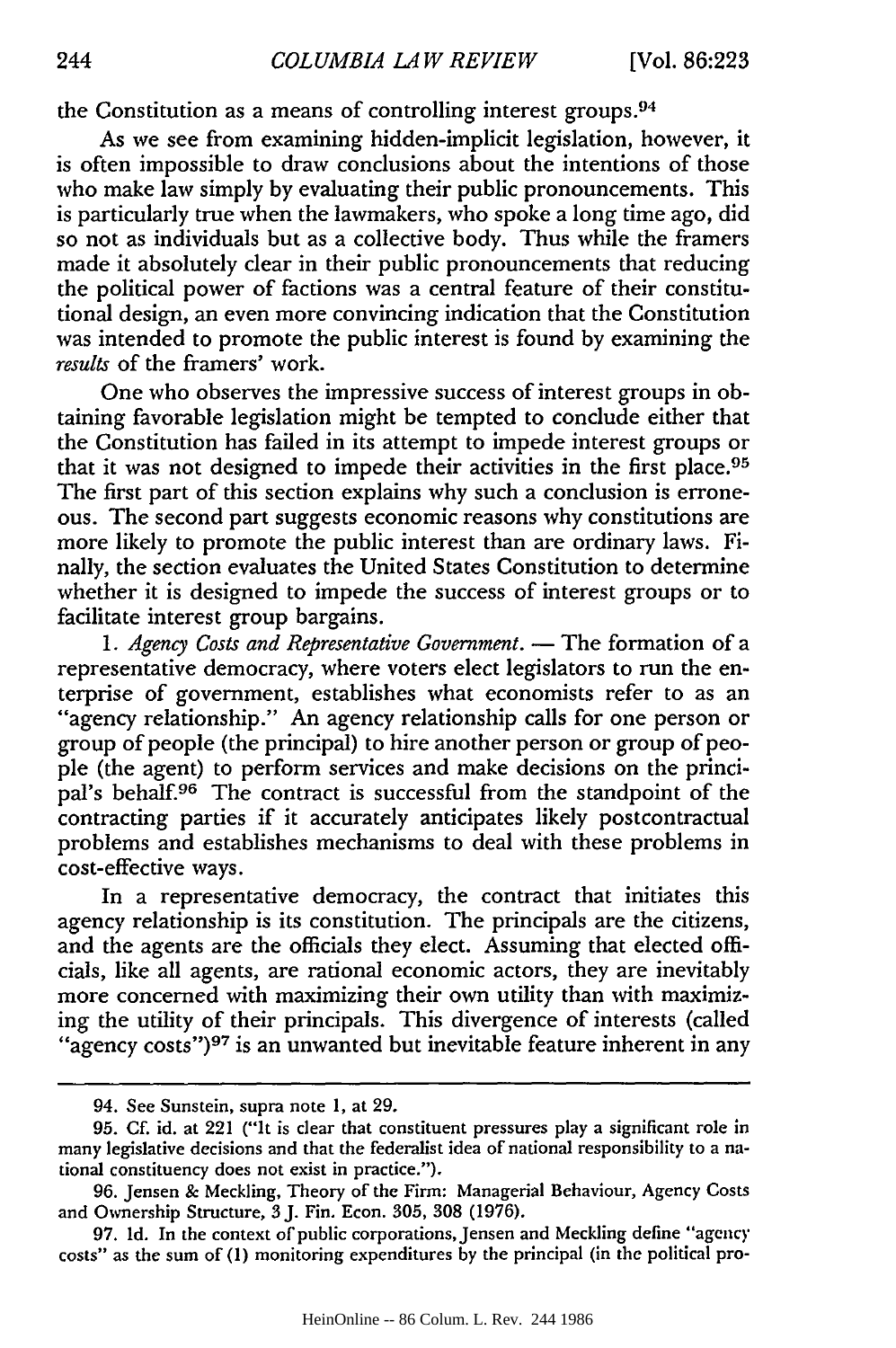principal-agent relationship-including, perhaps especially, the one that exists between voters and their elected representatives.

The study of agency costs, particularly in publicly held corporations, has generated an enormous literature in the field of economics. An important segment of this literature describes the innovative mechanisms that market forces have developed to reduce the magnitude of agency costs by more closely aligning the interests of principals and agents.<sup>98</sup>

The agency costs inherent in representative democracy manifest themselves in the side bargains between interest groups and legislators described above.<sup>99</sup> Because of the high cost of monitoring the behavior of elected officials, the expected costs to the officials of such behavior is low, and the benefits are high. The goal of a public-regarding constitution, then, is to establish mechanisms (such as the separation of powers)<sup>100</sup> and institutions (such as the independent judiciary)<sup>101</sup> that make rent-seeking by interest groups more costly by reducing the benefits that legislators can realize. However, there are inevitable costs associated with establishing the very mechanisms and institutions that retard rent-seeking.<sup>102</sup>

Because rent-seeking cannot be eliminated without cost, one cannot conclude that a constitution seeks to facilitate rent-seeking merely because it fails to eliminate it entirely. Such criticism suffers from the fallacy noted first by Ronald Coase, and characterized by Harold Dem-

The residual loss from rent-seeking is likely to be quite large. This is due to the fact that it consists of not only the extra income of the legislators from political favors, but also the value of the wealth distributions made to interest groups.

**98.** See K. Arrow, Essays in the Theory of Risk Bearing 223-28 (1974); Fama, Agency Problems and the Theory of the Firm, 88J. Pol. Econ. 288 (1980); Klein, Crawford & Alchian, Vertical Integration, Appropriable Rents, and the Competitive Contracting Process, 21 J.L. & Econ. 297 (1978); Smith & Warner, On Financial Contracting: An Analysis of Bond Covenants, 7J. Fin. Econ. 117 (1979); Smith & Watts, Incentive and Tax Effects of Executive Compensation Plans, 7 Austl. J. Mgmt. 139 (1982).

99. See supra notes 30-48 and accompanying text.

100. See supra note **I I** and accompanying text.

101. See infra notes 129-44 and accompanying text.

102. One such cost is the danger that the institutional arrangements imposed will filter out "good" (public-regarding) law along with "bad" (special interest) law. The framers were aware of this cost and believed that the benefits of reducing the amount of special interest legislation outweighed it. See The Federalist No. 73, at 444 (A. Hamilton) (C. Rossiter ed. 1961); infra note 118. In addition, there are costs associated with having an independent judiciary that must evaluate and interpret statutes, and to having an executive with the power to veto laws passed by Congress.

cess this is the cost of contributions to legislative "watchdog" organizations plus the net cost of keeping informed about political affairs); (2) the bonding expenditures by the agent (this is the cost to politicians of putting their assets in a blind trust and the costin foregone opportunities-of campaign promises and pledges; when politicians pass laws making political bribery illegal they are bonding their behavior); and (3) the residual loss.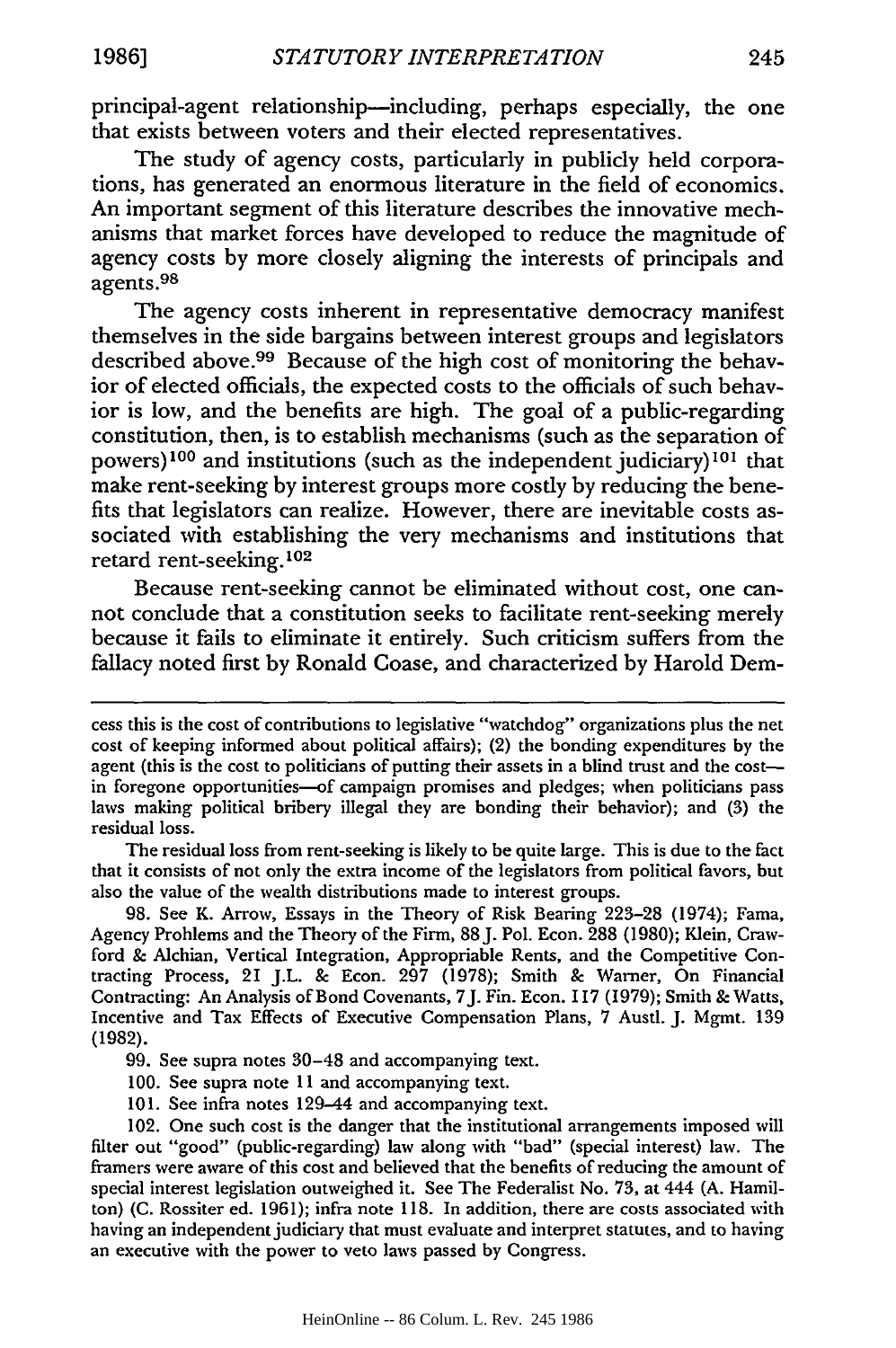setz as the "Nirvana" form of analysis.<sup>103</sup> In fact, rational principals will expend resources to control the behavior of their agents only up to the point at which the marginal costs of such expenditures equals the marginal benefit in terms of reduced rent-seeking.<sup>104</sup>

The test of whether the framers intended to eliminate rent-seeking, then, should not be whether the Constitution eliminates all rent-seeking, but how effectively it provides mechanisms that align the interest of elected representatives with those of the public generally.<sup>105</sup> As we shall see, under this test, the mechanisms and institutions established in the United States Constitution indicate a purpose to minimize special interest bargains.

2. *The Economics of Constitutional Creation.* — Recently, public choice theorists have suggested economic reasons why constitutions are likely to be more public-regarding than other forms of law. One is that special interest groups are unlikely to agree to constitutional rules that make life easier for other special interest groups. Rules that facilitate rent-seeking generally are likely to cost each separate special interest group more in the way of wealth transfers to other groups than the group itself can expect to receive from the transfers it obtains.<sup>106</sup>

Individual members of a particular special interest group are hurt as much as any member of the general public by any special interest legislation not specially designed to benefit their group. For example, the airline industry, which strongly advocates anticompetitive regulation for itself,<sup>107</sup> is hurt as much as the general public by other protectionist regulation. Other groups that enjoy the protection of an anticompetitive regulatory environment for their own industries are harmed by the higher air fares that result from the regulation of air-

104. Jensen & Meckling, supra note 96, at 326-28.

105. See Fama & Jensen, Agency Problems and Residual Claims, 26 J.L. & Econ. 327, 327 (1983) ("An important factor in the survival of organizational forms is control of agency problems.").

106. See, e.g., R. McCormick & R. Tollison, supra note 24, at 127 ("[W]e would expect the consumer-taxpayer to play a larger role in constitutional processes than in normal political processes.").

107. See, e.g., Regulatory Reform in Air Transportation: Hearings on S2551, 53346, and S3536 Before the Subcomm. on Aviation of the Senate Comm. on Commerce, 94th Cong., 2d Sess. 516 (1976) (statement of Albert V. Casey, Chairman and President, American Airlines, Inc.); id at 582 (statement of Frank Borman, President and Chief Executive Officer, Eastern Airlines, Inc.) On the application of the economics of legislation to deregulation, seeJarrell, Change at the Exchange: The Causes and Effects of Deregulation, 27J.L. & Econ. 273 (1984); Macey & Haddock, Shirking at the SEC: The Failure of the National Market System, 1985 U. Ill. L. Rev. 315.

<sup>103.</sup> See Coase, Discussion, 54 Am. Econ. Rev. (Papers & Proc.) 194-97 (1964); Demsetz, Information and Efficiency: Another Viewpoint, 12 J.L. & Econ. 1 (1969). The reduction in societal wealth caused by rent-seeking, like any other form of agency cost, is "'non-optimal' or inefficient only in comparison to a world in which we could obtain compliance of the agent to the principal's wishes at zero cost or in comparison to *a hypothetical* world in which the agency costs were lower." Jensen & Meckling, supra note 96, at 327-28 (emphasis in original).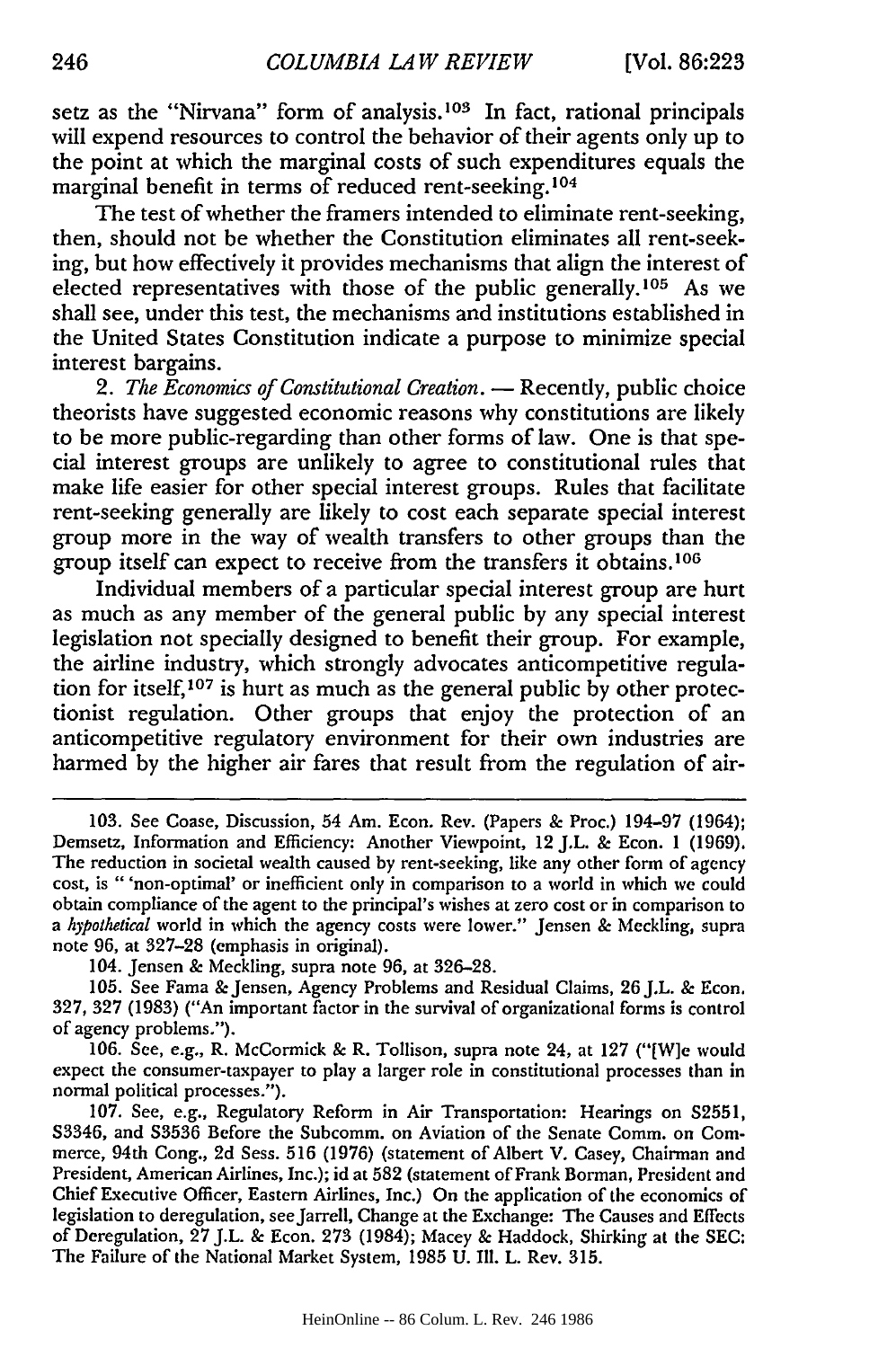lines. Thus, even special interest groups that might benefit from some specific, discrete legislative wealth transfers are likely to object to general constitutional provisions that facilitate rent-seeking.

Finally, since the life of a constitutional rule is much longer than the effective life of a statute, the present value of the cost to the public of a constitutional rule that is not public-regarding will be much greater than the cost of an identical statutory rule. This greater cost will tend to mitigate the free-rider problem that plagues the public in the normal legislative arena. **<sup>108</sup>**

3. The United States Constitution. - If the United States Constitution was designed to facilitate rent-seeking, Judge Easterbrook's approach to statutory interpretation would lead to outcomes entirely consistent with this constitutional design. But if the Constitution was constructed to promote public, rather than private, interests by establishing a system of government that retards interest group activity, Judge Easterbrook's approach to statutory interpretation inevitably would produce results contrary to the goals of the framers. The evidence about the nature of the United States Constitution that follows strongly suggests that the Constitution was enacted to curb rather than promote narrow interest group behavior, and therefore that, unlike the traditional approach to statutes, Judge Easterbrook's approach to statutes is inconsistent with the constitutional design.

Bruce Ackerman has pointed out that the great insight of the framers of the United States Constitution was "to recognize that the future of American politics will not be one long, glorious reenactment of the American Revolution."<sup>109</sup> According to Ackerman, the principal defense given in *The Federalist Papers* for ratification of the new Constitution was that it laid the "foundations for a different kind of politicswhere well organized groups try to manipulate government in pursuit of their narrow interests."<sup>110</sup> As described below, these foundations consist of the establishment of constitutional mechanisms and institutions that raise the costs of rent-seeking without imposing burdens on society greater than the savings derived from the diminution in such rent-seeking.

Support for the hypothesis that the Constitution is a public-regarding document, structured to favor the general polity over special interest groups can be derived from article I, which sets forth the size and

Id. at 127.

<sup>108.</sup> See R. McCormick & R. Tollison, supra note 24:

<sup>[</sup>W]e would expect the citizen-consumer-taxpayer to play a larger role in constitutional processes than in normal political processes **...** [because] the individual voter's stake is ... larger when considering constitutional issues. At the relevant margins of behavior, then, we expect more voter impact on constitutions than on regular elections.

<sup>109.</sup> Ackerman, supra note 49, at 1020. **110. Id.**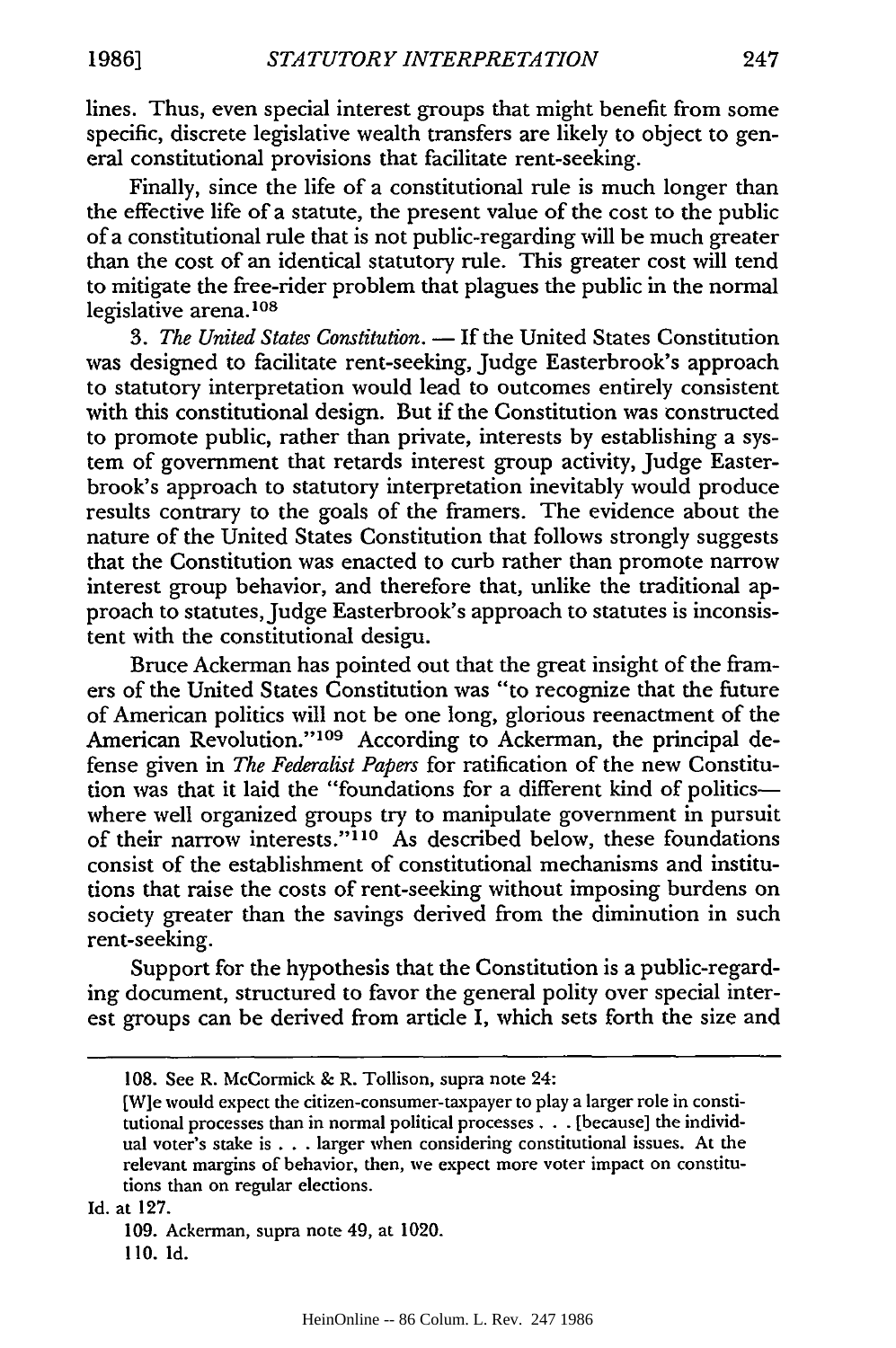composition of the Senate and the House of Representatives.<sup>111</sup> Building on the theoretical work of James Buchanan and Gordon Tullock,<sup>113</sup> Robert McCormick and Robert Tollison have demonstrated empirically that for a fixed number of total legislators, interest groups fare better in the market for legislation where the legislators are distributed equally between the two houses of a bicameral legislature.<sup>113</sup> Therefore, if the Constitution was designed to make interest group bargains less costly, we would expect article I to require the House and Senate to be of equal size. Yet, consistent with a public-regarding view of the Constitution, article I plainly envisions a wide disparity in membership size between the House and the Senate.<sup>114</sup>

In addition, as Buchanan and Tullock have shown,  $115$  where the members of each house of a bicameral legislature represent different constituencies, and where the two houses must concur to pass a law, it is more difficult for discrete factions to ensure the passage of legislation that furthers their interests. Thus the Constitution has imposed what is, in effect, a supermajority voting rule,<sup>116</sup> which raises decision costs and makes favorable treatment less likely for special interest groups.<sup>117</sup> The same analysis applies to the executive veto, which enables the executive branch to act as a third house of the legislature, thus further raising the cost to interest groups of obtaining favorable legislation.<sup>118</sup>

The provision in article I, section 2, allowing for the growth of the House of Representatives as the population grows, up to the point at which there is one representative for every thirty thousand people, is also consistent with the view that the Constitution impedes factional-

- 113. **R.** McCormick & R. Tollison, supra note 24, at **45-57.**
- 114. See supra note 111.
- **115.** SeeJ. Buchanan & G. Tullock, supra note 6, at 233-48.
- **116.** Id.

**117. Id.** at 244.

118. Id. Structural features such as the bicameral legislature, the relative sizes of the house and senate, and the executive veto raise the costs of passing all legislation. The benefit of such a system is that it reduces the efficacy of interest group activity. The cost is that it makes it more difficult to pass public-regarding legislation. The framers were aware of this cost, and believed the benefit to be greater:

It may perhaps be said that the power of preventing bad laws includes that of preventing good ones; and may be used to the one purpose as well as to the other. But this objection will have little weight with those who can properly estimate the mischiefs of that inconstancy and mutability in the laws, which form the greatest blemish in the character and genius of our governments **... .** The injury which may possibly be done by defeating a few good laws will be amply compensated by the advantage of preventing a number of bad ones. The Federalist No. 73, at 443-44 (A. Hamilton) (C. Rossiter ed. 1961).

248

**I** 11. U.S. Const. art. I, § 2, cl. 3 ("The Number of Representatives shall not exceed one for every thirty Thousand **.... ");** id. § 3, **cl. I** ("The Senate of the United States shall be composed of two Senators from each State, chosen by the Legislature thereof, for six Years **.... ").**

<sup>112.</sup> **J.** Buchanan & **G.** Tullock, supra note 6, at 43.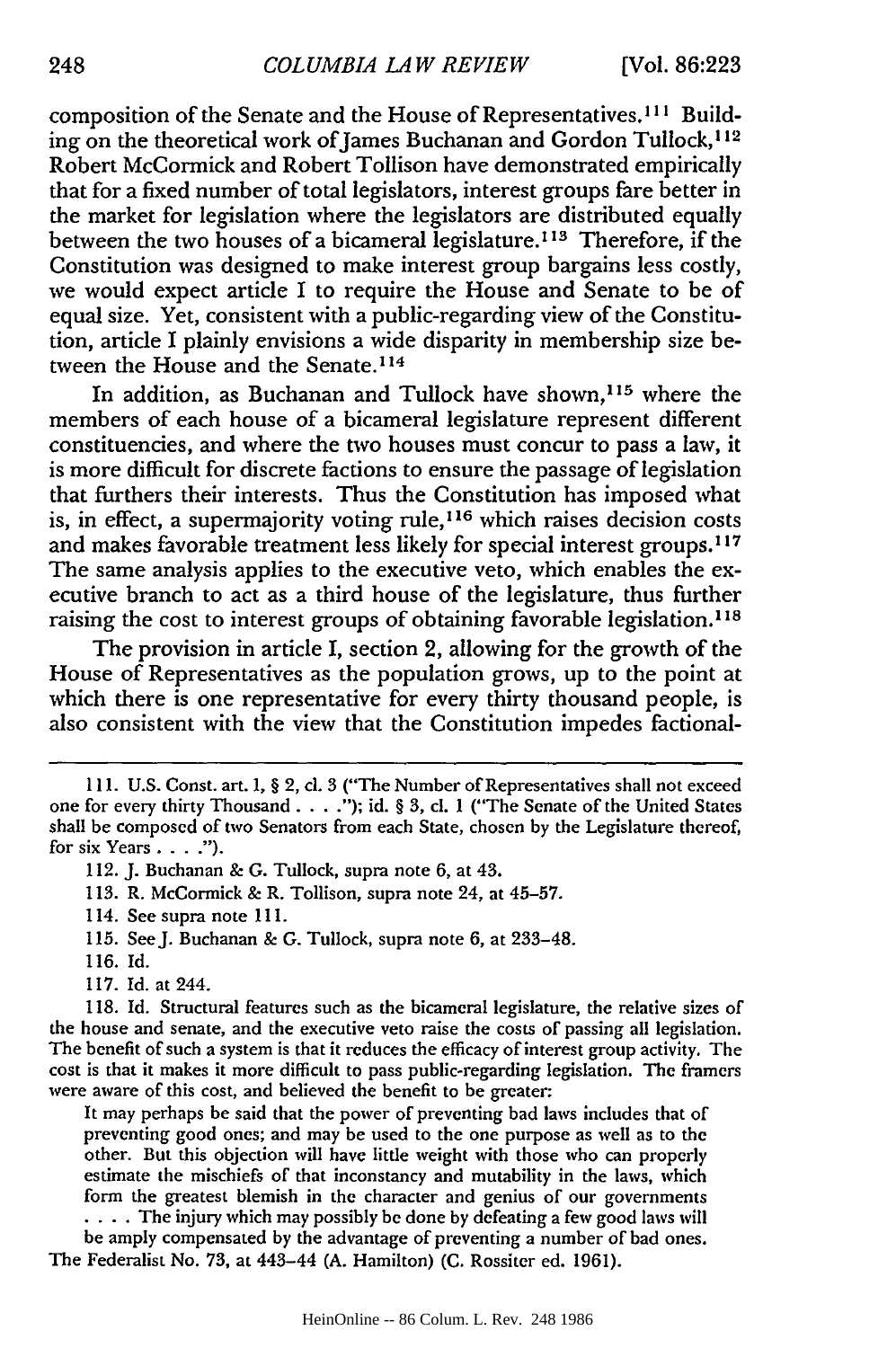ism.<sup>119</sup> Because rent-seeking is expected to increase as the population grows larger, 120 and to become more difficult as the legislature grows, a constitutional proviso that ties growth of the legislature to growth of the population is consistent with a public-regarding view of the Constitution.

The first amendment's free speech and press guarantees also support the hypothesis that the Constitution was designed to impede rather than advance rent-seeking. As Alexander Meiklejohn<sup>121</sup> and Robert Bork<sup>122</sup> have observed, the first amendment was designed to protect the integrity of the political process "so that the country may better be able to adopt the course of action that conforms to the wishes of the greatest number, whether or not it is wise or is founded in truth." $123$  In addition, the commerce clause, the privileges and immunities clause, the equal protection clause, the due process clause, the contract clause, and the eminent domain clause have all been shown to be "united by a common theme and focused on a single underlying evil: the distribution of resources or opportunities to one group rather than another solely on the ground that those favored have exercised raw political power to obtain what they want."<sup>124</sup>

In sum, the idea that the Constitution was designed to impede interest groups from obtaining economic advantage through political means is "the most promising candidate for a unitary theory of the Constitution."<sup>125</sup> The fact that the Constitution establishes a multitude of mechanisms to deter the efficacy of interest groups is strong evidence that the framers intended this deterrence. Even the process by which the Constitution was enacted ensured that it would be a publicregarding document. Unlike statutes, which are enacted by a representative body, the Constitution was adopted by a direct democratic process.<sup>126</sup> The framers recognized (and here the italics are in the original) that the Constitution "was to be submitted to *the people them-*

119. See The Federalist No. 55, at 343-44 **(J.** Madison) **(C.** Rossiter ed. 1961).

120. See R. McCormick & R. Tollison, supra note 24, at 42-45.

121. See A. Meiklejohn, Free Speech and Its Relation to Self Government 93-95 (1948).

122. Bork, Neutral Principles and Some First Amendment Problems, 47 Ind. LJ. **1,** 20 (1971).

123. A. Bickel, The Morality of Consent 62 (1975) (summarizing the views of Bork and Meiklejohn); see also id. at 83 (quoting Madison's characterization of the reporter as "a sentinel over public rights").

124. Sunstein, supra note 21, at 1689.

125. Id. at 1732.

126. A topic of some debate at the constitutional convention was whether the Constitution should be ratified by the state legislatures or by the people. See 5 The Debates in the Several State Conventions on the Adoption of the Federal Constitution 157-59, 352-56 **J.** Elliot ed. 1866 & photo. reprint 1941). The mode chosen was ratification by "conventions of the people" rather than by state legislatures. Id. at 352. This mode was selected because it would "ground the new Constitution in a popular sovereignty, while at the same time making the ratification a federal rather than a national act." Mayton,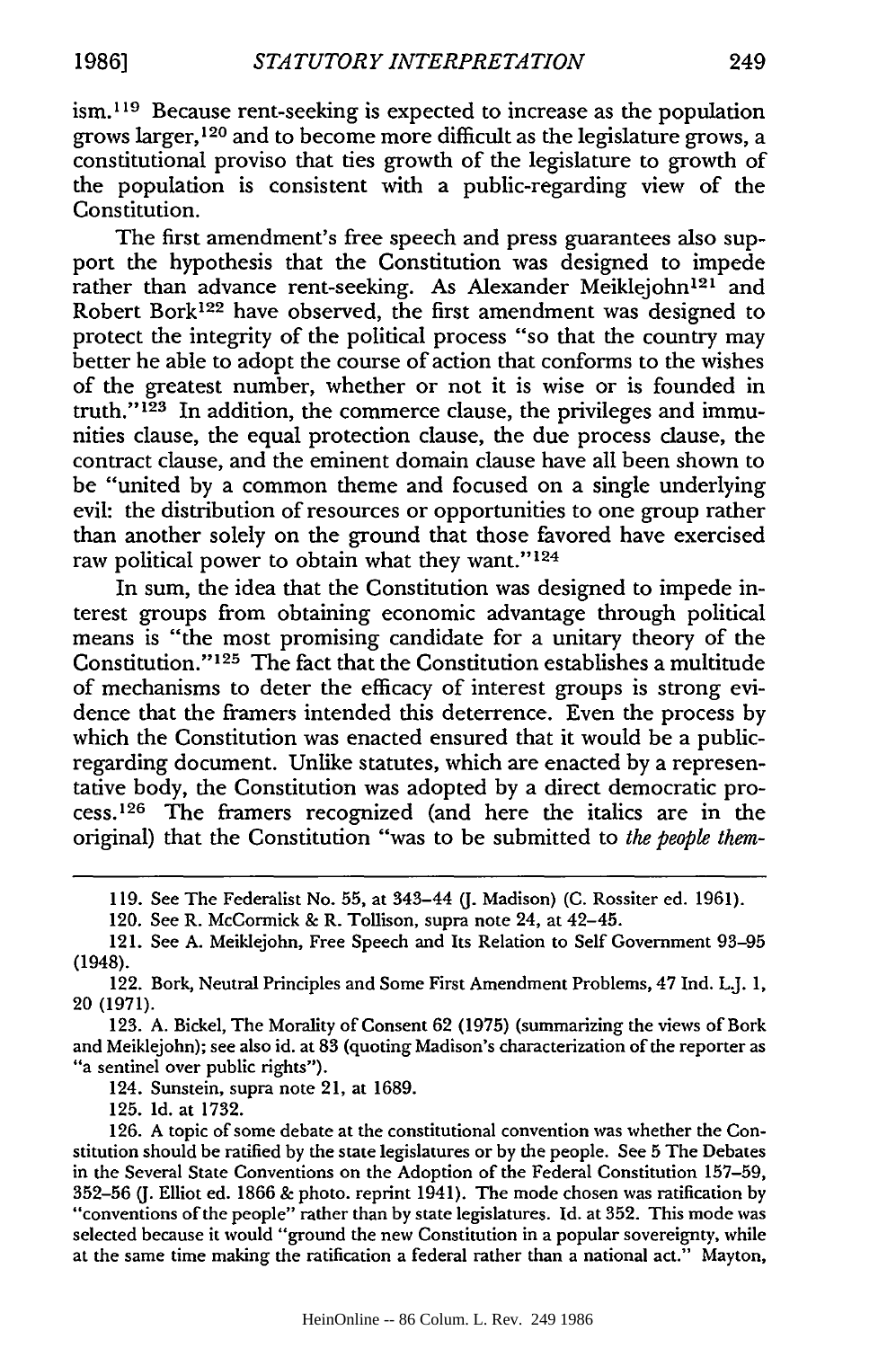*selves,"* **127** and that "the disapprobation of this supreme authority would destroy it forever."<sup>128</sup> Thus, it is likely that the influence of interest groups on the content of the United States Constitution was less than the influence of such groups on the content of ordinary, day-to-day legislation.

The following section of this Article explores more fully how the presence of an independent judiciary makes it more difficult for interest groups to press for costly and nonproductive transfers of wealth. Despite the fact that interest group statutes are seldom struck down on constitutional grounds, the judiciary, through its traditional approach to statutory interpretation, imposes important constraints on special interests.

## IV. THE **SUBTLE** VIRTUES OF THE TRADITIONAL APPROACH TO STATUTORY INTERPRETATION: LEGISLATIVE **SUBTERFUGE AND** JUDICIAL MISTAKE

The classic exposition of the traditional approach to statutory interpretation is Benjamin Cardozo's *The Nature of the Judicial Process,<sup>129</sup>* which describes how judges in fact go about deciding cases and interpreting statutes. Judges interpret statutes by starting with the language and reaching a decision that applies that language to a particular set of facts in a way that is consistent with the publicly articulated purpose of the statute. That publicly articulated purpose will almost invariably be a public-regarding purpose. Thus, while the traditional approach encompasses a wide variety of judicial styles, all of these styles share the same goal-to discover what the enacting legislators say they intended to accomplish by passing the statute and then to render decisions designed to attain the lawmakers' stated objectives. An essential principle of statutory interpretation is that judges ought not to look beyond the legislature's stated purpose when interpreting statutes. Justice Cardozo pointed to "a wise and ancient doctrine that a court will not inquire into the motives of a legislative body or assume them to be wrongful. . **.** . The process of psychoanalysis [should not be carried into such] unaccustomed fields" as statutory interpretion.<sup>130</sup>

The traditional approach conforms to the common sense notion about what judges do, and needs no lengthy elaboration. Henry M. Hart and Albert Sachs provide the best capsule description when they admonish judges to "assume, unless the contrary unmistakably appears, that the legislature was made up of reasonable persons *pursuing*

Seditious Libel and the Lost Guarantee of a Freedom of Expression, 84 Colum. L. Rev. **91,** 96 n.26 (1984) (citation omitted).

<sup>127.</sup> The Federalist No. 40, at 253 (J. Madison) (C. Rossiter ed. 1961).

<sup>128.</sup> Id.

<sup>129.</sup> B. Cardozo, The Nature of the Judicial Process (1949).

<sup>130.</sup> United States v. Constantine, 296 U.S. 287, 298-99 (1935) (Cardozo, J., dissenting).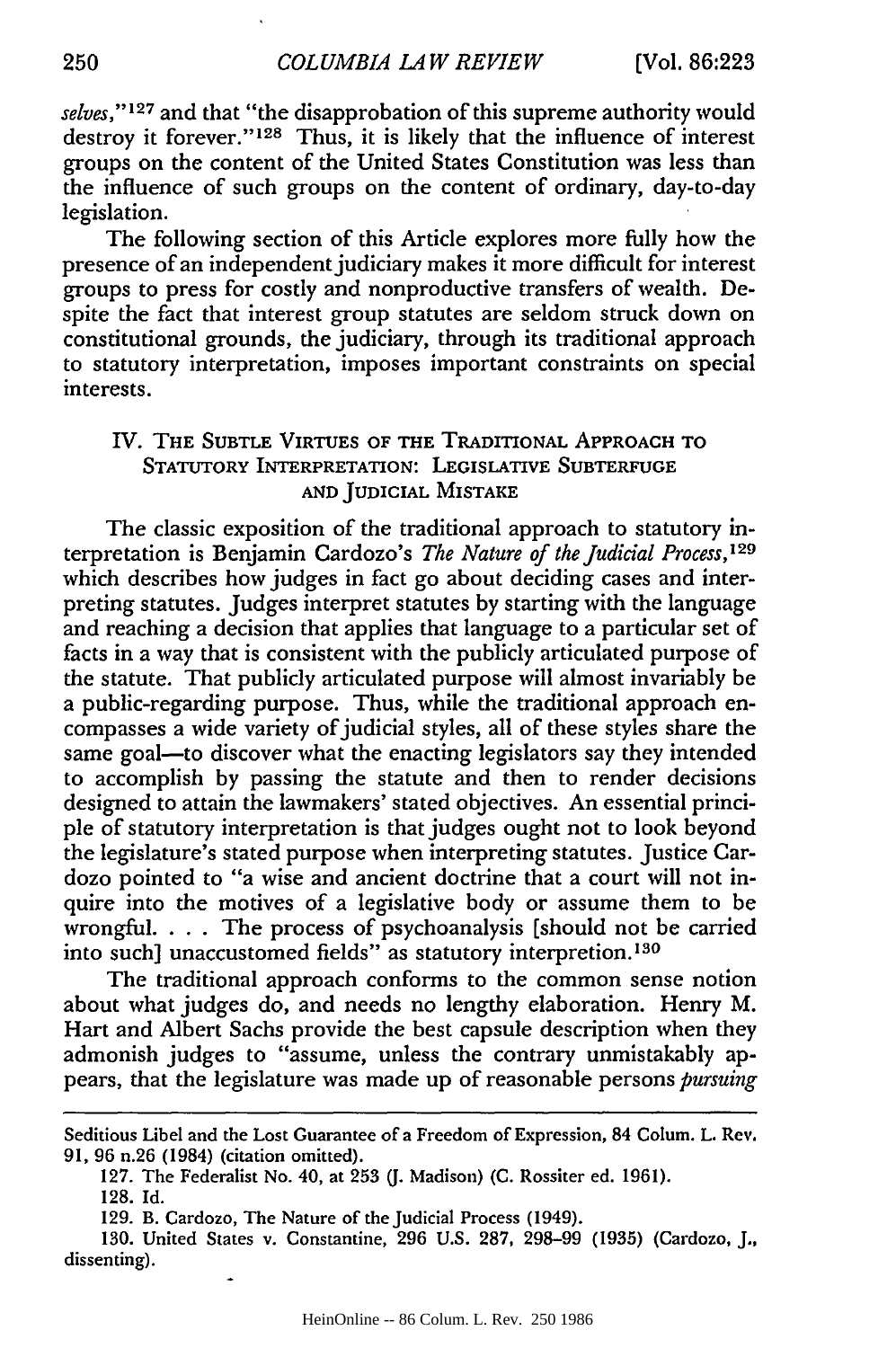*reasonable purposes reasonably."<sup>13</sup> <sup>1</sup>*As an English judge remarked over four hundred years ago in *Heydon's Case,132* "the office of all judges is always to make such construction as shall suppress the mischief, and advance the remedy" that "Parliament hath resolved and appointed to cure the disease of the Commonwealth."<sup>133</sup>

While at first it may appear that the traditional approach to statutory interpretation will simply rubber-stamp special interest legislation, in fact the traditional method poses considerable constraints on such legislation.<sup>134</sup> This is because where a sharp divergence between the stated public-regarding purpose of the legislature and the true special interest motivation behind a particular statute, courts will, under the traditional approach, resolve any ambiguities in the statute consistently with the stated public-regarding purpose. Judges using the traditional approach will not look beyond this publicly stated purpose to try to discover a special interest deal.

The reason special interest legislation is so often drafted with a public-regarding gloss is because this gloss raises the costs to the public and to rival groups of discovering the true effect of the legislation.<sup>135</sup> This, in turn, minimizes the major cost to the legislator of supporting narrow interest group legislation-the loss of support from groups that are harmed by the legislation-and thus reduces the cost to special interest groups of persuading the legislature to vote for the special interest legislation. Special interest statutes may also be passed with publicregarding facades because special interest groups often control the flow of information to lawmakers. Congress, relying on this information, may pass statutes that it believes are unambiguously in the public interest, but which in fact are riddled with incidental benefits to interest groups.

But it is not with a view to infractions of the Constitution alone that the independence of judges may be an essential safeguard against the effects of occasional ill humors in the society. . . . [T]he firmness of the judicial magistracy is of vast importance in mitigating the severity and confining the operation of such laws. It not only serves to moderate the immediate mischiefs of those which may have been passed but it operates as a check upon the legislative body in passing them; who, perceiving that obstacles to the success of an iniquitous intention are to be expected from the scruples of the courts, are in a manner compelled, by the very motives of the injustice they mediate, to qualify their attempts.

The Federalist No. 78, at 470 (A. Hamilton) (C. Rossiter ed. 1961).

135. This involves engrafting a "public value" onto a statute in order to "justify the exercise of governmental power." Sunstein, supra note 21, at 1697.

<sup>131.</sup> H. Hart & A. Sacks, The Legal Process: Basic Problems in the Making and Application of Law 1415 (10th ed. 1958) (emphasis added).

<sup>132. 76</sup> Eng. Rep. 637, **638** (Ex. 1854).

<sup>133.</sup> Id. at 638.

<sup>134.</sup> Hamilton, the principal advocate in *The Federalist Papers* for the constitutional establishment of an independent judiciary, based his defense of this branch of government on its ability to control legislative excess, not through judicial review alone but through the "firmness of judicial magistracy" in its role as interpreter of statutes: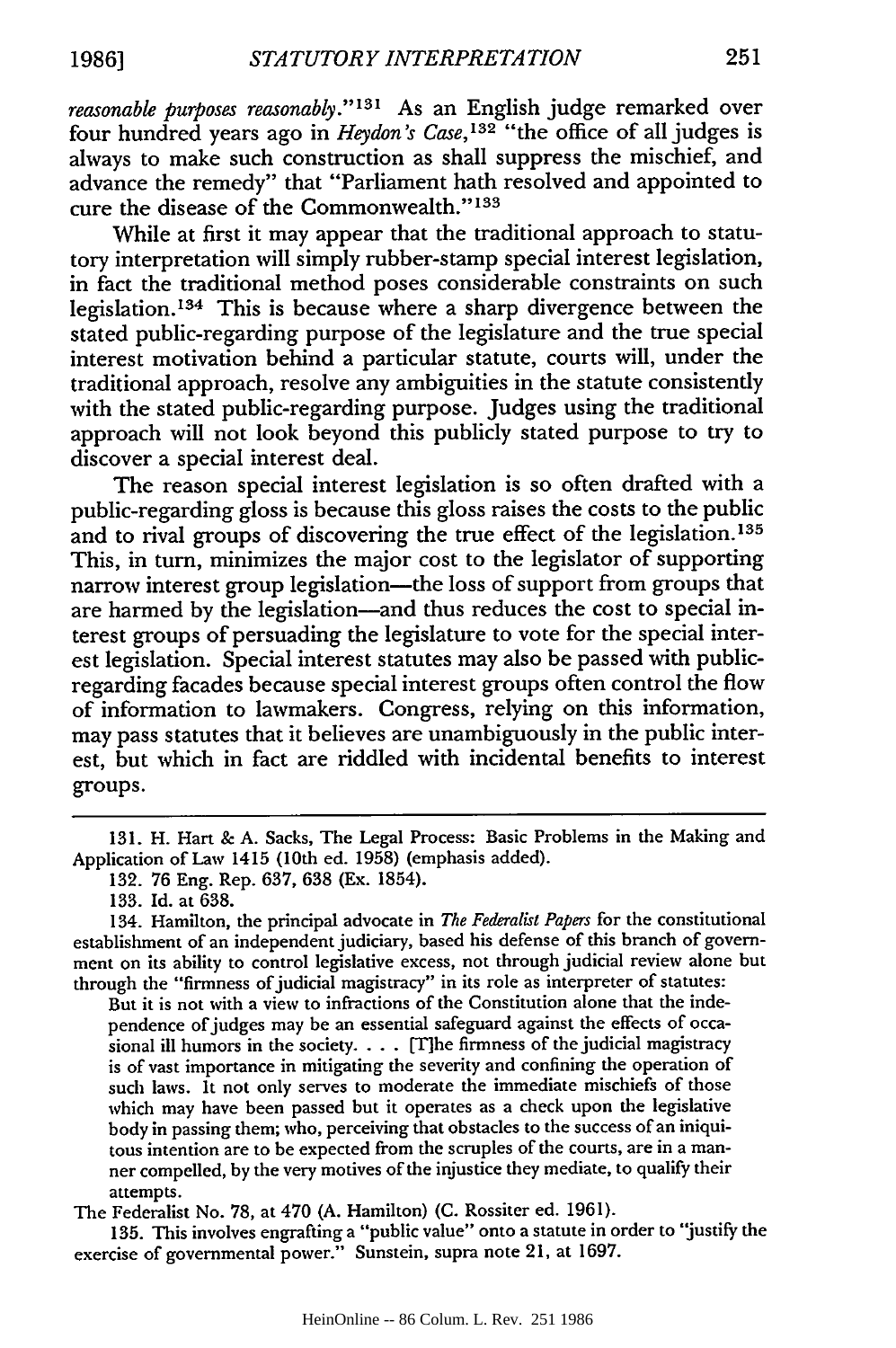The traditional method of statutory interpretation imposes a constraint on such legislative subterfuge. Judges employing the traditional method of statutory interpretation, by giving a statute its public rather than private meaning, may reach a result that serves the public interest, but fails to honor the terms of the original deal between the legislature and the interest group. It is significant that the traditional method of interpretating statutes, unlike other approaches to statutory interpretation, and indeed unlike judicial review itself, do not require that judges determine which statutes are public-regarding and which are not. Indeed, under the traditional approach judges treat all statutes the same way. A good example of a case where the court reached a result that serves the public interest but failed to honor the original deal is *Silkwood v. Kerr-McGee Corp.* **136** The case presented the issue of whether the Atomic Energy Act of 1954,137 which established a comprehensive system of federal regulation of the manufacture and use of radioactive materials, preempted state tort law. Karen Silkwood, a Kerr-McGee employee, was contaminated by radiation when she was exposed to plutonium that the company fabricated into rods for use in nuclear reactors. After her estate received a jury award of ten million dollars in punitive damages against Kerr-McGee for using deficient safety procedures in the plant, the company and the Nuclear Regulatory Commission appealed on the ground that the federal statutory scheme of insurance and regulation under the Atomic Energy Act of 1954 protected the company against such state law tort claims, thereby precluding an award of punitive damages.

On its face, the Act appears unambiguously to be a public interest statute. It was ostensibly designed to improve plant safety and encourage "widespread participation in the development and utilization of atomic energy for peaceful purposes."'138 But, as Judge Easterbrook notes, the statute in actuality "favors incumbents—those who generate power or make reactors-at the expense of potential entrants and con-

The ostensible concerns about participation and utilization were incorporated directly into the statute itself. See 42 U.S.C. § 2013(d) (1982); see also Silkwood, 464 U.S. at **257** (citing cases that interpret § 2013(d)). It is difficult to imagine how a statute that lowers the recovery permitted plaintiffs against producers of nuclear power at common law encourages such producers to act with greater caution or concern for safety. It is even more difficult to see how a statute that limits entry through licensing encourages "widespread participation" in the industry.

<sup>136. 464</sup> U.S. **238** (1984).

<sup>137. 42</sup> U.S.C. § 2011-2296 (1982).

<sup>138.</sup> Id. § 2013(d). With regard to the issue of safety, "Congress' decision to prohibit the States from regulating the safety aspects of nuclear development was premised on its belief that the [Nuclear Regulatory] Commission was more qualified to determine what type of safety standards should be enacted in this complex area." Silkwood, 464 U.S. 238, **250** (1984); see also H.R. Rep. No. 1125, 86th Cong., 1st Sess. 3 (1959) (Certain types of regulation were not to be turned over to the states because "the technical safety considerations are of such complexity that it is not likely that any State would be prepared to deal with them.").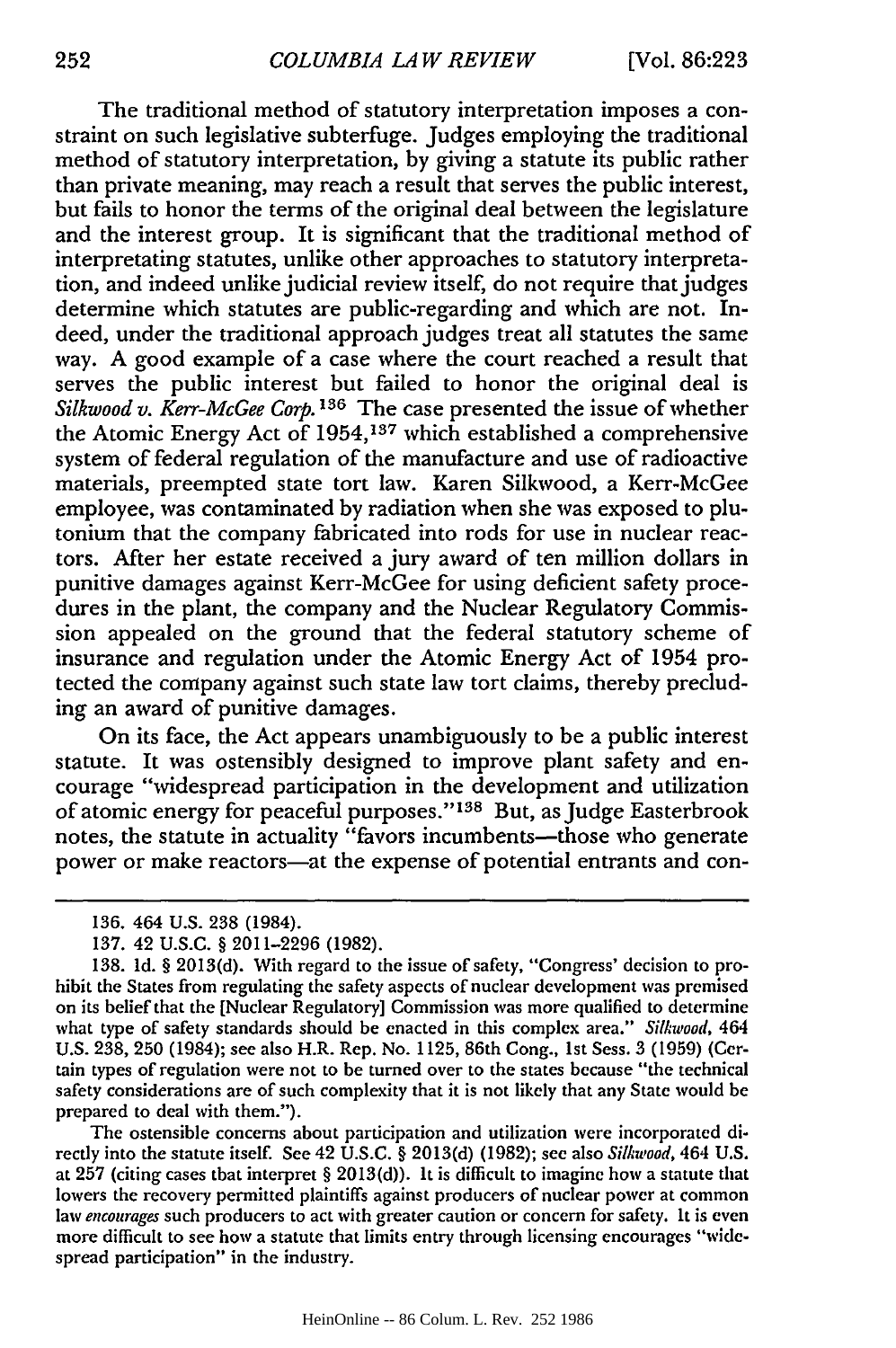sumers."<sup>139</sup> The Act does this by forbidding firms from using or refining certain materials without a federal license. Such licensing statutes are a hallmark of special interest legislation,<sup>140</sup> protecting current participants from new entrants.

As the dissent pointed out, the ten million dollar award imposed by the jury under state law was one hundred times greater than the maximum fine the Nuclear Regulatory Commission (NRC) could impose under the circumstances.<sup>141</sup> Thus the punitive damage award was in direct conflict with the special interest goal of favoring incumbents by limiting the tort liability of those supplying nuclear power. Because Congress sold the Atomic Energy Act to the public as a safety regulation, the award of punitive damages did not seem to the Court to be inconsistent with the legislative scheme. The majority in the Supreme Court took Congress at its word, and therefore upheld the punitive damage award.

Congress could have been more explicit in its favoritism for the nuclear power industry when it passed the Act, but not without cost. If the Act had been clear on its face that it was designed to enrich producers of atomic energy at the expense of the rest of the population, then only a holding that barred punitive damage awards against producers of atomic energy would be consistent with such legislative purpose. But the costs of organizing the public to wage a battle against a statute of this sort would be reduced because information costs would be less and, as a result, the costs to the special interest group of getting Congress to enact such a law in the face of public opposition would be increased.

As *Silkwood* illustrates, the cost to special interest groups of legislative subterfuge is the probability that a court will be unable to discern, or will refuse to recognize, the underlying bargain and will therefore fail to enforce the legislative compromise. Legislative subterfuge thus leads inevitably to what interest groups might consider to be judicial mistake, and the possibility of mistake imposes costs on the efficacy of special interest bargains. Even a judiciary that wholeheartedly desires to serve the interests of Congress cannot do so when the interests of that body are intentionally vague.<sup>142</sup>

The chance that special interest goals, disguised by the legislature, will survive interpretation by the third branch is diminished further by the judiciary's traditional insistence on reason, analytical coherence, and principled judgment in the judicial process. This historical com-

<sup>139.</sup> Easterbrook, supra note 17, at 45.

<sup>140.</sup> Id. ("The [Atomic Energy] Act is a licensing statute, and licensing statutes are the playgrounds of interest groups.").

<sup>141.</sup> Silkwood, 464 U.S. at 263 (Blackmun, J., dissenting).

<sup>142.</sup> See supra notes 39-42 and accompanying text; cf. R. Posner, supra note 7, at 271 **("[A]II** statutes have an ostensible public-interest justification, and even where the fig leaf is thin it is difficult for the courts to see through it.").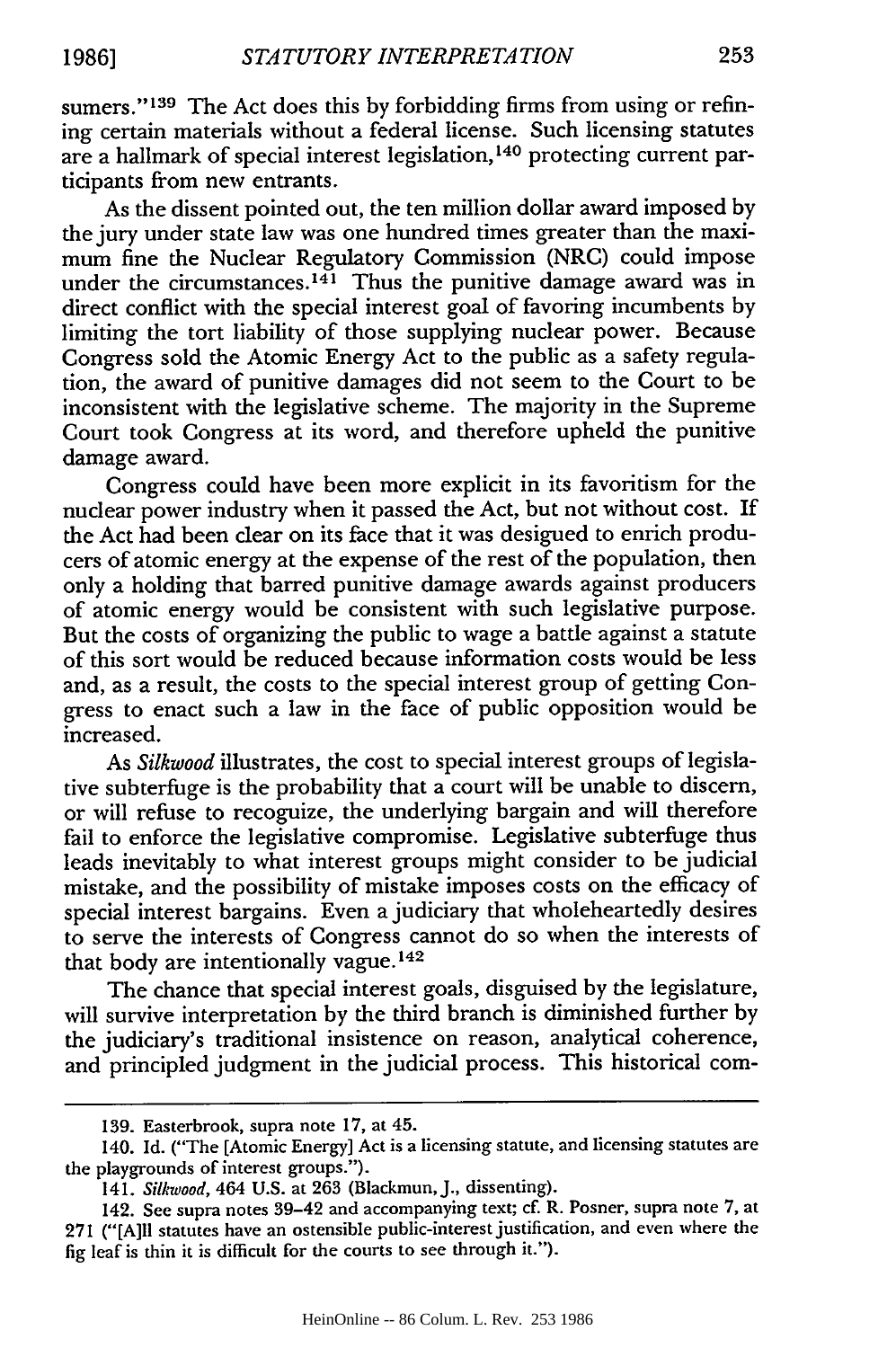mitment to neutral principles is reinforced by the tradition that judges issue written opinions that justify and explain their decisions. The drafting exercise itself frequently will prompt a judge (or his clerks) to see the incoherence behind the articulated purpose of a statute, and to see the difficulty of justifying a particular result on the grounds that the statute serves the public interest goals identified by the legislature.<sup>143</sup> Consequently, judges often need not willfully substitute their opinions for those of the legislature in order to serve as an obstacle to rentseeking. The very presence of an independent judiciary is a structural device that raises the cost to private interest groups of enacting statutes that defeat the public interest.

Even in a situation where Congress seeks to serve the public interest but instead passes a special interest statute because interest groups control the flow of information to the legislature, the process of judicial interpretation promotes the public interest by informing the legislature about the true nature of the legislation it has passed. Lobbyists are likely only to inform the legislature about the benefits of a particular legislative scheme. Judicial interpretation, however, helps fill this information gap in that the litigation process often brings the costs of legislative schemes to light. This publicity provides information to prompt those affected by the legislation to organize coalitions to protest it. These individuals may not have opposed the legislation initially because they were unaware that it was pending or because they misconstrued the effects it would have on them. In addition, litigation may provide Congress itself with new information about the costs of the scheme it enacted.

When the legislature has passed a statute that claims to be in the public interest but in fact benefits an interest group, that interest group may meet with frustration in the courts when it tries to enforce the statute. The statute is unlikely to serve the ends it claims to serve and at the same time enrich a particular group. When the court interprets the statute so as to serve the public, the court may, as it did in the *Silkwood* case, inadvertently invalidate a legislative bargain. But when this happens it is all to the common good.

The benefits of traditional statutory review extends far beyond particular plaintiffs. Society as a whole benefits, because the lower the probability of enforcement of special interest statutes with public pur-

<sup>143.</sup> See A. Bickel, The Supreme Court and the Idea of Progress (1970): The restraints of reason tend to ensure also the independence of the judge, to liberate him from the demands and fears-dogmatic, arbitrary, irrational, selfor group-centered-that so often enchain other public officials. They make it possible for the judge, on some occasions, at any rate, to oppose against the will and faith of others, not merely his own will or deeply-felt faith, but a method of reaching judgments that may command the allegiance, on a second thought, even of those who find the result disagreeable.

Id. at 82.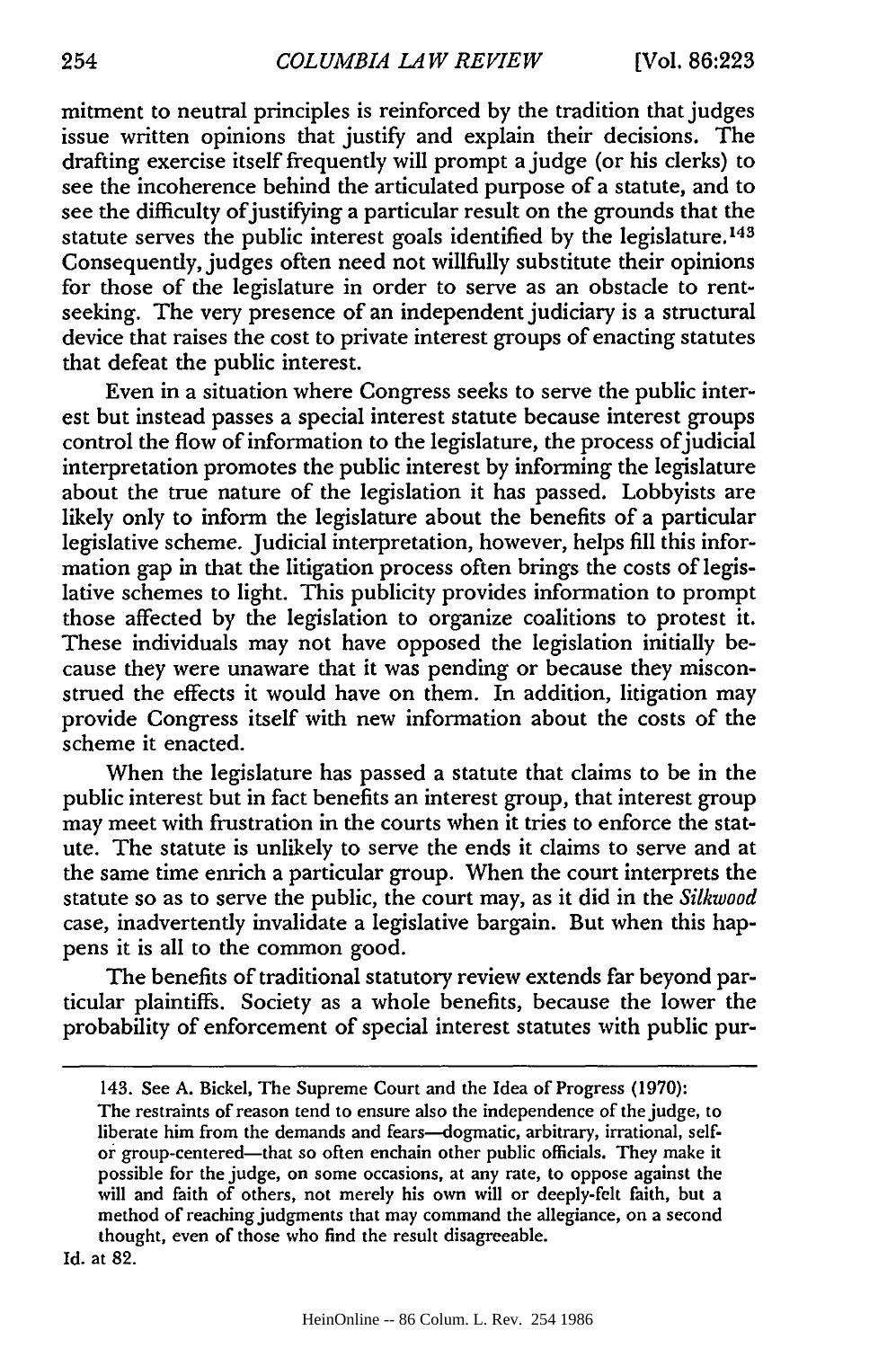pose facades, the lower their value to the special interest groups. The further a statute strays from its articulated purpose, the lower the value will be because of the greater chance that the courts will fail to carry out any hidden interest group orientation that may exist. The interest group pressing for enactment of a special interest statute can always go back to Congress after an unfavorable judicial ruling to have the statute clarified. But the costs of this second bite at the legislative apple will be considerable. In addition to the normal cost of getting legislation passed, the publicity that surrounds any congressional overruling of a court decision will make it easier for opposing groups to mobilize.<sup>144</sup> Consequently, when special interest groups find it disadvantageous to press for explicit statutes in the first place, they are even more likely to find it disadvantageous in the future.

In addition to decreasing the overall quantity of special interest legislation, traditional statutory interpretation encourages Congress to be more explicit about the true special interest purposes of the special interest statutes it does pass. As described above, there are two types of special interest statutes: open-explicit statutes which represent the naked, undisguised transfer of wealth to some group, and hidden-implicit statutes which disguise their special interest orientation by shrouding it in public interest terms. Hidden-implicit statutes are less costly to enact initially, but the underlying deals are ultimately less likely to be enforced in the courts. Open-explicit deals have a higher probability of being enforced but are more costly politically. An interest group will select the type of statute that maximizes its own net benefit.

Inevitably, there will be an equilibrium between open-explicit and hidden-implicit statutes. Any technique of statutory interpretation that decreases the probability of a judicial nullification of hidden-implicit statutes will result in more of this type of statute relative to the number of open-explicit statutes. Under Easterbrook's contractarian approach, therefore, because judges actively seek to discover the disguised terms in hidden-implicit statutes, we would expect to observe a lower proportion of open-explicit statutes relative to the total number of interest group statutes. By contrast, under the traditional approach to statutory interpretation espoused here, legislative subterfuge is less likely to be successful, and as a result, at the margin we will observe a higher percentage of open-explicit statutes relative to hidden-implicit statutes. Therefore, the traditional approach to statutory interpretation results not only in less special interest legislation, but in special interest legislation that is more candid as to its true nature and purpose. Increased candor will improve the operation of the judicial process by encourag-

<sup>144.</sup> See infra notes 145-54 and accompanying text (discussing the value of publicity for making statutes more "public-regarding").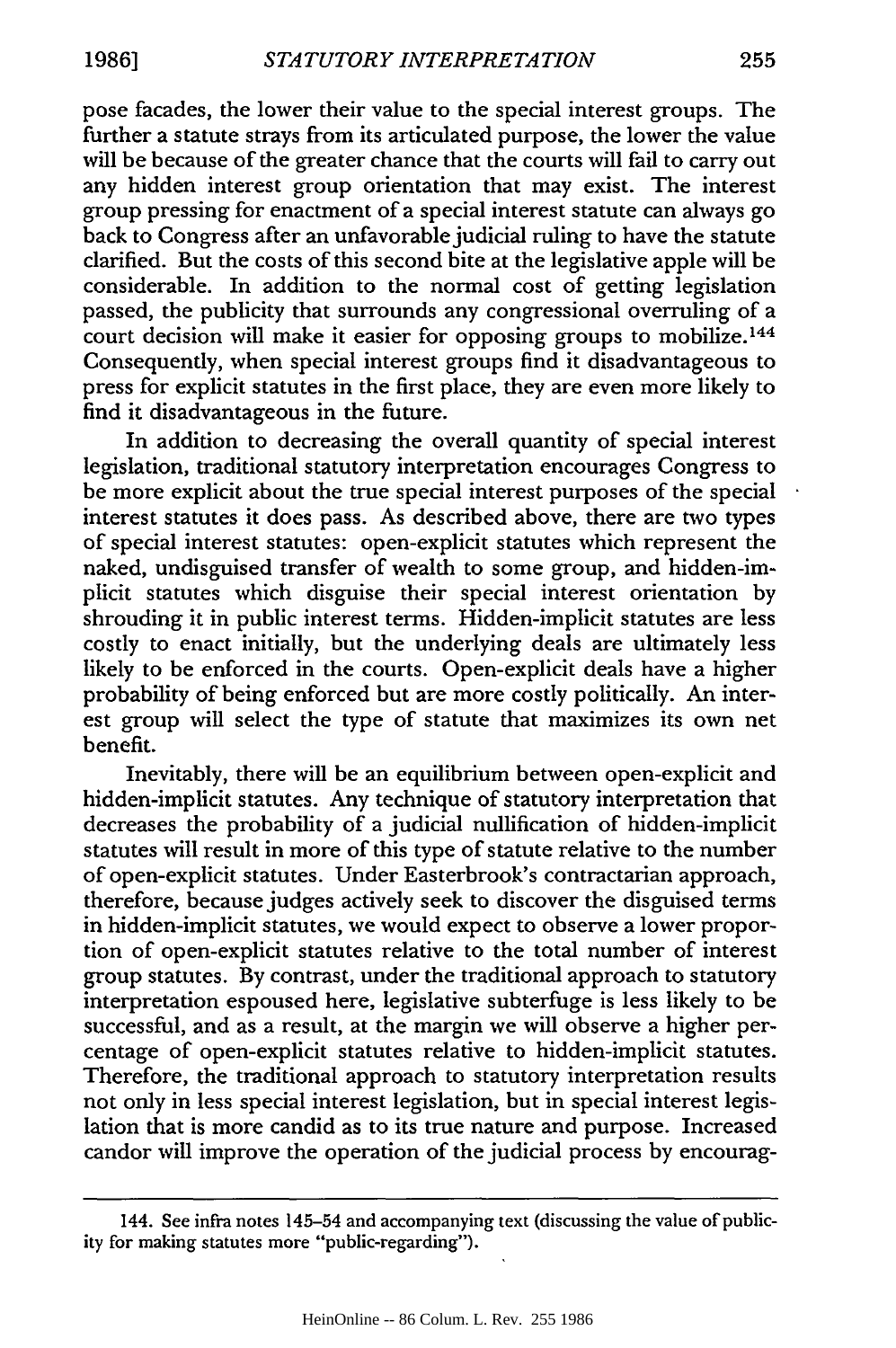ing simpler statutes and by affording litigants the benefits of greater predictability.

#### V. INSTITUTIONAL CONSTRAINTS

The preceding discussion advocates the use of traditional methods of statutory interpretation as the best means of addressing the problem of special interest group legislation. This section describes more fully how this method imposes a constraint on special interest legislation and suggests ways of enhancing the tendency of the traditional method of adjudication to further the public interest.

#### *A. The Federal Courts and the Value of Publicity*

One of the primary reasons for the public's failure to rise up in indignation at the special interest nature of certain pieces of legislation is simply the cost of discovering what Congress is doing. 145 As this cost goes down, the public will be able to place more pressure on the legislature to serve the public good. Thus, even when a federal court upholds a bargain between an interest group and the legislature, the publicity attending the court's decision in an important case serves the valuable function of informing the public about the kinds of things Congress is doing. The publicity value of Supreme Court decisions is particularly high. Important Court decisions are the beginnings of conversations between the Court and the people and their representatives. 146 The publicity surrounding a major decision provides information that would not otherwise be available to the polity.

One tactic for getting publicity that was frequently used by Justice Felix Frankfurter might best be described as 'judicial blackmail.' <sup>147</sup> Frankfurter, when faced with special interest group statutes, chose "a narrow, harsh interpretation of those laws on the ground that such a reading would break the log jam of interests and force the legislative hand."<sup>148</sup> As Dean Calabresi has pointed out,<sup>149</sup> nowhere is Frankfurter's use of this device more apparent than in his interpretations of the Jones Act,<sup>150</sup> a legislative scheme remarkably similar to the Atomic Energy Act reviewed in the Silkwood case.<sup>151</sup>

150. Ch. 250, 41 Stat. 988 (1920) (codified in scattered sections of 46 U.S.C.).

151. Silkwood v. Kerr-McGee Corp., 464 U.S. 238 (1984); see supra notes 136-43 and accompanying text.

<sup>145.</sup> Cf. M. Olson, The Logic of Collective Action 126-27 (1971) (discussing interests of voters and groups in primarily their own welfare); R. McCormick & R. Tollison, supra note 24, at 16-17 (explaining how the activities of voters seeking to affect political decisions depend on the nature of the information available and the costs of organizing into political coalitions entailed).

<sup>146.</sup> See Bickel & Wellington, Legislative Purpose and the Judicial Process: The Lincoln Mills Case, 71 Harv. L. Rev. 1 (1957).

<sup>147.</sup> **G.** Calabresi, supra note 55, at 34.

<sup>148.</sup> Id.

<sup>149.</sup> Id. at 33-34.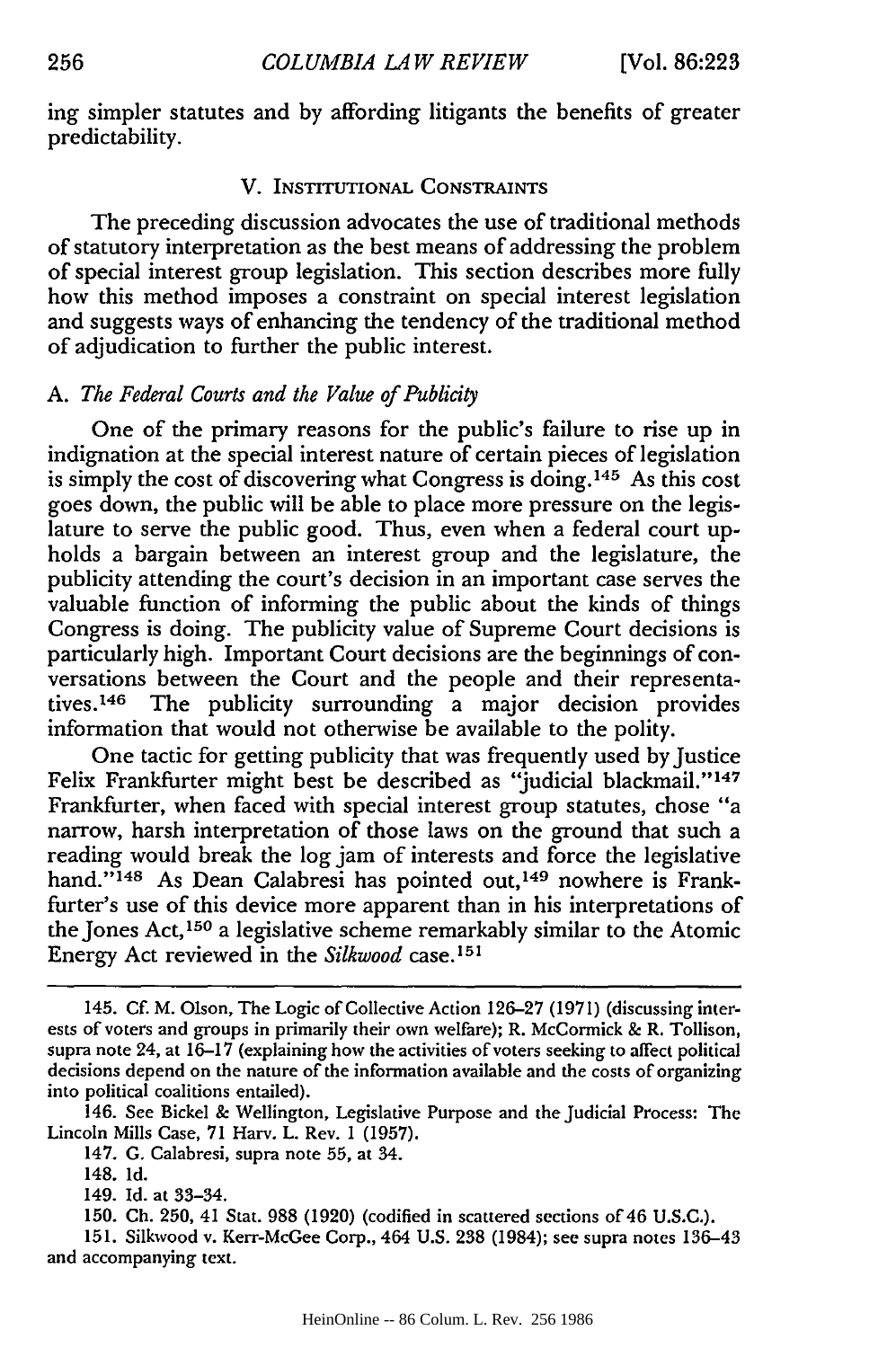Just as the Atomic Energy Act sought to rewrite the common law of damages by setting an upper bound on the recovery of those injured by producers of nuclear energy, the Jones Act set an upper limit on the common law recovery available to persons injured at sea. Like the Court in *Silkwood,* the Court evaluating the Jones Act was skeptical of the value of the Act where it curtailed the common law rights of sailors to recover for maritime injuries. Unlike the majority in *Silkwood,* Frankfurter would have upheld the terms of the special interest group bargain, but he would have done so in such a way as to bring public excoriation upon the lawmakers responsible for the wealth transfer.<sup>152</sup>

The Frankfurter approach has particular appeal where the terms of the special interest group bargain are explicit. By enforcing a statute but refusing to seek out a public interest purpose where none exists, judges using traditional methods of interpretation such as those used by Frankfurter impose costs on legislative bargains that lobbyists must reckon with when entering the legislative arena.

The publicity generated by court decisions provides not only the public but also legislators with information. Because interest groups often control the flow of information to Congress, statutes that benefit particular interest groups may be passed by legislators who believe they are acting in the public interest.<sup>153</sup> Over time, statutory interpretation tends to educate Congress about the actual effects of the statutes they pass and serves the public interest by improving the deliberative nature of the legislative process.<sup>154</sup>

#### *B. The Logical Impossibility of Consistent Decisions*

As we have seen, special interest group bargains are less valuable to the contracting parties if the parties are uncertain as to whether the bargains will ultimately be enforced by the courts.<sup>155</sup> Nonetheless, as Judge Easterbrook elegantly has demonstrated, the Supreme Court, through no fault of its own, "continues to hand down inconsistent decisions, to dishonor precedents, and to change the weight attached to particular . . . statutory provisions or the values derived from them."<sup>156</sup> Pointing out these inconsistencies has long been a way of criticizing the Court, since, after all, "[e]veryone thinks that the Court should be consistent."<sup>157</sup> But elementary public choice theory illustrates that

<sup>152.</sup> **G.** Calabresi, supra note 55, at 34. See also United States v. Bethlehem Steel Corp., 315 U.S. 289 (1942), in which the Court's construction of the statute in question provoked a rapid legislative revision. See W. Murphy, Elements of Judicial Strategy 129-31 (1964).

<sup>153.</sup> See supra notes 39-42 and accompanying text.

<sup>154.</sup> See Sunstein, supra note 1, at 52-53 (describing the nature of legislators' "deliberative responsibility").

<sup>155.</sup> See supra notes 141-44.

<sup>156.</sup> Easterbrook, Ways of Criticizing the Court, 95 Harv. L. Rev. 802, 812 (1982). 157. Id. at 811.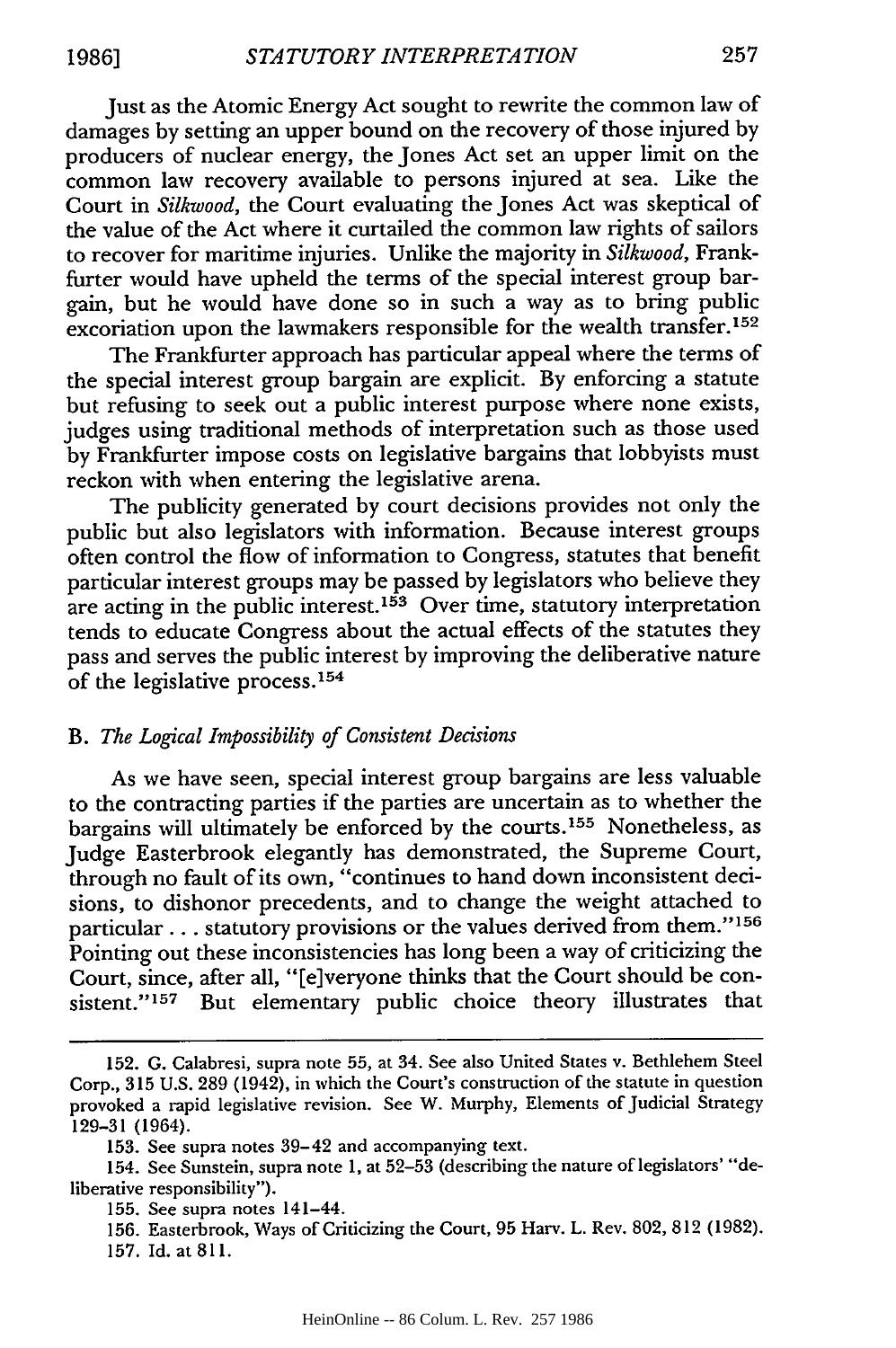achievement of even basic consistency is in fact impossible for the Court. Judge Easterbrook's point is that the "[p]lurality opinions, concurring opinions, shifting coalitions, frequent overrulings (not many acknowledged as such), inconsistent lines of precedent-in other words the manifold institutional failings of appellate courts in general and the Supreme Court in particular-are **. . .** primarily consequences of the fact that a court is an electoral **body."<sup>158</sup>**

Following Arrow's Impossibilty Theorem, Easterbrook demonstrates that under certain conditions beyond the power of the justices to control, it is not only likely, but inevitable that Supreme Court opinions will be inconsistent.<sup>159</sup> But Arrow's Theorem also implies that, where there is unanimity among the justices, consistency *is possible.160* Arrow's Theorem further suggests that consistency is possible in simple cases where there are only two possible outcomes. 161 Regarding specific issues, consistency can be achieved even in complex cases where multiple outcomes are possible, if there is unanimity among the justices as to either preference or the ranking of preferences. <sup>162</sup>

159. See Easterbrook, supra note 156, at 823-31. Arrow's Theorem, for which Arrow won the Nobel Prize, sets out five conditions (which are paraphrased below), and proves that no voting system can satisfy all five simultaneously:

1. Unanimity Rules: If all voters prefer alternative *A* to alternative *B,* then alternative *A* will be selected.

2. No Veto by Any Individual: No one's preferences control the actions of the other voters.

3. Range of Alternatives: There must be at least three admissible alternatives, and every voter must be free to select among these alternatives as he chooses.

4. Independence of Irrelevant Variables: The choice between two alternative variables must depend solely on a comparison of those two variables.

5. Transitivity: If the collective decision selects *A* over *B* and *B* over *C,* it must also select *A* over *C.* This is the requirement of logical consistency. See id. at **823** (setting out Arrow's five conditions in slightly different form).

In short, Arrow's Theorem shows that no voting system can satisfy all of these conditions simultaneously. Thus, where conditions one through four are met, transitivity and thus logical consistency is not possible. Easterbrook's argument is that the Court's decisions are inconsistent because conditions one through four hold for the Court, thus making condition five impossible. See id. at 824-31.

For a relatively accessible proof of Arrow's Theorem, see D. Mueller, Public Choice 186-88 (1980). Mueller's book also contains an untechnical survey of the literature of public choice.

160. See Easterbrook, supra note 156, at 814-23.

161. Consistency is out of the reach of the Supreme Court only where there are at least three possible decisions open to the Court. See supra note 159; see also Easterbrook, supra note 156, at 825-29 (discussing the "Range Condition" of Arrow's Theorem).

162. See Easterbrook, supra note 156, at 825-29. This conclusion can also be derived from Condorcet. See M. Condorcet, Essai sur l'application de l'analyse **A la** Probabilit6 des DEcisions Rendues **A la** Pluralite des Voix (New York photo reprint 1972) (Paris 1785). Easterbrook's article on voting procedure in the Supreme Court contains an excellent example of the application of Condorcet's voting paradox to

<sup>158.</sup> R. Posner, supra note 7, at 242 (discussing Posner's reading of Easterbrook).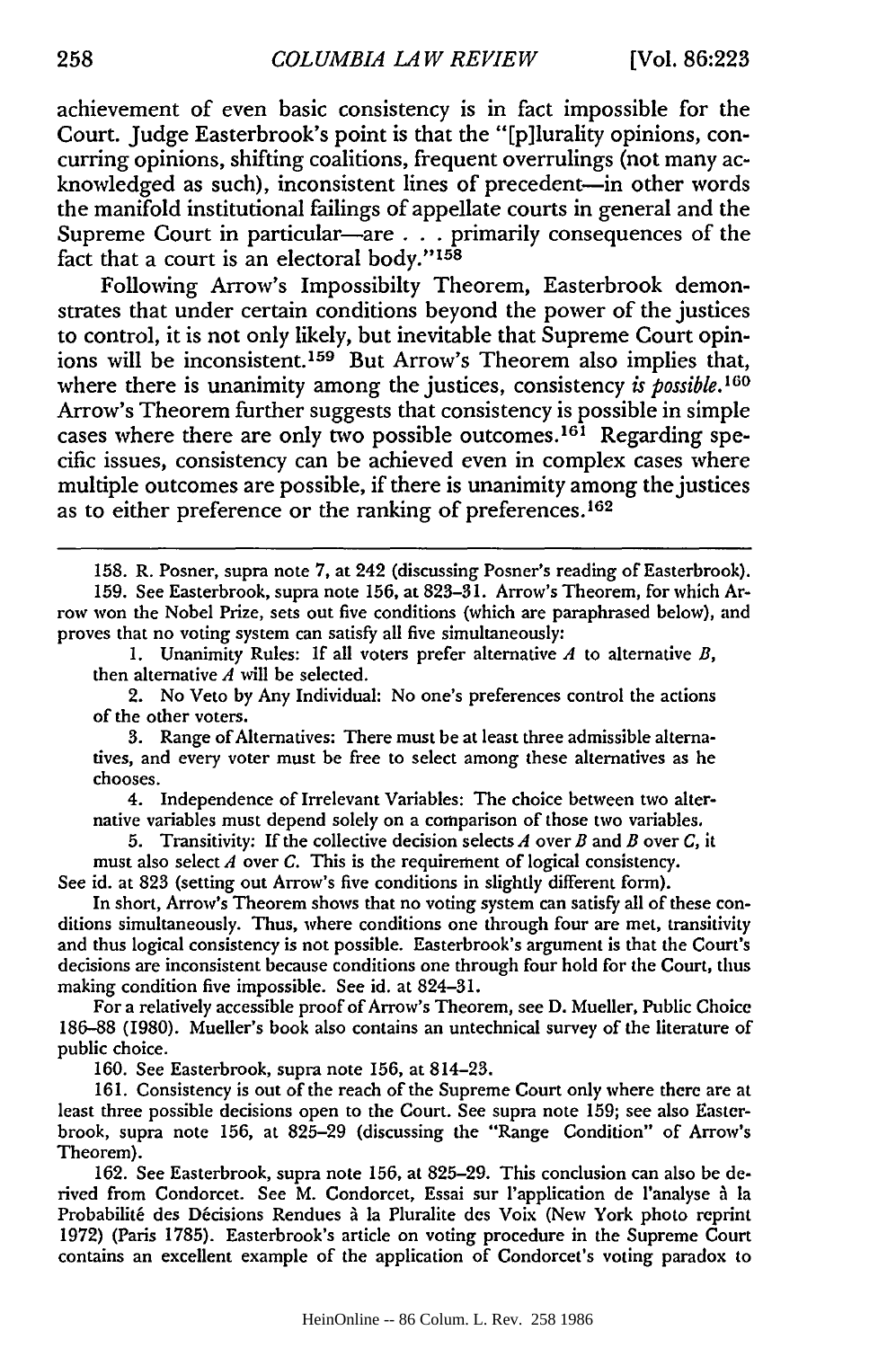For a variety of reasons, a hidden-implicit statute enacted to aid a special interest group but masked as a public interest statute is likely to be subject to a wider variety of interpretations than either a purely public interest statute or an open-explicit statute. First, it is always possible to read the statute in a way that is consistent with its ostensible public purpose. Second, it will be possible to read the statute as a private interest bargain, and to refuse to enforce it. Finally, following the Easterbrook legislation-as-contract approach, it is possible to read the statute as a private interest bargain and to agree to enforce it as such. <sup>163</sup> Where statutes are subject to three or more possible interpretations, Arrow's Theorem suggests that consistency is not possible. Of course some public interest statutes also will be subject to more than two interpretations. The discussion here is necessarily limited to tendencies and not absolutes. Special interest statutes are likely to be more ambiguous and complex and therefore subject to a wider variety of conditions and interpretations. According to Arrow's theorem, this complexity makes inconsistency more likely. <sup>164</sup>

The above discussion is limited to the hidden-implicit type of special interest statute. Open-explicit statutes are likely to be enforced logically and consistently by courts, because these statutes, like public interest statutes, by definition make no effort to hide their true purposes. 165 Thus, like public-regarding statutes, these statutes are not likely to be subject to more than two interpretations. But, as demonstrated above, these open-explicit statutes can only be passed at a relatively high political cost to legislators.<sup>166</sup>

Consequently, the inconsistency of Supreme Court decisions ought not be viewed as an unmitigated evil. While inconsistency is detrimental when it leads to the misapplication of public interest statutes,

Supreme Court voting behavior on establishment clause issues. See Easterbrook, supra note 156, at 815-17; cE. A. MacKay, Arrow's Theorem, The Paradox of Social Choice (1980) (discussing Arrow's five conditions and their relevance to the design of institutions that make decisions collectively).

163. See Easterbrook, supra note 17, at 54-58.

164. A complex statute is one in which judges have a wide range of plausible choices about how the statute should be interpreted. Arrow's range condition presumes complexity because it presumes that decisionmakers have more than two choices. As the number of choices increases, the range of choices is likely to increase and thus the likelihood of consistency (condition 5) being attained is diminished. Cf. Easterbrook, supra note 156, at 825-26 ("Multi-peakedness becomes more and more likely as the number of dimensions of choice increases.").

165. While both the discussion and the underlying theory are complex, most of the insights of the theory can be usefully summarized by the simple aphorism that "it is easy to reach agreement on easy cases." Id. at 805. When the legislature makes no attempt to hide the true purpose of the legislation it passes statutes will be easier to construe than when there is an attempt at subterfuge. As Judge Posner has observed: "To the extent that legislators use Aesopian langnage to deceive potential opponents of the interest groups behind legislation, they may fool the courts as well and thereby limit the political power of those interest groups." Posner, supra note 5, at 273.

166. See supra notes 47-48, 129-44 and accompanying text.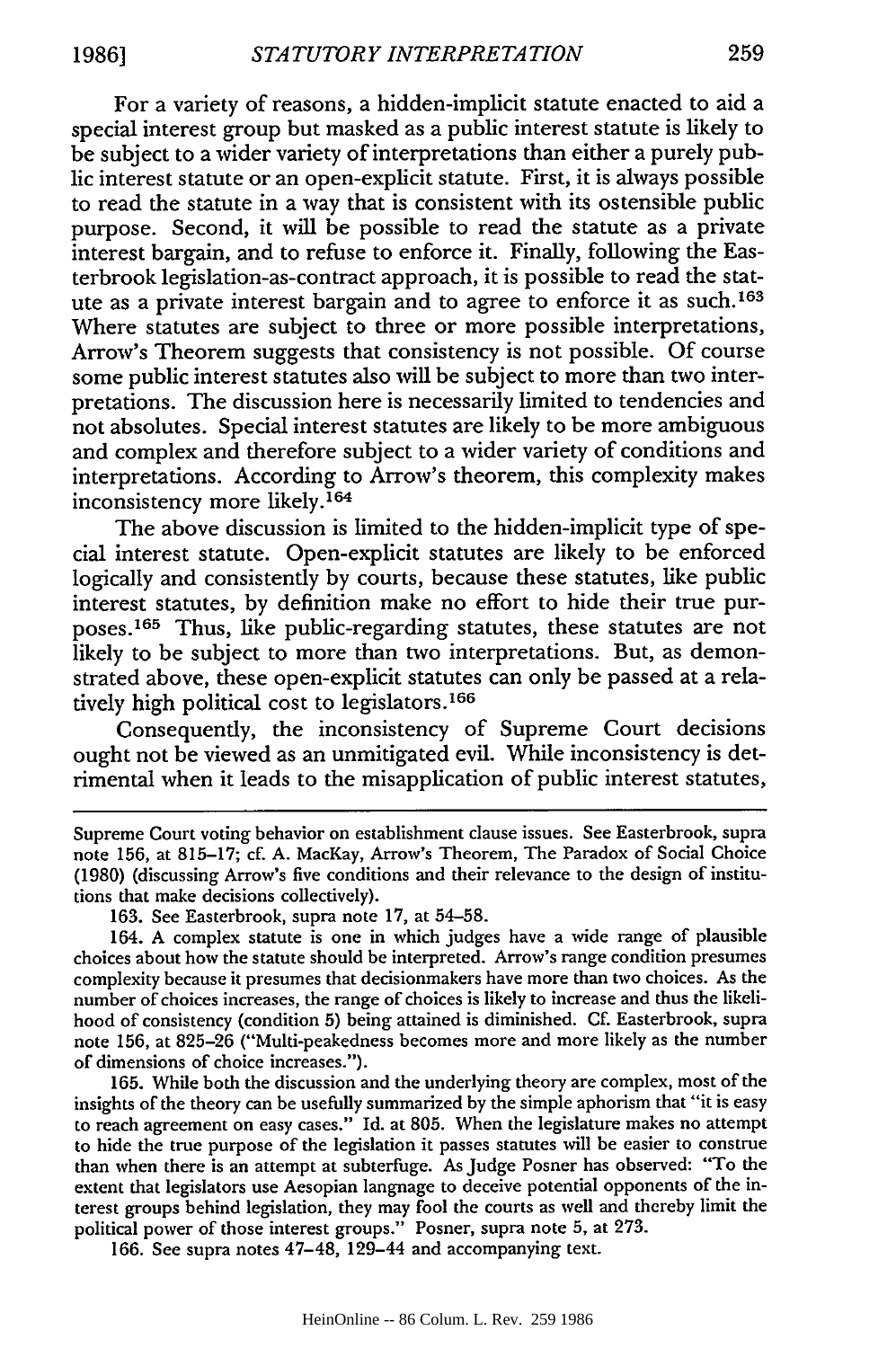it is beneficial when it results in nullification or misapplication of special interest group bargains.

#### *C. Judicial Willfulness*

The above discussion has assumed that courts invariably attempt to interpret statutes so as to achieve the publicly articulated goals of the legislature. It is also true that judges will at times ignore or deliberately misread statutes in order to thwart the will of the legislature. As Justice Frankfurter chose to embarrass Congress by a highly literal interpretation of the Jones Act, Justice Black reacted to the same statute by misreading it.<sup>167</sup>

There are sanctions that Congress can impose on a willful judiciary. While the salaries of sitting judges technically cannot be reduced,<sup>168</sup> Congress has the power to withhold raises, which, during inflationary periods, amounts to salary reduction. 169 When this sanction is imposed, however, it punishes both those judges who are faithful servants and those who are not. Hence it is an ineffective tool for disciplining judges or groups of judges, especially since such measures may cause dissension even among the ranks of the most faithful. Congress also has the authority to curtail the jurisdiction of the courts,<sup>170</sup> thereby making the work that judges do less interesting and less important. But if Congress seriously curtailed the jurisdiction of the federal courts, it would have no reliable institution to enforce its enactments. True, legislative bargains could be enforced by state courts, but Congress has even less ability to control state judges than federal judges. Congress would face similar problems if it tried more subtle sanctions, such as refusing to appropriate funds for judges' support personnel. Again, these sanctions apply to faithful judicial agents as well as unfaithful ones.

A further reason why legislative sanctions on the judiciary are likely to be futile lies in the fact that much judicial willfulness is subconscious.<sup>171</sup> Justice Cardozo observed that the forces that shape the decisions of judges "are seldom fully in consciousness . **. .** . Deep below consciousness are other forces, the likes and the dislikes, the predilections and the prejudices, the complex of instincts and emotions and habits and convictions which make the man, whether he be litigant or

<sup>167.</sup> See **G.** Calabresi, supra note 55, at 34.

<sup>168.</sup> See U.S. Const. art. III., § 1.

<sup>169.</sup> R. Posner, supra note 7, at 29-47, especially at 37 (discussing judges' salaries and showing chart of federal judicial salaries in constant (1983) dollars from **1800** to 1983).

<sup>170.</sup> See U.S. Const. art. III, § 1. Congress is not even compelled to create any lower federal courts. See supra note 86.

<sup>171.</sup> See B. Cardozo, supra note 129, at 167-77 (describing the subconscious forces that lead judges to the decisions they make).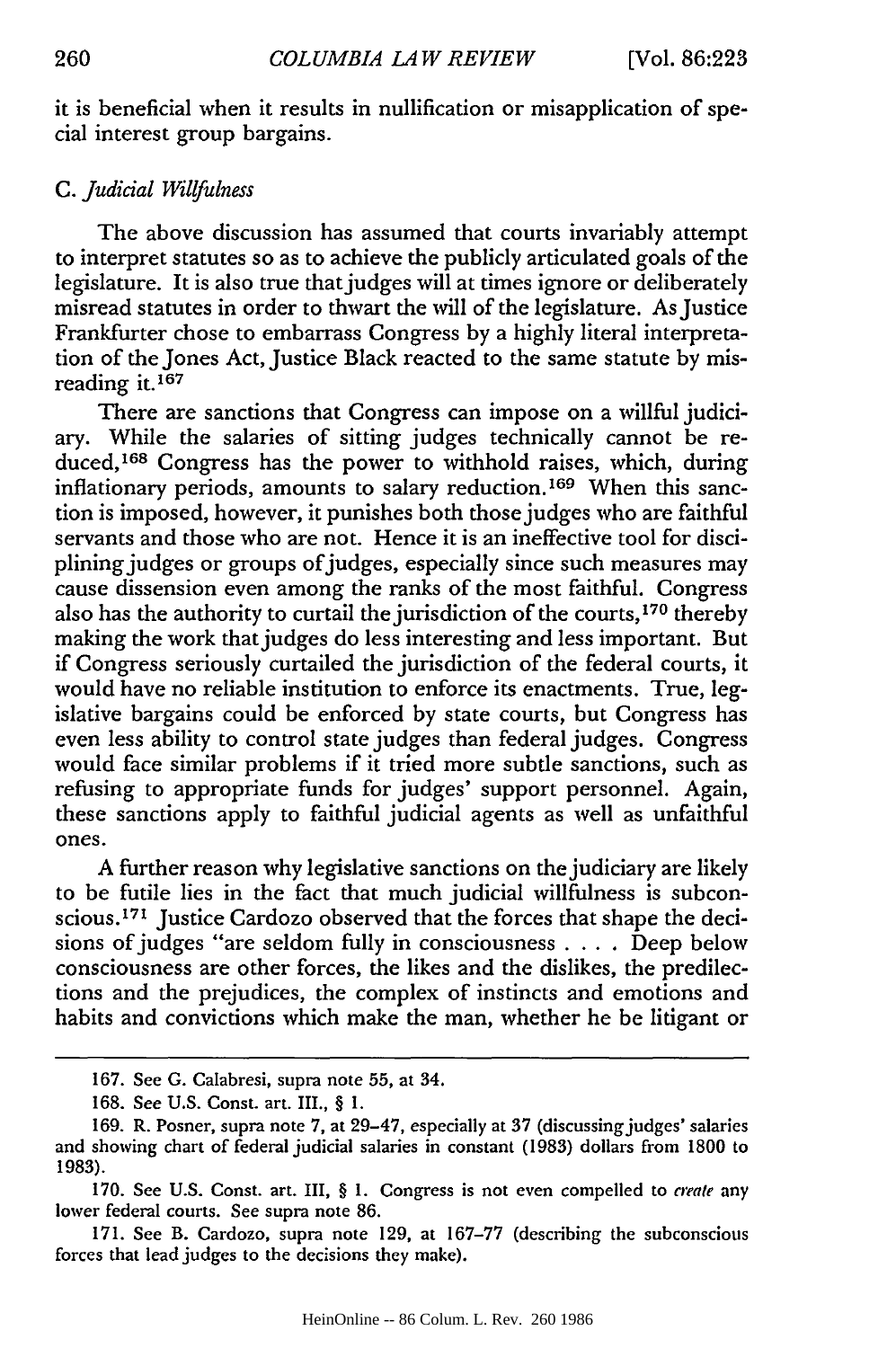judge."<sup>172</sup> Regardless of the sanctions that Congress might impose on the judiciary, it is surely powerless to curb subconscious willfulness.

The point here is not to praise or defend judicial willfulness, but merely to point out its inevitability, and to observe that this willfulness, while deplorable in particular cases, serves to lower the present value of rent-seeking to interest groups.

#### VI. **SOME** SUGGESTIONS FOR MAKING LAW MORE PUBLIC-REGARDING

For much of the nation's history, the prevailing school of statutory interpretation counseled that it was wise to restrict legislative enactments as narrowly as possible.<sup>173</sup> After a relatively brief hiatus during the New Deal, the dominant attitude about legislative enactments is now shifting back to this earlier incarnation.<sup>174</sup> This recent trend reflects a more realistic conception of the negative outcomes that the legislative process frequently generates and is consistent with the approach to statutes that existed when the framers enacted the Constitution, as well as with the approach advocated in this Article.

Accordingly, the suggestions that follow about statutory interpretation frequently counsel returning to the older approaches to statutes that fell into disuse during the past fifty years. If used properly, these

J. Sutherland, Statutes and Statutory Construction iii (1st ed. 1891). This approach to statutory interpretation was the dominant approach at the time of the framing of the Constitution, and met with approval in *The Federalist Papers* as a means of controlling factions. See The Federalist No. 78, at 470 (A. Hamilton) (C. Rossiter ed. 1961). Common law courts in England never had the power ofjudicial review that developed early on in the United States. But, as societal attitudes about statutes became more benign, judicial attitudes about statutory construction also changed. Thus, in 1943, when Horack wrote the preface to the new edition of Sutherland's treatise on statutory interpretation, he observed that: "The third edition reflects the growing acceptance of statutes as a creative element in the law rather than, as Sutherland suggested in the first edition, as 'legislative interference.' " 1 J. Sutherland, Statutes and Statutory Construction vi (3d ed. 1943).

174. See R. Posner, supra note 7, at 271 (describing "shift in scholarly thinking about legislation from a rather naive faith in the public-interest character of most legislation to a more realistic understanding of the importance of interest groups in the legislative process"); see also Sunstein, supra note 1, at 29-30 (current "dissatisfaction" with American scheme of government traceable to problems produced by interest groups); supra text accompanying notes 1-6; cf. G. Calabresi, supra note 55, at 31-43 (arguing that judges be given the power to alter statutes not in conformity with the predominant legal topography); Easterbrook, Statutes' Domains, 50 U. Chi. L. Rev. 533, 544 (1983) (statutes' domains should be restricted unless Congress plainly gives courts right to expand its scope).

**<sup>172.</sup> Id.** at **167.**

**<sup>173.</sup>** In the first edition of Justice Sutherland's famous treatise on statutory construction he opined that:

The natural tendency and growth of the law is towards system and towards certainty, towards modes of operation at once practical and just, by the process of its intelligent judicial administration; but this process is impaired by overwork and legislative interference.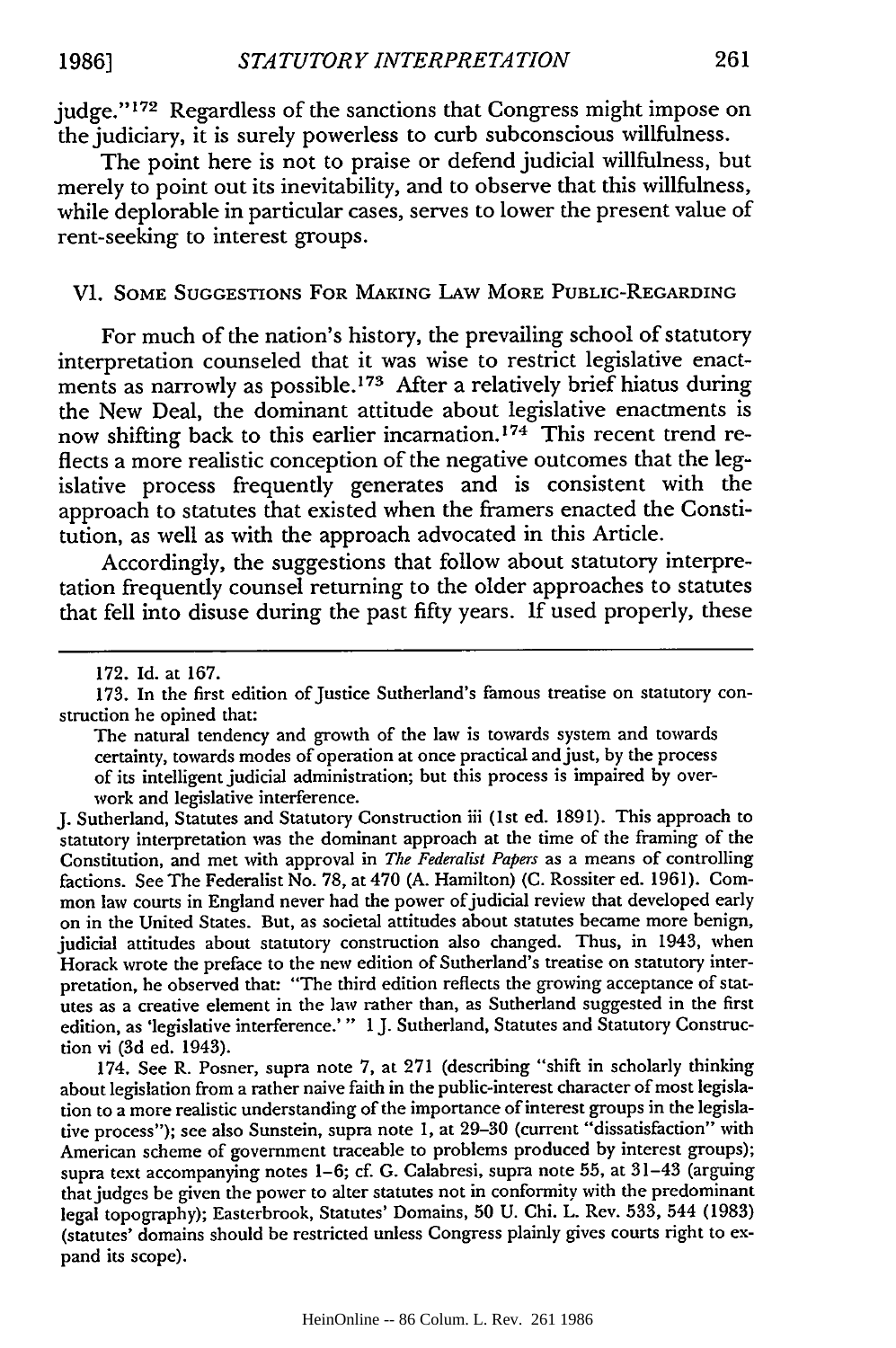suggestions will improve the performance of the legislature by increasing its incentives to act in the public interest. The common feature of the suggestions is that they do not require judges to pick and choose among particular statutes on the basis of whether the judges think the statute benefits the public rather than a special interest group. These suggestions, like the traditional approach, counsel judges to take a consistently neutral approach to all statutes. The result of this approach will be to raise the costs of enacting hidden-implicit legislation without intruding on the legislature's authority to make law.

#### *A. The Use of Legislative History*

A core premise of the traditional method of statutory interpretation is that the legislature should be taken at its word when it enacts a statute. Judge Easterbrook's approach to statutory interpretation seems to call upon judges to ignore legislative histories, and to invoke instead principles of economics in order to apply statutes according to the terms of the bargain struck with or between interest groups. But this approach blurs an important distinction that must be made between two types of special interest statutes: those that are unabashedly special interest in nature, and those that masquerade as public interest statutes.<sup>175</sup>

While courts have an obligation to enforce otherwise constitutional statutes, they have no obligation to encourage rent-seeking. The traditional method of statutory construction calls upon judges to refer to the legislative history-including floor debates and committee hearings and reports-for clarification of complex statutes.<sup>176</sup> The federal courts "have made increasing use of legislative history materials."<sup>177</sup> Today the courts use such materials in virtually every case where statutory interpretation is required. This practice, when used in conjunction with the traditional method of statutory interpretation, will act as a brake on the efficacy of special interest legislation so long as such materials are used with sensitivity to the issue of public-regardingness as described below.

By contrast, the use of nonpublic or off-the-record statements of legislative intent is inconsistent with the analysis presented here. The constraints of the political marketplace, which impose costs on legislators who fail to act in the public interest, do not affect legislators who make nonpublic or off-the-record statements about a statute. Such statements, although they might reveal the special interest nature of a

262

<sup>175.</sup> See supra notes 47-48 and accompanying text.

**<sup>176.</sup>** See Posner, supra note **5,** at **272.** For a more penetrating look into the use of these documents, particularly the use of legislative history, see Dickerson, Statutory Interpretation: A Peek into the Mind and Will of a Legislature, 50 Ind. LJ. 206 (1975); Radin, Statutory Interpretation, 43 Harv. L. Rev. 863 (1930).

<sup>177.</sup> Johnstone, An Evaluation of the Rules of Statutory Interpretation, 3 U. Kan. L. Rev. 1, 4 (1954).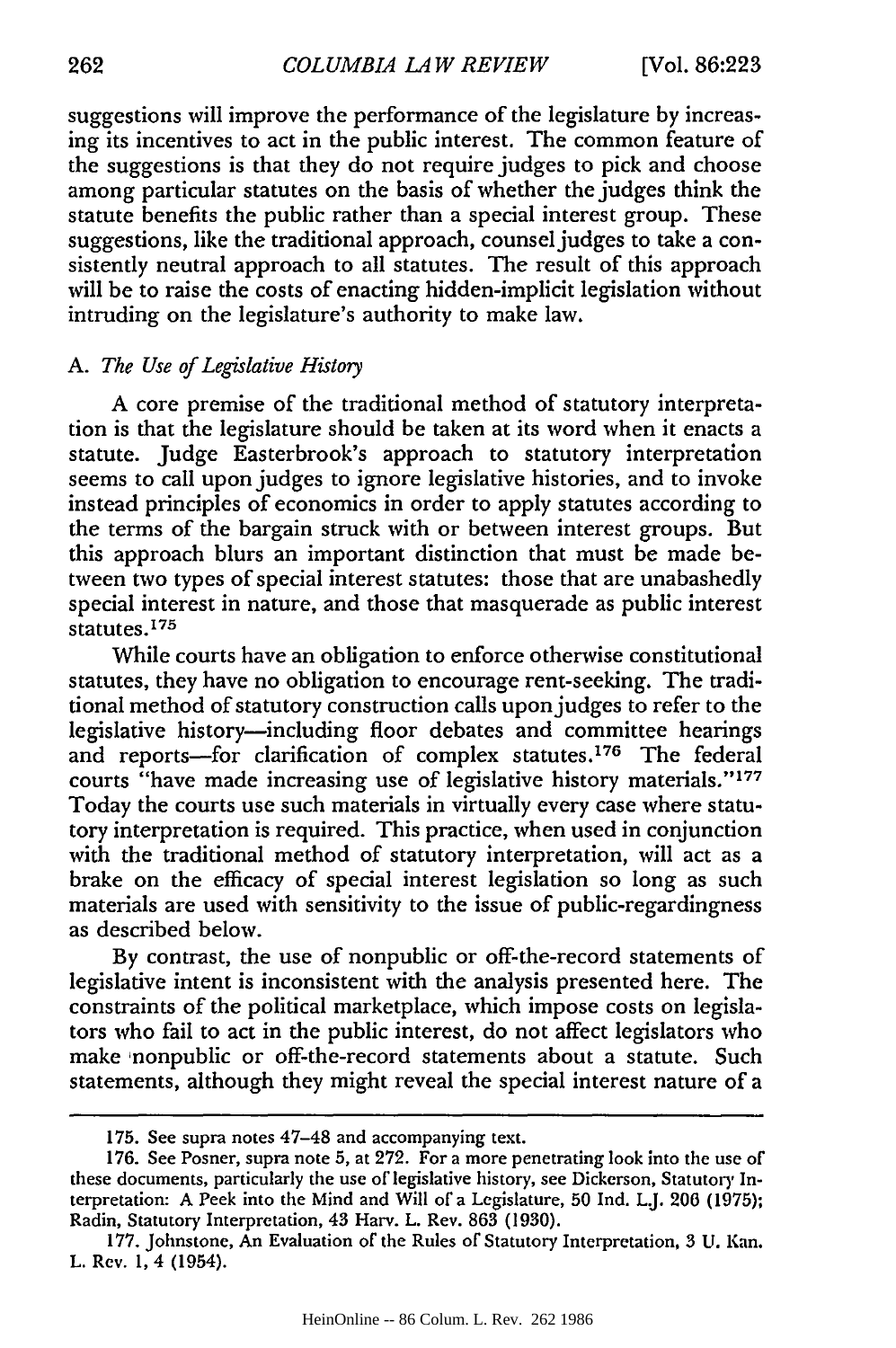legislative enactment, should not be relied upon by courts. Reliance would lead only to windfalls for special interest groups.

The same analysis applies to postenactment remarks by legislators: these cannot "be treated simply as impartial interpretations of the law" by anyone who "takes seriously the interest-group theory of politics."<sup>178</sup> Under the Easterbrook legislation-as-contract approach, such statements would be of value because they can provide insights into the special interest nature of statutes,<sup>179</sup> but under the traditional approach these statements should be accorded no weight.

Isolated statements such as public remarks by individual legislators read into the *Congressional Record* should also be ignored by judges. Such individual remarks often will reflect an appeal to a particular congressman's own constituency rather than an honest attempt to clarify a statute.

By way of illustration, suppose a statute can be interpreted in two ways. One interpretation will result in reading the statute as affecting a public purpose. The other interpretation will benefit a special interest group. While Congress may have passed the law with an intent to benefit the public, a particular congressman, whose district is controlled by the interest group that will benefit from a skewed interpretation may have a strong incentive to make isolated statements claiming the statute was designed solely to benefit his local interest group. The congressman suffers no cost in making such statements while enjoying the significant benefit of support from the relevant interest group.

For a similar reason, the commonly held view that prior interpretations of statutes by administrative agencies should be afforded great deference should be reconsidered. This is an implication of "capture theory," a primitive version of the economic theory of regulation which predicts "that over time regulatory agencies come to be dominated by the industries regulated."<sup>180</sup> While this theory has little value where a single agency regulates separate industries with conflicting interests<sup>181</sup> and ignores the influence of consumer groups on regulatory agencies,<sup>182</sup> the fact remains that administrative agencies, like legislatures, are subject to substantial interest group influence. When courts rubber stamp their interpretations of legislation, they ignore political reality and abdicate their role as a check on the legislature. Just as legislators can avoid political ramifications of their actions by passing hidden-implicit statutes, so too can they avoid such ramifications by giving broad authority to administrative agencies that they expect to be captured by

<sup>178.</sup> Posner, supra note 5, at 275.

<sup>179.</sup> California state courts have begun to permit legislators to give courtroom testimony about their past legislative intent. See Comment, Statutory Interpretation in California: Individual Testimony as an Extrinsic Aid, 15 U.S.F.L. Rev. 241 (1981).

<sup>180.</sup> Posner, supra note 2, at 341 (footnote omitted).

<sup>181.</sup> Id. at 342.

<sup>182.</sup> Id.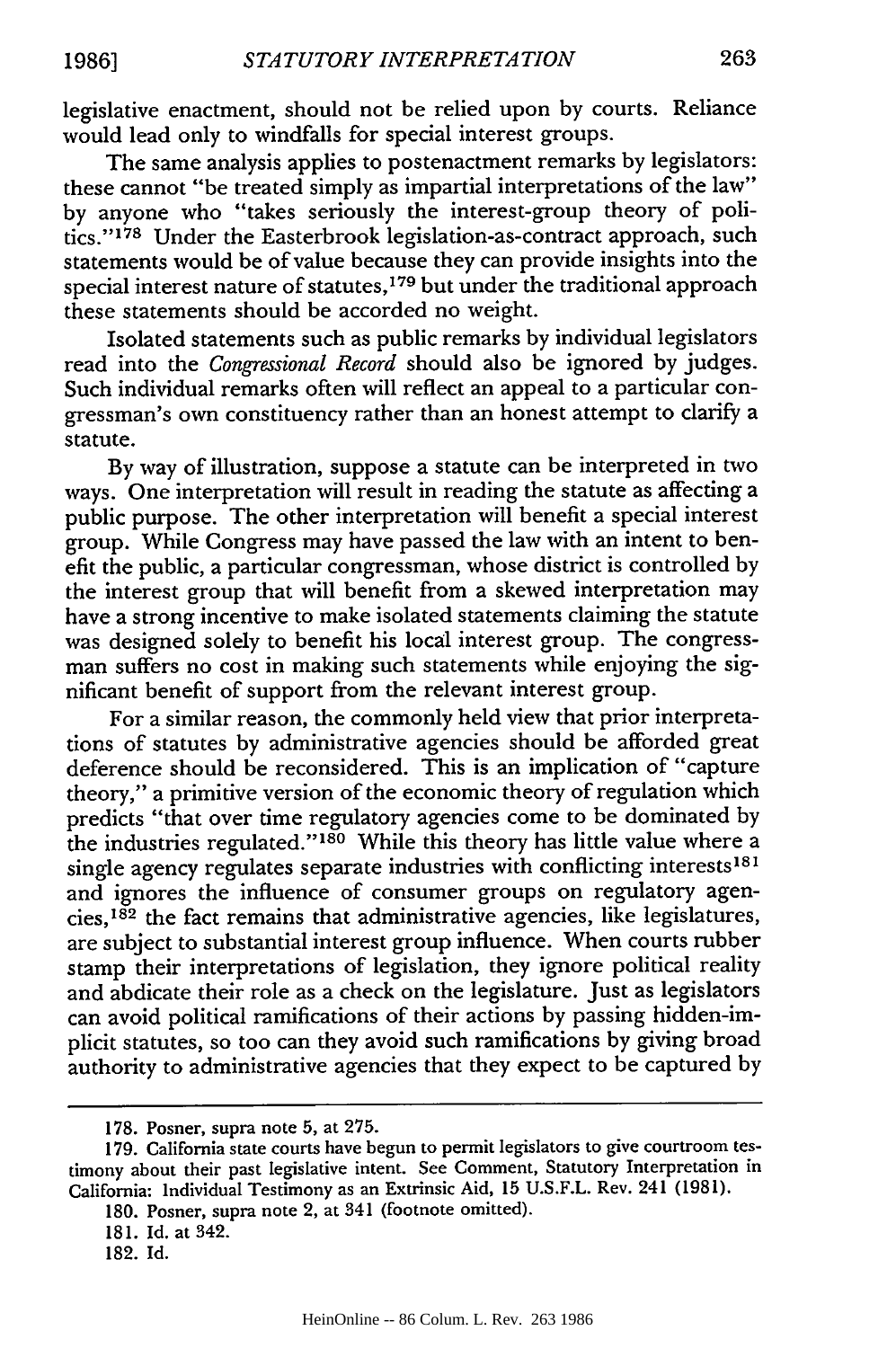interest groups. Agency officials, who lack lifetime appointments, are subject to political pressures from which judges are immune. As a result, blind deference to agencies should be abandoned and courts should subject agency action to rationality review and means-ends analysis.

#### *B. Using the Canons of Statutory Construction*

The canons of statutory construction,<sup>183</sup> while they elicit little modern commentary, are frequently invoked by judges.<sup>184</sup> There are so many canons that most questions of statutory interpretation fall within the domain of more than one canon.185 As Professor Llewellyn once observed, for every canon a judge might bring to bear in interpreting a statute one way, there is another canon that suggests the opposite outcome.<sup>186</sup> As a result, the canons of statutory construction enhance, rather than limit, the power of judges to engage in willful statutory interpretation. A judge who invokes a canon of construction to defend a particular reading of a statute masks his willfulness under a cloak of legitimacy, because he appears to be using a neutral, rather than a result-oriented, source to support his result.

Nonetheless, the canons can be ranked and ordered by judges on the basis of which best fulfill the two conditions of public-regardingness and legitimacy set forth above.<sup>187</sup> Perhaps the best example of a valuable canon is the venerable (but still popular) "plain meaning rule" which commands judges to begin their inquiry into the meaning of a statute with the actual words of the statute, and only to stray from this approach if absolutely necessary. Closer adherence to this method of statutory interpretation would diminish judges' present need to instantly refer to legislative history in order to decide cases. It would also force legislators to spell out the nature of their intentions much more clearly on the face of the statutes they pass. In addition, the canon that statutes in derogation of the common law should be narrowly construed,<sup>188</sup> limits the scope of inefficient statutes by protecting the do-

186. K. Llewellyn, supra note 185, at 521; see also R. Posner, supra note 7, at 202 (Canons of construction are "fig leaves covering decisions reached on other grounds, often grounds of public policy.").

187. See supra p. 225.

188. See Norfolk Redevelopment & Housing Authority v. Chesapeake & Potomac Tel. Co., 464 U.S. **30,** 35 (1983). Interestingly, Judge Easterbrook seems to endorsc the

<sup>183.</sup> See 4J. Sutherland, Statutes and Statutory Construction 1-3 (C. Sands 4th ed. 1975) (listing and describing the canons of construction).

<sup>184.</sup> R. Posner, supra note *7,* at 276.

<sup>185.</sup> See K. Llewellyn, The Common Law Tradition: Deciding Appeals 521-35 (1960); Wald, Some Observations on the Use of Legislative History in the 1981 Supreme Court Term, 68 Iowa L. Rev. 195, 215-16 (1983) ("[I]n the present state of the law, the various approaches to statutory construction are drawn out as needed, much as a golfer selects the proper club when he gauges the distance to the pin or the contours of the course.").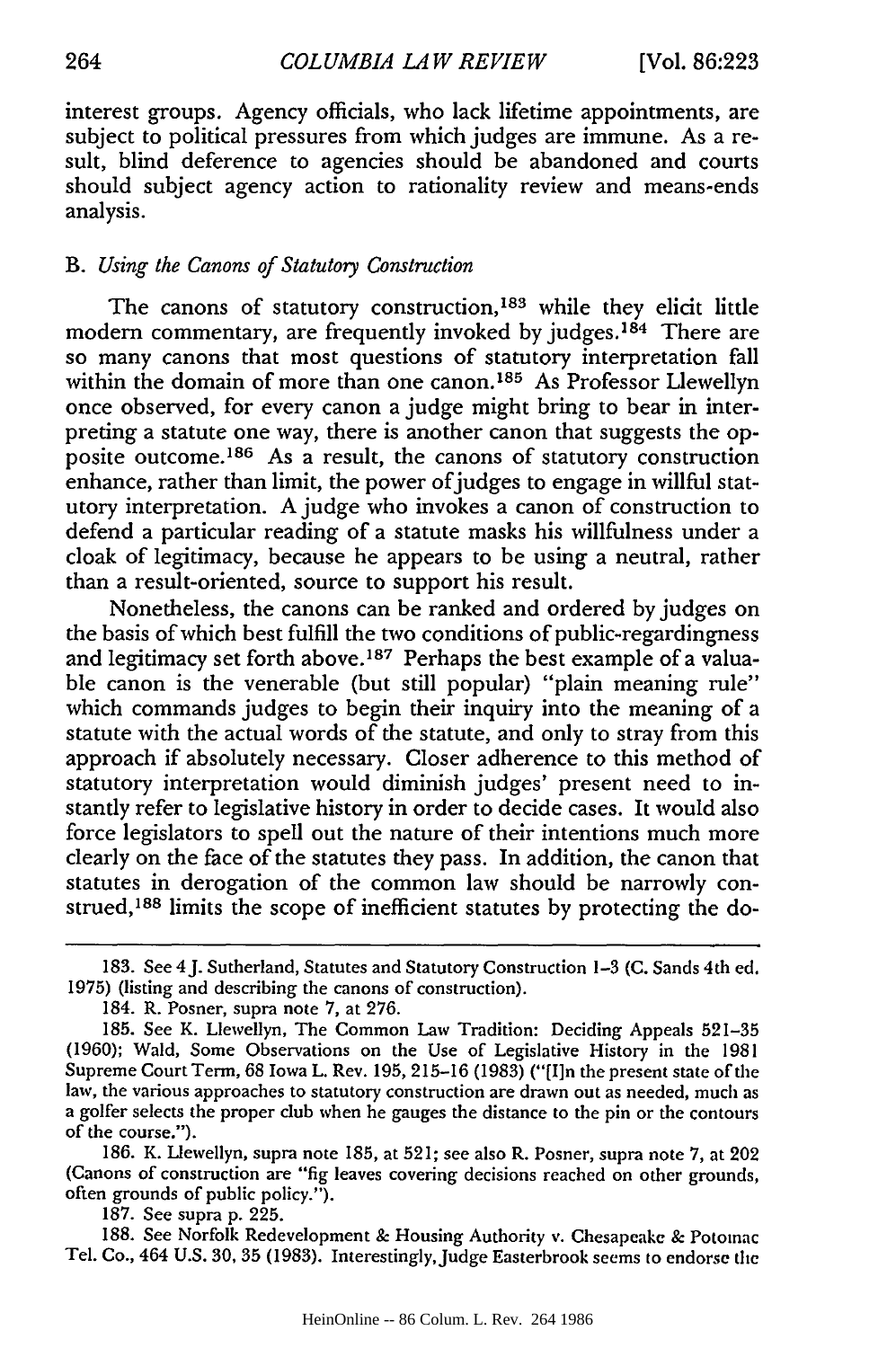main of efficient common law rules from encroachment by illconceived, special interest statutes.<sup>189</sup> Were this canon invoked with regularity, Congress would be forced to be much more explicit about the nature of the statutes it adopts. This is especially true if this canon were applied along with the rule that statutes should be interpreted according to their "plain meaning" even if that interpretation is contrary to Congress' actual purpose.<sup>190</sup> By forcing the legislature to spell out more clearly the terms of its bargains with special interest groups, these canons strengthen the separation of powers and limit special interest legislation. These methods of interpretation are a legitimate exercise of judicial power, because they do not obstruct the ability of the legislature to make law, and they do not allow judges to pick and choose between statutes they like and statutes they do not like.

In contrast, some other canons enhance the efficacy of hidden special interest bargains **by** increasing the probability that the bargains will be enforced in the courts. Prominent among these is the rule that remedial statutes are to be broadly construed.<sup>191</sup> Often, "remedial" statutes do not actually remedy anything, but are used as a guise for the transfer of wealth to some favored group. The Interstate Commerce Act<sup>192</sup> and the Glass-Steagall Act<sup>193</sup> are remedial statutes that have come to be seen as promoting the narrow interests of particular industry groups. 194 When judges are called upon to apply such remedial

189. There is a growing literature on the efficiency of the common law. See Cooter & Kornhauser, Can Litigation Improve the Law Without the Help ofJudges?, 9J. Legal Stud. 139 (1980); Goodman, An Economic Theory of the Evolution of Common Law, 7 J. Legal Stud. 393 (1978); Landes & Posner, Adjudication as a Private Good, 8J. Legal Stud. 235, 238-40 (1979); Priest, The Common Law Process and the Selection of Efficient Rules, 6J. Legal Stud. 65 (1977); Rubin, Why is the Common Law Efficient?, 6J. Legal Stud. 51 (1977); Terrebonne, A Strictly Evolutionary Model of Common Law, 10 J. Legal Stud. 397 (1981).

190. A "milder version" of this canon "holds that in interpreting a statute one should begin, though perhaps not end, with the words of the statute." R. Posner, supra note 7, at 277; see also International Brotherhood of Teamsters v. Daniel, 439 U.S. 551, 558 (1979) **("** 'The starting point in every case involving construction of a statute is the language itself.'" (quoting Blue Chip Stamps v. Manor Drug Stores, 421 U.S. 723, 756 (1975) (Powell, J., concurring))); Massachusetts Bonding & Ins. Co. v. United States, 352 U.S. 128, 138 (1956) (Frankfurter, J., dissenting) ("Of course, one begins with the words of a statute to ascertain its meaning, but one does not end with them.").

191. See SEC v. C.M. Joiner Leasing Corp., 320 U.S. 344, 353 (1943).

192. Interstate Commerce Act of 1887, ch. 104, 24 Stat. 379 (codified as amended in scattered sections of 49 U.S.C.).

193. The Glass-Steagall Act is the popular name for the Banking Act of 1933, ch. 89, 48 Stat. 162 (codified in scattered sections of 12 U.S.C.).

194. See Macey, supra note 67, at 15-21 (Glass-Steagall Act); Posner, supra note 5, at 271 (Interstate Commerce Act).

use of this canon, at least when special interest statutes are being construed. The basis for his endorsement is that special interest groups are entitled only to the exact terms of the deal they reached with the legislature and no more. A judge should seek out the bargain and enforce it, but only as a "faithful agent" of the legislature, not with "enthusiasm." Easterbrook, supra note 17, at 15.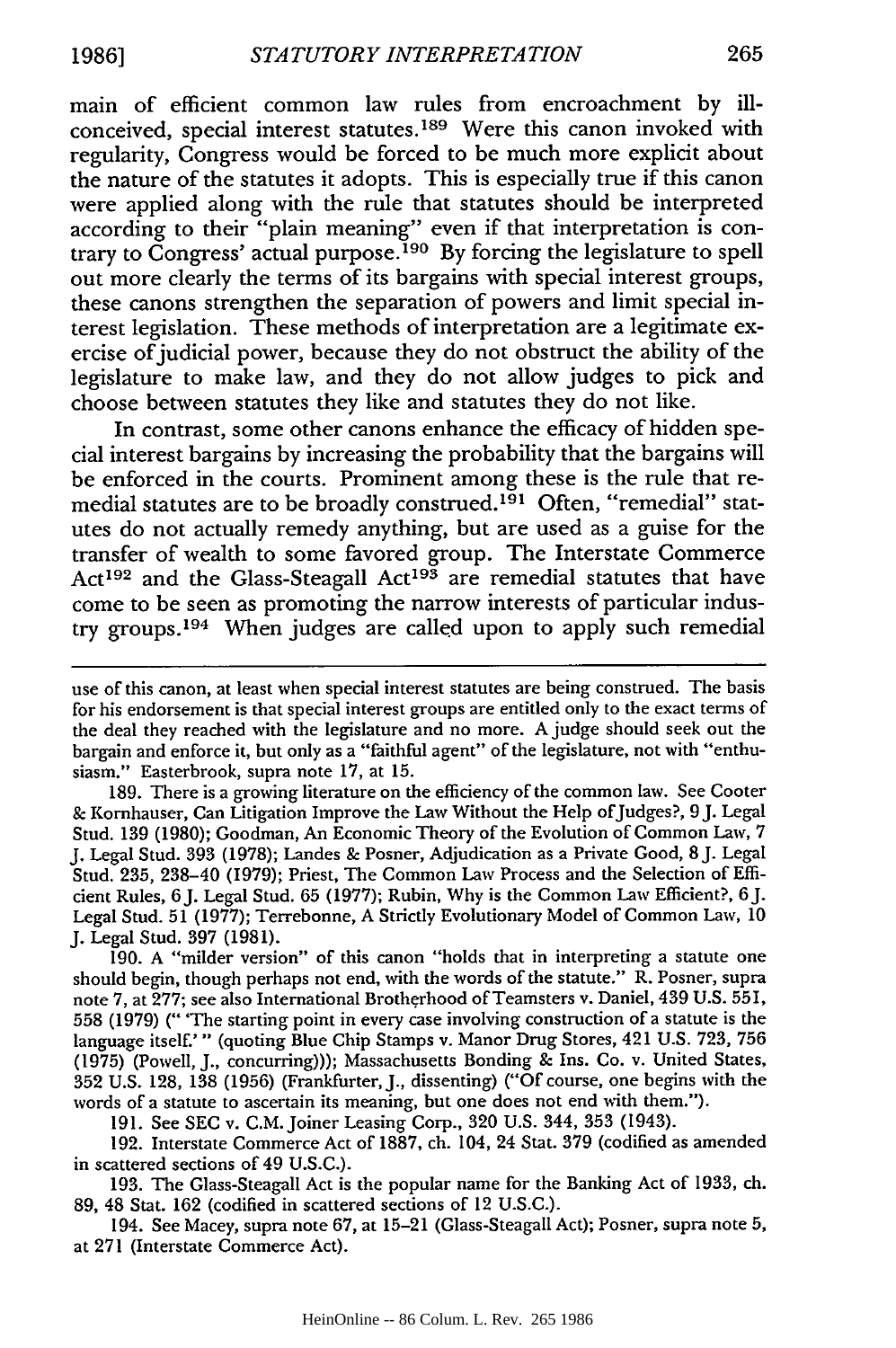statutes they often will find that the statutory language makes little sense in light of their stated public interest objectives. Such statutes must be narrowly construed. Otherwise, they will be devoid of meaning and impossible to apply coherently. <sup>195</sup>

While none of the canons of construction intrudes absolutely on the authority of the legislature to make law, some canons serve the public interest better than others because they provide better incentives for Congress to pass public-regarding legislation. Thus, sensitivity to the economics of legislation leads to normative conclusions in favor of canons of construction that encourage legislative honesty and raise the costs of passing special interest legislation. The use of these canons enables judges to fulfill their function within the constitutional scheme as a check on legislative abuse without requiring that they attempt to determine on a case by case basis which statutes are public-regarding and which are not. Other canons, such as the broad construction of remedial statutes, that make legislative subterfuge less costly, do not satisfy the requirement that article III courts should serve as a check on rent-seeking in the legislature.196

#### **CONCLUSION**

Examining the independent judiciary from an interest group perspective sheds new light on what Alexander Bickel described as the

It has been argued that the canon regarding remedial statutes would be a "sound working rule" if every statute were public-regarding. See R. Posner, supra note 7, at **278;** see also Easterbrook, supra note **17,** at 15 ("If statutes generally are designed to **...** replace the calamities produced by unguided private conduct with the ordered rationality of the public sector, then it makes sense to use the remedial approach to the construction of statutes **.... ").** But, as argued above, see supra note **165** and accompanying text, judges do not need much help to interpret public-regarding statutes, **be**cause in such statutes the nature of the legislature's objective is plain. These statutes do not have to be construed more broadly or more narrowly than Congress intended in order to give them a fixed meaning.

196. This argument can perhaps best be seen in light of the argument made by Judge Easterbrook that judges, when construing interest group legislation, should give interest groups precisely what they bargained for, no more and no less. Easterbrook, supra note 17, at 15. Viewed from the ex ante perspective that Judge Easterbrook himself advocates, the approach to the canons of construction taken here does precisely that. When a bargain between a legislature and a special interest group is struck, there will be, ex ante, some probability (greater than zero) that the bargain ultimately will be abrogated in the courts. Once the new rules of the game are made clear, nothing will change except that the present value of rent-seeking in the legislature will go down, and on the margin fewer such bargains will be made.

<sup>195.</sup> It is important to observe that the ordering of the canons of construction does not require judges to pick and choose among statutes on the basis of whether the statute is public-regarding or not. Rather, the rank ordering is based simply on the *general recognition that at least some unspecifiable number ofstatutes* are special interest in nature. The basis for the ordering of the canons suggested here is that the preferred canons are realistic about the dual nature of legislation and exert pressure on Congress to enact publicregarding statutes, by raising the cost of enacting special interest statutes.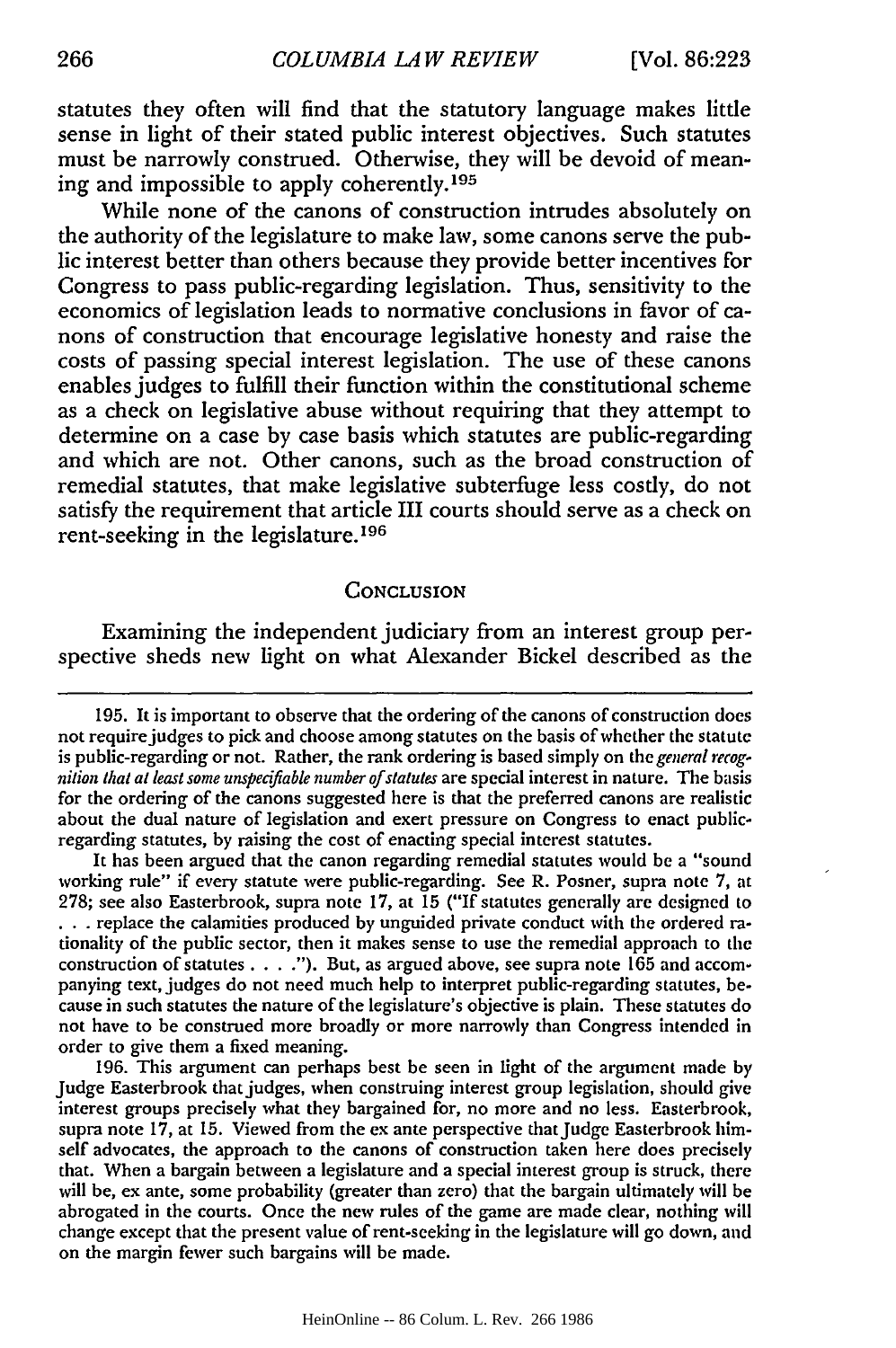counter-majoritarian difficulty of judicial review. The analysis here suggests that, as an institution, the independent judiciary places subtle pressures on Congress to act in ways that benefit the public. In addition, the third branch imposes costs on the interest groups that seek to transfer wealth to themselves from the rest of society. Most important, the judiciary can accomplish these ends in ways that enhance, rather than diminish, the constitutional separation of powers and the lawmaking authority of elected officials.

The conclusions in this Article are a testament to Edmund Burke's views on the enduring value of society's traditional institutions.<sup>197</sup> As an institution, the federal judiciary is subject to two fundamental criticisms. First, those who benefit from legislative outcomes are likely to complain that any judicial interference with statutory enactments conflicts with the principle of majority rule. Those who lack access to the legislative process can respond that the Constitution is committed not only to the principle of majority rule but also to the principle, envisioned by the separation of powers, that the lawmaking process must be checked. The absence of obvious checking by courts leads to the second criticism-that judges should control legislative excess. The imperative that judges steer a course between these two constitutional principles inexorably mitigates against absolutes. Individual rights are threatened rather than enhanced by judges who seek to impose their ideas of the common good upon the rest of us. Thus, where statutes are naked wealth transfers to special interest groups—what has been described here as "open-explicit" bargains—the choice is between two unappealing alternatives. The first is to enforce the statute so as to maintain the terms of a bargain that is clearly not in the public interest. The second, which is to invalidate the rule for some reason or other, has a surface appeal, because it seems to serve the public interest. In reality, however, this alternative is not likely to be invoked by judges or tolerated by Congress where it is invoked. But the conclusion that judges cannot, on constitutional grounds, substitute their own notions of the public good for the will of the legislature does not mean that they must shrink from their responsibility to constrain legislative excess. Such constraints are vital, but they must be imposed without upsetting the balance created by the separation of powers.

The value of the independent judiciary does not lie in its unbridled capacity to seek out and do good. As the framers envisioned, the value of the judiciary is institutional rather than episodic in nature. The judiciary is most valuable to society when judges take the "traditional" approach to the interpretation of statutes.

This Article makes no claim that the Constitution is the most effi-

<sup>197.</sup> See Burke, Reflections on the Revolution in France, in 3 The Works of the Right Honourable Edmund Burke 19 (1792); see also P. Magnus, Edmund Burke (1939) (describing the nature of Burke's philosophy); J. Morley, Burke (1887) (same). Burke's ideas are brilliantly summarized in A. Bickel, supra note 123, at 23-30.